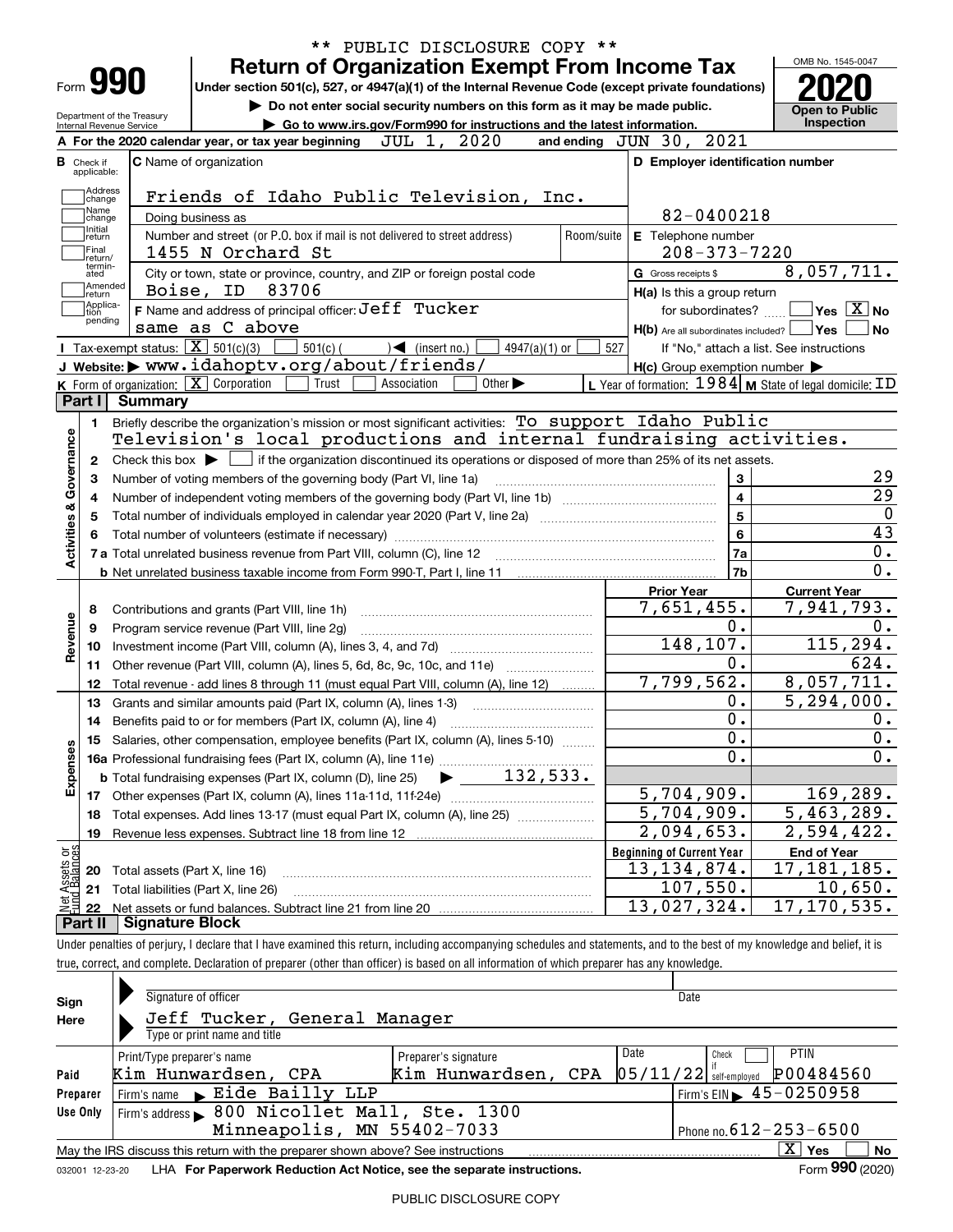|              | Friends of Idaho Public Television, Inc.<br>82-0400218<br>Page $2$<br>Form 990 (2020)                                                                           |
|--------------|-----------------------------------------------------------------------------------------------------------------------------------------------------------------|
|              | Part III   Statement of Program Service Accomplishments                                                                                                         |
|              | $\boxed{\text{X}}$                                                                                                                                              |
| 1            | Briefly describe the organization's mission:                                                                                                                    |
|              | The exclusive purposes of this organization are: (1) to benefit Idaho                                                                                           |
|              | Public Television, an entity of the Idaho State Board of Education,                                                                                             |
|              | which operates a statewide public television system; (2) to provide an                                                                                          |
|              | annual scholarship to a student studying broadcasting at an Idaho                                                                                               |
| $\mathbf{2}$ | Did the organization undertake any significant program services during the year which were not listed on the                                                    |
|              | $\overline{\ }$ Yes $\overline{\phantom{a}X}$ No<br>prior Form 990 or 990-EZ?                                                                                   |
|              | If "Yes," describe these new services on Schedule O.                                                                                                            |
| 3            | $\boxed{\phantom{1}}$ Yes $\boxed{\text{X}}$ No<br>Did the organization cease conducting, or make significant changes in how it conducts, any program services? |
|              |                                                                                                                                                                 |
|              | If "Yes," describe these changes on Schedule O.                                                                                                                 |
| 4            | Describe the organization's program service accomplishments for each of its three largest program services, as measured by expenses.                            |
|              | Section 501(c)(3) and 501(c)(4) organizations are required to report the amount of grants and allocations to others, the total expenses, and                    |
|              | revenue, if any, for each program service reported.                                                                                                             |
| 4a           | (Code: 1) (Expenses \$ 5,294,000. including grants of \$ 5,294,000.) (Revenue \$ Program services include funding for personnel, operations, and capital        |
|              |                                                                                                                                                                 |
|              | purchases primarily related to local productions, TV content                                                                                                    |
|              | acquisitions, fundraising activities, and general operations.                                                                                                   |
|              |                                                                                                                                                                 |
|              | Funding provided by Friends of IdahoPTV assisted IdahoPTV with the                                                                                              |
|              | following achievements in FY 2021:                                                                                                                              |
|              |                                                                                                                                                                 |
|              | * IdahoPTV had 25,000 hours of educational broadcasting.                                                                                                        |
|              | * Live and archived streaming of meetings from the Capitol, Idaho                                                                                               |
|              | Supreme Court, and Office of the Governor.                                                                                                                      |
|              | * Idaho in Session (legislative streaming service) was viewed over                                                                                              |
|              | 387,627 times online. (Continued on Schedule O)                                                                                                                 |
| 4b           |                                                                                                                                                                 |
|              |                                                                                                                                                                 |
|              |                                                                                                                                                                 |
|              |                                                                                                                                                                 |
|              |                                                                                                                                                                 |
|              |                                                                                                                                                                 |
|              |                                                                                                                                                                 |
|              |                                                                                                                                                                 |
|              |                                                                                                                                                                 |
|              |                                                                                                                                                                 |
|              |                                                                                                                                                                 |
|              |                                                                                                                                                                 |
|              |                                                                                                                                                                 |
|              |                                                                                                                                                                 |
| 4с           |                                                                                                                                                                 |
|              |                                                                                                                                                                 |
|              |                                                                                                                                                                 |
|              |                                                                                                                                                                 |
|              |                                                                                                                                                                 |
|              |                                                                                                                                                                 |
|              |                                                                                                                                                                 |
|              |                                                                                                                                                                 |
|              |                                                                                                                                                                 |
|              |                                                                                                                                                                 |
|              |                                                                                                                                                                 |
|              |                                                                                                                                                                 |
|              |                                                                                                                                                                 |
|              |                                                                                                                                                                 |
| 4d.          | Other program services (Describe on Schedule O.)                                                                                                                |
|              | ) (Revenue \$<br>(Expenses \$<br>including grants of \$                                                                                                         |
| 4е           | 5, 294, 000.<br>Total program service expenses $\blacktriangleright$                                                                                            |
|              | Form 990 (2020)                                                                                                                                                 |
|              | See Schedule 0 for Continuation(s)<br>032002 12-23-20                                                                                                           |

PUBLIC DISCLOSURE COPY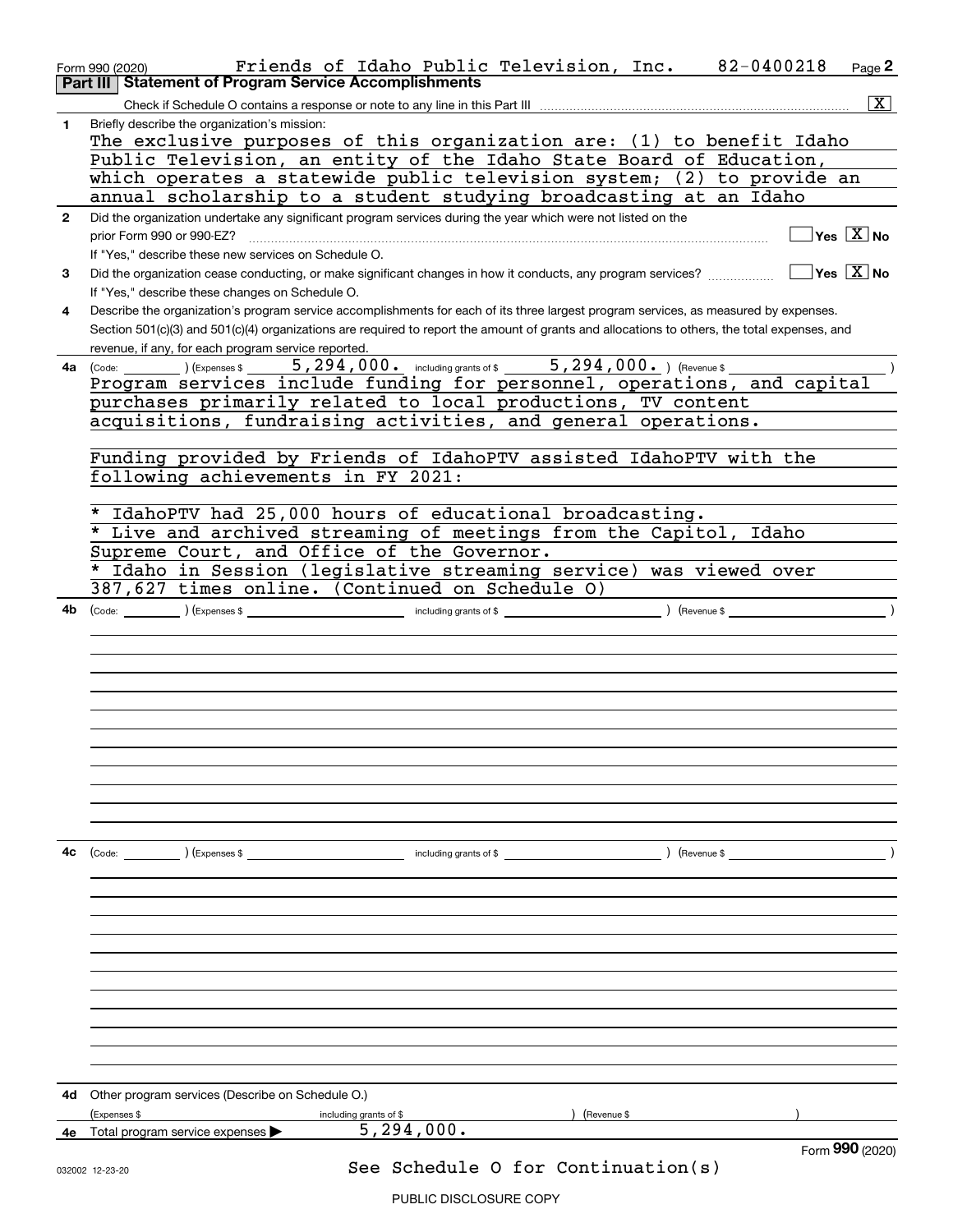| Form 990 (2020) |                                                  |  |  | Friends of Idaho Public Television, Inc. | 82-0400218 | $P_{\text{aqe}}$ 3 |
|-----------------|--------------------------------------------------|--|--|------------------------------------------|------------|--------------------|
|                 | <b>Part IV   Checklist of Required Schedules</b> |  |  |                                          |            |                    |

|     |                                                                                                                                       |                 | Yes         | No              |
|-----|---------------------------------------------------------------------------------------------------------------------------------------|-----------------|-------------|-----------------|
| 1.  | Is the organization described in section $501(c)(3)$ or $4947(a)(1)$ (other than a private foundation)?                               |                 |             |                 |
|     |                                                                                                                                       | 1               | х           |                 |
| 2   |                                                                                                                                       | $\mathbf{2}$    | $\mathbf X$ |                 |
| 3   | Did the organization engage in direct or indirect political campaign activities on behalf of or in opposition to candidates for       |                 |             |                 |
|     |                                                                                                                                       | 3               |             | x               |
| 4   | Section 501(c)(3) organizations. Did the organization engage in lobbying activities, or have a section 501(h) election in effect      |                 |             |                 |
|     |                                                                                                                                       | 4               |             | x               |
| 5   | Is the organization a section 501(c)(4), 501(c)(5), or 501(c)(6) organization that receives membership dues, assessments, or          |                 |             |                 |
|     |                                                                                                                                       | 5               |             | x               |
| 6   | Did the organization maintain any donor advised funds or any similar funds or accounts for which donors have the right to             |                 |             |                 |
|     | provide advice on the distribution or investment of amounts in such funds or accounts? If "Yes," complete Schedule D, Part I          | 6               |             | х               |
| 7   | Did the organization receive or hold a conservation easement, including easements to preserve open space,                             |                 |             |                 |
|     |                                                                                                                                       | 7               |             | x               |
| 8   | Did the organization maintain collections of works of art, historical treasures, or other similar assets? If "Yes," complete          |                 |             |                 |
|     |                                                                                                                                       | 8               |             | x               |
| 9   | Did the organization report an amount in Part X, line 21, for escrow or custodial account liability, serve as a custodian for         |                 |             |                 |
|     | amounts not listed in Part X; or provide credit counseling, debt management, credit repair, or debt negotiation services?             |                 |             |                 |
|     |                                                                                                                                       | 9               |             | x               |
| 10  | Did the organization, directly or through a related organization, hold assets in donor-restricted endowments                          |                 |             |                 |
|     |                                                                                                                                       | 10              | X           |                 |
| 11  | If the organization's answer to any of the following questions is "Yes," then complete Schedule D, Parts VI, VII, VIII, IX, or X      |                 |             |                 |
|     | as applicable.                                                                                                                        |                 |             |                 |
|     | a Did the organization report an amount for land, buildings, and equipment in Part X, line 10? If "Yes," complete Schedule D,         |                 |             |                 |
|     |                                                                                                                                       | 11a             |             | х               |
|     | <b>b</b> Did the organization report an amount for investments - other securities in Part X, line 12, that is 5% or more of its total |                 |             |                 |
|     |                                                                                                                                       | 11 <sub>b</sub> |             | x               |
|     | c Did the organization report an amount for investments - program related in Part X, line 13, that is 5% or more of its total         |                 |             |                 |
|     |                                                                                                                                       | 11c             |             | х               |
|     | d Did the organization report an amount for other assets in Part X, line 15, that is 5% or more of its total assets reported in       |                 |             |                 |
|     |                                                                                                                                       | 11d             |             | х               |
|     | e Did the organization report an amount for other liabilities in Part X, line 25? If "Yes," complete Schedule D, Part X               | 11e             |             | Χ               |
| f   | Did the organization's separate or consolidated financial statements for the tax year include a footnote that addresses               |                 |             |                 |
|     | the organization's liability for uncertain tax positions under FIN 48 (ASC 740)? If "Yes," complete Schedule D, Part X                | 11f             |             | x               |
|     | 12a Did the organization obtain separate, independent audited financial statements for the tax year? If "Yes," complete               |                 |             |                 |
|     |                                                                                                                                       | 12a             |             | x               |
|     | <b>b</b> Was the organization included in consolidated, independent audited financial statements for the tax year?                    |                 |             |                 |
|     | If "Yes," and if the organization answered "No" to line 12a, then completing Schedule D, Parts XI and XII is optional                 | 12b             | X.          |                 |
| 13  |                                                                                                                                       | 13              |             | х               |
| 14a | Did the organization maintain an office, employees, or agents outside of the United States?                                           | 14a             |             | х               |
|     | <b>b</b> Did the organization have aggregate revenues or expenses of more than \$10,000 from grantmaking, fundraising, business,      |                 |             |                 |
|     | investment, and program service activities outside the United States, or aggregate foreign investments valued at \$100,000            |                 |             |                 |
|     |                                                                                                                                       | 14b             |             | х               |
| 15  | Did the organization report on Part IX, column (A), line 3, more than \$5,000 of grants or other assistance to or for any             |                 |             |                 |
|     |                                                                                                                                       | 15              |             | x               |
| 16  | Did the organization report on Part IX, column (A), line 3, more than \$5,000 of aggregate grants or other assistance to              |                 |             |                 |
|     |                                                                                                                                       | 16              |             | х               |
| 17  | Did the organization report a total of more than \$15,000 of expenses for professional fundraising services on Part IX,               |                 |             |                 |
|     |                                                                                                                                       | 17              |             | х               |
| 18  | Did the organization report more than \$15,000 total of fundraising event gross income and contributions on Part VIII, lines          |                 |             |                 |
|     |                                                                                                                                       | 18              |             | x               |
| 19  | Did the organization report more than \$15,000 of gross income from gaming activities on Part VIII, line 9a? If "Yes."                |                 |             |                 |
|     |                                                                                                                                       | 19              |             | х               |
|     |                                                                                                                                       | <b>20a</b>      |             | х               |
|     | b If "Yes" to line 20a, did the organization attach a copy of its audited financial statements to this return?                        | 20 <sub>b</sub> |             |                 |
| 21  | Did the organization report more than \$5,000 of grants or other assistance to any domestic organization or                           |                 |             |                 |
|     |                                                                                                                                       | 21              | х           |                 |
|     | 032003 12-23-20                                                                                                                       |                 |             | Form 990 (2020) |
|     |                                                                                                                                       |                 |             |                 |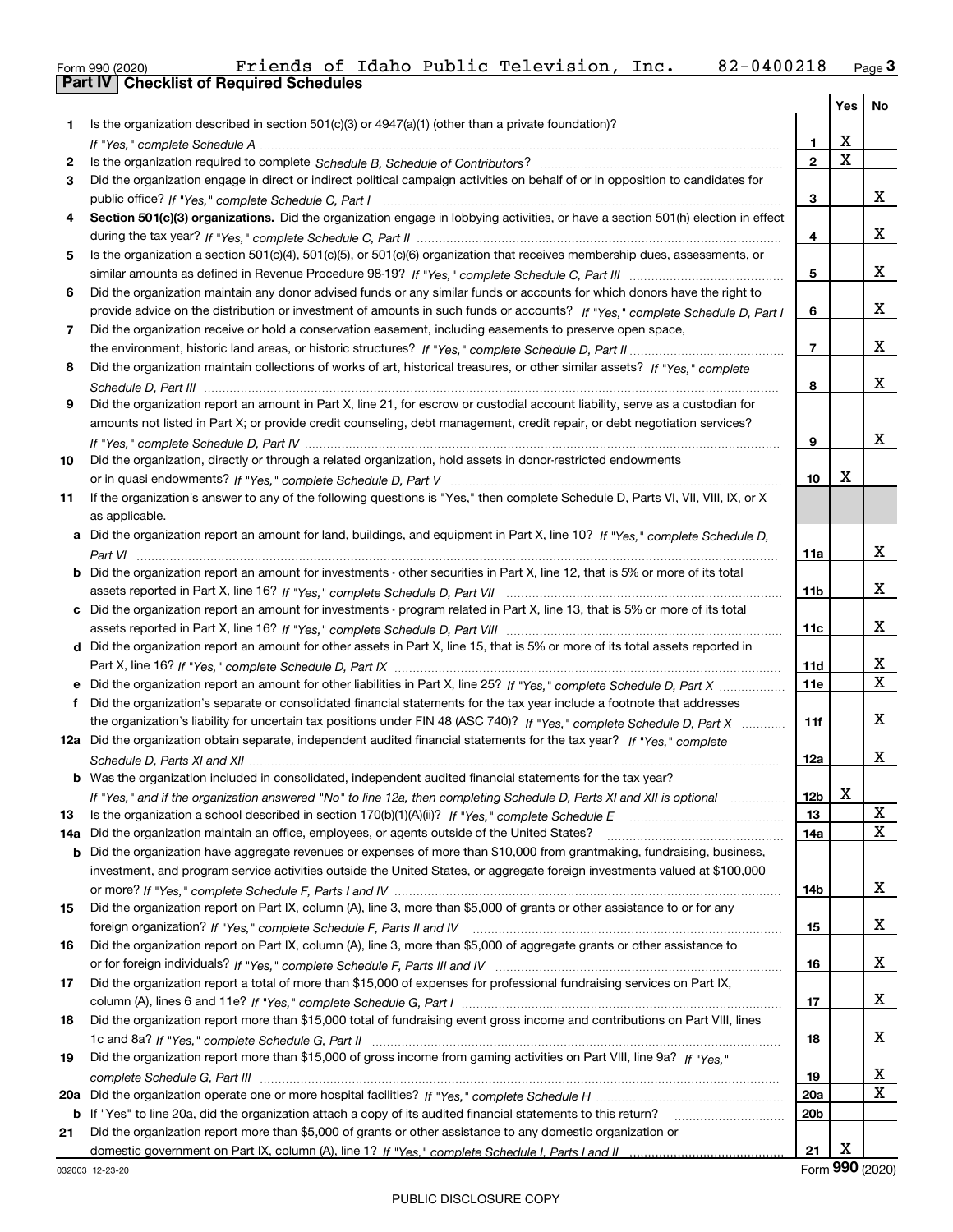Form 990 (2020) Friends of Idaho Public Television, Inc**.** 82-0400218 <sub>Page</sub> 4<br>**Part IV | Checklist of Required Schedules** <sub>(continued)</sub>

|                 | <b>Part IV</b>   GNECKIISTOI REQUITED SCREDUIES $_{(continued)}$                                                                                                                                                                                        |     |                 |                |  |
|-----------------|---------------------------------------------------------------------------------------------------------------------------------------------------------------------------------------------------------------------------------------------------------|-----|-----------------|----------------|--|
|                 |                                                                                                                                                                                                                                                         |     | Yes             | N <sub>o</sub> |  |
| 22              | Did the organization report more than \$5,000 of grants or other assistance to or for domestic individuals on                                                                                                                                           |     |                 |                |  |
|                 | Part IX, column (A), line 2? If "Yes," complete Schedule I, Parts I and III [[11]] [11] [11] [11] [11] [11] [1                                                                                                                                          | 22  |                 | X              |  |
| 23              | Did the organization answer "Yes" to Part VII, Section A, line 3, 4, or 5 about compensation of the organization's current                                                                                                                              |     |                 |                |  |
|                 | and former officers, directors, trustees, key employees, and highest compensated employees? If "Yes," complete                                                                                                                                          |     |                 |                |  |
|                 |                                                                                                                                                                                                                                                         | 23  |                 | x              |  |
|                 | 24a Did the organization have a tax-exempt bond issue with an outstanding principal amount of more than \$100,000 as of the<br>last day of the year, that was issued after December 31, 2002? If "Yes," answer lines 24b through 24d and complete       |     |                 |                |  |
|                 |                                                                                                                                                                                                                                                         | 24a |                 | x              |  |
|                 | <b>b</b> Did the organization invest any proceeds of tax-exempt bonds beyond a temporary period exception?                                                                                                                                              | 24b |                 |                |  |
|                 | c Did the organization maintain an escrow account other than a refunding escrow at any time during the year to defease                                                                                                                                  |     |                 |                |  |
|                 |                                                                                                                                                                                                                                                         | 24c |                 |                |  |
|                 |                                                                                                                                                                                                                                                         | 24d |                 |                |  |
|                 | 25a Section 501(c)(3), 501(c)(4), and 501(c)(29) organizations. Did the organization engage in an excess benefit                                                                                                                                        |     |                 |                |  |
|                 |                                                                                                                                                                                                                                                         | 25a |                 | х              |  |
|                 | b Is the organization aware that it engaged in an excess benefit transaction with a disqualified person in a prior year, and                                                                                                                            |     |                 |                |  |
|                 | that the transaction has not been reported on any of the organization's prior Forms 990 or 990-EZ? If "Yes," complete                                                                                                                                   |     |                 |                |  |
|                 | Schedule L, Part I                                                                                                                                                                                                                                      | 25b |                 | х              |  |
| 26              | Did the organization report any amount on Part X, line 5 or 22, for receivables from or payables to any current                                                                                                                                         |     |                 |                |  |
|                 | or former officer, director, trustee, key employee, creator or founder, substantial contributor, or 35%                                                                                                                                                 |     |                 |                |  |
|                 |                                                                                                                                                                                                                                                         | 26  |                 | X              |  |
| 27              | Did the organization provide a grant or other assistance to any current or former officer, director, trustee, key employee,                                                                                                                             |     |                 |                |  |
|                 | creator or founder, substantial contributor or employee thereof, a grant selection committee member, or to a 35% controlled<br>entity (including an employee thereof) or family member of any of these persons? If "Yes," complete Schedule L, Part III | 27  |                 | x              |  |
| 28              | Was the organization a party to a business transaction with one of the following parties (see Schedule L, Part IV                                                                                                                                       |     |                 |                |  |
|                 | instructions, for applicable filing thresholds, conditions, and exceptions):                                                                                                                                                                            |     |                 |                |  |
|                 | a A current or former officer, director, trustee, key employee, creator or founder, or substantial contributor? If                                                                                                                                      |     |                 |                |  |
|                 |                                                                                                                                                                                                                                                         | 28a |                 | x              |  |
|                 |                                                                                                                                                                                                                                                         | 28b |                 | х              |  |
|                 | c A 35% controlled entity of one or more individuals and/or organizations described in lines 28a or 28b? If                                                                                                                                             |     |                 |                |  |
|                 |                                                                                                                                                                                                                                                         | 28c |                 | х              |  |
| 29              |                                                                                                                                                                                                                                                         | 29  | х               |                |  |
| 30              | Did the organization receive contributions of art, historical treasures, or other similar assets, or qualified conservation                                                                                                                             |     |                 |                |  |
|                 |                                                                                                                                                                                                                                                         | 30  |                 | x              |  |
| 31              | Did the organization liquidate, terminate, or dissolve and cease operations? If "Yes," complete Schedule N, Part I                                                                                                                                      | 31  |                 | X              |  |
| 32              | Did the organization sell, exchange, dispose of, or transfer more than 25% of its net assets? If "Yes," complete                                                                                                                                        |     |                 | х              |  |
|                 | Schedule N. Part II                                                                                                                                                                                                                                     | 32  |                 |                |  |
| 33              | Did the organization own 100% of an entity disregarded as separate from the organization under Regulations                                                                                                                                              | 33  |                 | X              |  |
| 34              | Was the organization related to any tax-exempt or taxable entity? If "Yes," complete Schedule R, Part II, III, or IV, and                                                                                                                               |     |                 |                |  |
|                 |                                                                                                                                                                                                                                                         | 34  |                 | х              |  |
|                 | 35a Did the organization have a controlled entity within the meaning of section 512(b)(13)?                                                                                                                                                             | 35a |                 | x              |  |
|                 | b If "Yes" to line 35a, did the organization receive any payment from or engage in any transaction with a controlled entity                                                                                                                             |     |                 |                |  |
|                 |                                                                                                                                                                                                                                                         | 35b |                 |                |  |
| 36              | Section 501(c)(3) organizations. Did the organization make any transfers to an exempt non-charitable related organization?                                                                                                                              |     |                 |                |  |
|                 |                                                                                                                                                                                                                                                         | 36  |                 | X              |  |
| 37              | Did the organization conduct more than 5% of its activities through an entity that is not a related organization                                                                                                                                        |     |                 |                |  |
|                 |                                                                                                                                                                                                                                                         | 37  |                 | х              |  |
| 38              | Did the organization complete Schedule O and provide explanations in Schedule O for Part VI, lines 11b and 19?                                                                                                                                          |     | х               |                |  |
| Part V          | Note: All Form 990 filers are required to complete Schedule O<br><b>Statements Regarding Other IRS Filings and Tax Compliance</b>                                                                                                                       | 38  |                 |                |  |
|                 | Check if Schedule O contains a response or note to any line in this Part V                                                                                                                                                                              |     |                 |                |  |
|                 |                                                                                                                                                                                                                                                         |     | Yes             | No             |  |
|                 | 1a                                                                                                                                                                                                                                                      |     |                 |                |  |
|                 | 0<br><b>b</b> Enter the number of Forms W-2G included in line 1a. Enter -0- if not applicable <i>manumerances</i><br>1b                                                                                                                                 |     |                 |                |  |
|                 | c Did the organization comply with backup withholding rules for reportable payments to vendors and reportable gaming                                                                                                                                    |     |                 |                |  |
|                 | (gambling) winnings to prize winners?                                                                                                                                                                                                                   | 1c  |                 |                |  |
| 032004 12-23-20 |                                                                                                                                                                                                                                                         |     | Form 990 (2020) |                |  |
|                 |                                                                                                                                                                                                                                                         |     |                 |                |  |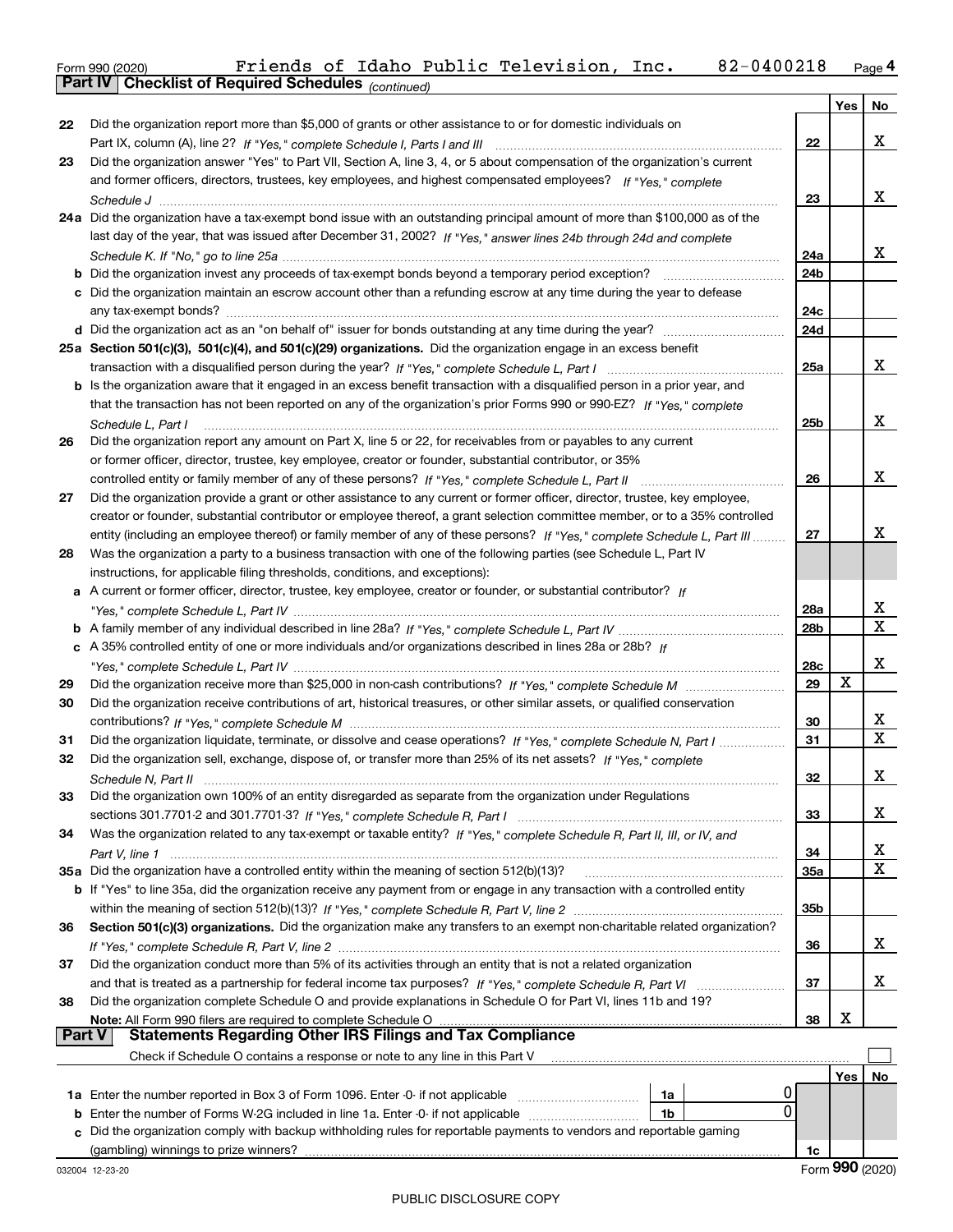|               | 82-0400218<br>Friends of Idaho Public Television, Inc.<br>Form 990 (2020)                                                                       |                |     | $_{\text{Page}}$ 5 |  |  |  |  |  |
|---------------|-------------------------------------------------------------------------------------------------------------------------------------------------|----------------|-----|--------------------|--|--|--|--|--|
| <b>Part V</b> | Statements Regarding Other IRS Filings and Tax Compliance (continued)                                                                           |                |     |                    |  |  |  |  |  |
|               |                                                                                                                                                 |                | Yes | No                 |  |  |  |  |  |
|               | 2a Enter the number of employees reported on Form W-3, Transmittal of Wage and Tax Statements,                                                  |                |     |                    |  |  |  |  |  |
|               | 0<br>filed for the calendar year ending with or within the year covered by this return<br>2a                                                    |                |     |                    |  |  |  |  |  |
|               |                                                                                                                                                 | 2 <sub>b</sub> |     |                    |  |  |  |  |  |
|               |                                                                                                                                                 |                |     | х                  |  |  |  |  |  |
|               | 3a Did the organization have unrelated business gross income of \$1,000 or more during the year?                                                |                |     |                    |  |  |  |  |  |
|               |                                                                                                                                                 | 3b             |     |                    |  |  |  |  |  |
|               | 4a At any time during the calendar year, did the organization have an interest in, or a signature or other authority over, a                    |                |     |                    |  |  |  |  |  |
|               |                                                                                                                                                 | 4a             |     | х                  |  |  |  |  |  |
|               | <b>b</b> If "Yes," enter the name of the foreign country $\triangleright$                                                                       |                |     |                    |  |  |  |  |  |
|               | See instructions for filing requirements for FinCEN Form 114, Report of Foreign Bank and Financial Accounts (FBAR).                             |                |     |                    |  |  |  |  |  |
|               |                                                                                                                                                 | 5а             |     | х                  |  |  |  |  |  |
| b             |                                                                                                                                                 | 5 <sub>b</sub> |     | Χ                  |  |  |  |  |  |
| c             |                                                                                                                                                 | 5c             |     |                    |  |  |  |  |  |
|               | 6a Does the organization have annual gross receipts that are normally greater than \$100,000, and did the organization solicit                  |                |     |                    |  |  |  |  |  |
|               |                                                                                                                                                 | 6a             |     | х                  |  |  |  |  |  |
|               | <b>b</b> If "Yes," did the organization include with every solicitation an express statement that such contributions or gifts                   |                |     |                    |  |  |  |  |  |
|               | were not tax deductible?                                                                                                                        | 6b             |     |                    |  |  |  |  |  |
| 7             | Organizations that may receive deductible contributions under section 170(c).                                                                   |                |     |                    |  |  |  |  |  |
| а             | Did the organization receive a payment in excess of \$75 made partly as a contribution and partly for goods and services provided to the payor? | 7a             |     | х                  |  |  |  |  |  |
| b             | If "Yes," did the organization notify the donor of the value of the goods or services provided?                                                 | 7b             |     |                    |  |  |  |  |  |
|               | c Did the organization sell, exchange, or otherwise dispose of tangible personal property for which it was required                             |                |     |                    |  |  |  |  |  |
|               |                                                                                                                                                 | 7c             |     | х                  |  |  |  |  |  |
|               | 7d                                                                                                                                              |                |     |                    |  |  |  |  |  |
| е             | Did the organization receive any funds, directly or indirectly, to pay premiums on a personal benefit contract?                                 | 7е             |     | X                  |  |  |  |  |  |
| f             | Did the organization, during the year, pay premiums, directly or indirectly, on a personal benefit contract?                                    | 7f             |     | Χ                  |  |  |  |  |  |
| g             | If the organization received a contribution of qualified intellectual property, did the organization file Form 8899 as required?                | 7g             |     |                    |  |  |  |  |  |
| h.            | If the organization received a contribution of cars, boats, airplanes, or other vehicles, did the organization file a Form 1098-C?              | 7h             |     |                    |  |  |  |  |  |
| 8             | Sponsoring organizations maintaining donor advised funds. Did a donor advised fund maintained by the                                            |                |     |                    |  |  |  |  |  |
|               | sponsoring organization have excess business holdings at any time during the year?                                                              | 8              |     |                    |  |  |  |  |  |
| 9             | Sponsoring organizations maintaining donor advised funds.                                                                                       |                |     |                    |  |  |  |  |  |
| а             | Did the sponsoring organization make any taxable distributions under section 4966?                                                              | 9а             |     |                    |  |  |  |  |  |
| b             |                                                                                                                                                 | 9b             |     |                    |  |  |  |  |  |
| 10            | Section 501(c)(7) organizations. Enter:                                                                                                         |                |     |                    |  |  |  |  |  |
|               | 10a                                                                                                                                             |                |     |                    |  |  |  |  |  |
|               | 10 <sub>b</sub><br>Gross receipts, included on Form 990, Part VIII, line 12, for public use of club facilities                                  |                |     |                    |  |  |  |  |  |
| 11            | Section 501(c)(12) organizations. Enter:                                                                                                        |                |     |                    |  |  |  |  |  |
|               | 11a                                                                                                                                             |                |     |                    |  |  |  |  |  |
|               | b Gross income from other sources (Do not net amounts due or paid to other sources against                                                      |                |     |                    |  |  |  |  |  |
|               | 11b<br>12a Section 4947(a)(1) non-exempt charitable trusts. Is the organization filing Form 990 in lieu of Form 1041?                           | 12a            |     |                    |  |  |  |  |  |
|               | 12b<br><b>b</b> If "Yes," enter the amount of tax-exempt interest received or accrued during the year                                           |                |     |                    |  |  |  |  |  |
| 13            | Section 501(c)(29) qualified nonprofit health insurance issuers.                                                                                |                |     |                    |  |  |  |  |  |
|               | a Is the organization licensed to issue qualified health plans in more than one state?                                                          | 13a            |     |                    |  |  |  |  |  |
|               | Note: See the instructions for additional information the organization must report on Schedule O.                                               |                |     |                    |  |  |  |  |  |
|               | <b>b</b> Enter the amount of reserves the organization is required to maintain by the states in which the                                       |                |     |                    |  |  |  |  |  |
|               | 13b                                                                                                                                             |                |     |                    |  |  |  |  |  |
|               | 13 <sub>c</sub>                                                                                                                                 |                |     |                    |  |  |  |  |  |
| 14a           | Did the organization receive any payments for indoor tanning services during the tax year?                                                      | 14a            |     | x                  |  |  |  |  |  |
| b             | If "Yes," has it filed a Form 720 to report these payments? If "No," provide an explanation on Schedule O                                       | 14b            |     |                    |  |  |  |  |  |
| 15            | Is the organization subject to the section 4960 tax on payment(s) of more than \$1,000,000 in remuneration or                                   |                |     |                    |  |  |  |  |  |
|               |                                                                                                                                                 | 15             |     | х                  |  |  |  |  |  |
|               | If "Yes," see instructions and file Form 4720, Schedule N.                                                                                      |                |     |                    |  |  |  |  |  |
| 16            | Is the organization an educational institution subject to the section 4968 excise tax on net investment income?                                 | 16             |     | х                  |  |  |  |  |  |
|               | If "Yes," complete Form 4720, Schedule O.                                                                                                       |                |     |                    |  |  |  |  |  |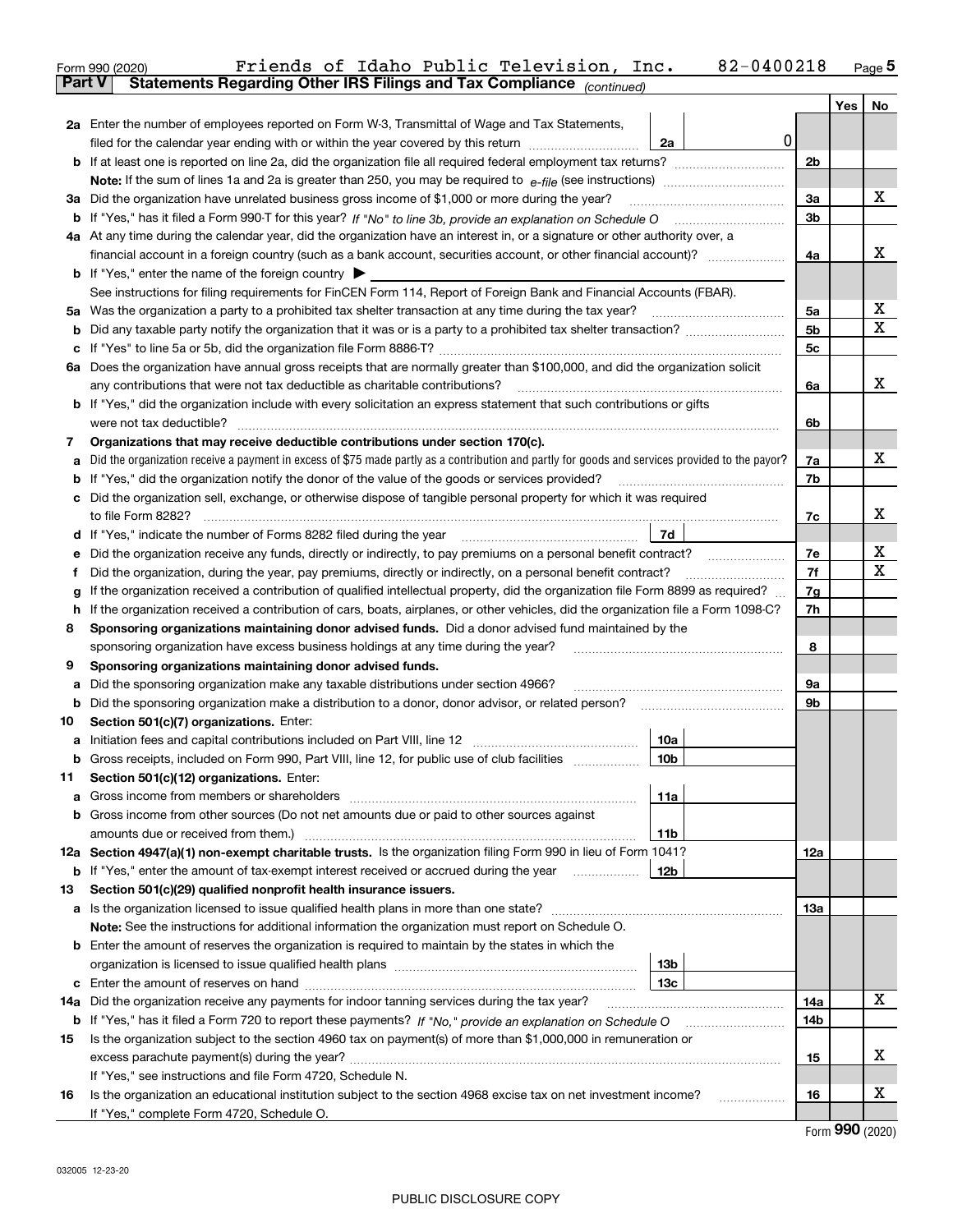|  | Form 990 (2020) |
|--|-----------------|
|  |                 |

# Form 990 (2020) Page **6Part VI Governance, Management, and Disclosure**  Friends of Idaho Public Television, Inc. 82-0400218

*For each "Yes" response to lines 2 through 7b below, and for a "No" response to line 8a, 8b, or 10b below, describe the circumstances, processes, or changes on Schedule O. See instructions.*

|    | Check if Schedule O contains a response or note to any line in this Part VI [11] [12] [13] Check if Schedule O contains a response or note to any line in this Part VI                                                         |                 |        | $\overline{\mathbf{x}}$ |  |  |  |  |  |  |  |
|----|--------------------------------------------------------------------------------------------------------------------------------------------------------------------------------------------------------------------------------|-----------------|--------|-------------------------|--|--|--|--|--|--|--|
|    | Section A. Governing Body and Management                                                                                                                                                                                       |                 |        |                         |  |  |  |  |  |  |  |
|    |                                                                                                                                                                                                                                |                 | Yes    | No                      |  |  |  |  |  |  |  |
|    | 29<br>1a<br><b>1a</b> Enter the number of voting members of the governing body at the end of the tax year<br>.                                                                                                                 |                 |        |                         |  |  |  |  |  |  |  |
|    | If there are material differences in voting rights among members of the governing body, or if the governing                                                                                                                    |                 |        |                         |  |  |  |  |  |  |  |
|    | body delegated broad authority to an executive committee or similar committee, explain on Schedule O.                                                                                                                          |                 |        |                         |  |  |  |  |  |  |  |
| b  | 29<br>Enter the number of voting members included on line 1a, above, who are independent<br>1b                                                                                                                                 |                 |        |                         |  |  |  |  |  |  |  |
| 2  | Did any officer, director, trustee, or key employee have a family relationship or a business relationship with any other                                                                                                       |                 |        |                         |  |  |  |  |  |  |  |
|    | officer, director, trustee, or key employee?                                                                                                                                                                                   | $\mathbf{2}$    |        | x                       |  |  |  |  |  |  |  |
| 3  | Did the organization delegate control over management duties customarily performed by or under the direct supervision                                                                                                          |                 |        |                         |  |  |  |  |  |  |  |
|    | of officers, directors, trustees, or key employees to a management company or other person?                                                                                                                                    | 3               |        | X<br>$\mathbf X$        |  |  |  |  |  |  |  |
| 4  | Did the organization make any significant changes to its governing documents since the prior Form 990 was filed?                                                                                                               |                 |        |                         |  |  |  |  |  |  |  |
| 5  | Did the organization become aware during the year of a significant diversion of the organization's assets?                                                                                                                     |                 |        |                         |  |  |  |  |  |  |  |
| 6  | Did the organization have members or stockholders?                                                                                                                                                                             | 6               |        | $\mathbf X$             |  |  |  |  |  |  |  |
|    | 7a Did the organization have members, stockholders, or other persons who had the power to elect or appoint one or                                                                                                              |                 |        |                         |  |  |  |  |  |  |  |
|    | more members of the governing body?                                                                                                                                                                                            | 7a              |        | х                       |  |  |  |  |  |  |  |
|    | <b>b</b> Are any governance decisions of the organization reserved to (or subject to approval by) members, stockholders, or                                                                                                    |                 |        |                         |  |  |  |  |  |  |  |
|    | persons other than the governing body?                                                                                                                                                                                         | 7b              |        | х                       |  |  |  |  |  |  |  |
| 8  | Did the organization contemporaneously document the meetings held or written actions undertaken during the year by the following:                                                                                              |                 |        |                         |  |  |  |  |  |  |  |
| a  |                                                                                                                                                                                                                                | 8a              | х<br>X |                         |  |  |  |  |  |  |  |
| b  | Each committee with authority to act on behalf of the governing body?                                                                                                                                                          | 8b              |        |                         |  |  |  |  |  |  |  |
| 9  | Is there any officer, director, trustee, or key employee listed in Part VII, Section A, who cannot be reached at the                                                                                                           | 9               |        | х                       |  |  |  |  |  |  |  |
|    |                                                                                                                                                                                                                                |                 |        |                         |  |  |  |  |  |  |  |
|    | Section B. Policies (This Section B requests information about policies not required by the Internal Revenue Code.)                                                                                                            |                 | Yes    | No                      |  |  |  |  |  |  |  |
|    |                                                                                                                                                                                                                                | 10a             |        | x                       |  |  |  |  |  |  |  |
|    | b If "Yes," did the organization have written policies and procedures governing the activities of such chapters, affiliates,                                                                                                   |                 |        |                         |  |  |  |  |  |  |  |
|    | and branches to ensure their operations are consistent with the organization's exempt purposes?                                                                                                                                | 10 <sub>b</sub> |        |                         |  |  |  |  |  |  |  |
|    | 11a Has the organization provided a complete copy of this Form 990 to all members of its governing body before filing the form?                                                                                                | 11a             | X      |                         |  |  |  |  |  |  |  |
|    | <b>b</b> Describe in Schedule O the process, if any, used by the organization to review this Form 990.                                                                                                                         |                 |        |                         |  |  |  |  |  |  |  |
|    |                                                                                                                                                                                                                                | 12a             | х      |                         |  |  |  |  |  |  |  |
|    |                                                                                                                                                                                                                                | 12 <sub>b</sub> | X      |                         |  |  |  |  |  |  |  |
|    | c Did the organization regularly and consistently monitor and enforce compliance with the policy? If "Yes," describe                                                                                                           |                 |        |                         |  |  |  |  |  |  |  |
|    |                                                                                                                                                                                                                                | 12c             | х      |                         |  |  |  |  |  |  |  |
| 13 | Did the organization have a written whistleblower policy?                                                                                                                                                                      | 13              | X      |                         |  |  |  |  |  |  |  |
| 14 | Did the organization have a written document retention and destruction policy?                                                                                                                                                 | 14              | X      |                         |  |  |  |  |  |  |  |
| 15 | Did the process for determining compensation of the following persons include a review and approval by independent                                                                                                             |                 |        |                         |  |  |  |  |  |  |  |
|    | persons, comparability data, and contemporaneous substantiation of the deliberation and decision?                                                                                                                              |                 |        |                         |  |  |  |  |  |  |  |
|    | a The organization's CEO, Executive Director, or top management official manufactured content content of the organization's CEO, Executive Director, or top management official manufactured content of the state of the state | 15a             | х      |                         |  |  |  |  |  |  |  |
|    | b Other officers or key employees of the organization manufactured content to the organization of the organization manufactured content of the organization manufactured content of the organization manufactured content of t | 15b             | X      |                         |  |  |  |  |  |  |  |
|    | If "Yes" to line 15a or 15b, describe the process in Schedule O (see instructions).                                                                                                                                            |                 |        |                         |  |  |  |  |  |  |  |
|    | 16a Did the organization invest in, contribute assets to, or participate in a joint venture or similar arrangement with a                                                                                                      |                 |        |                         |  |  |  |  |  |  |  |
|    | taxable entity during the year?                                                                                                                                                                                                | 16a             |        | х                       |  |  |  |  |  |  |  |
|    | <b>b</b> If "Yes," did the organization follow a written policy or procedure requiring the organization to evaluate its participation                                                                                          |                 |        |                         |  |  |  |  |  |  |  |
|    | in joint venture arrangements under applicable federal tax law, and take steps to safeguard the organization's                                                                                                                 |                 |        |                         |  |  |  |  |  |  |  |
|    |                                                                                                                                                                                                                                | 16b             |        |                         |  |  |  |  |  |  |  |
|    | <b>Section C. Disclosure</b>                                                                                                                                                                                                   |                 |        |                         |  |  |  |  |  |  |  |
| 17 | None<br>List the states with which a copy of this Form 990 is required to be filed $\blacktriangleright$                                                                                                                       |                 |        |                         |  |  |  |  |  |  |  |
| 18 | Section 6104 requires an organization to make its Forms 1023 (1024 or 1024-A, if applicable), 990, and 990-T (Section 501(c)(3)s only) available                                                                               |                 |        |                         |  |  |  |  |  |  |  |
|    | for public inspection. Indicate how you made these available. Check all that apply.                                                                                                                                            |                 |        |                         |  |  |  |  |  |  |  |
|    | $X$ Own website<br>Another's website<br>Upon request<br>Other (explain on Schedule O)                                                                                                                                          |                 |        |                         |  |  |  |  |  |  |  |
| 19 | Describe on Schedule O whether (and if so, how) the organization made its governing documents, conflict of interest policy, and financial                                                                                      |                 |        |                         |  |  |  |  |  |  |  |
|    | statements available to the public during the tax year.                                                                                                                                                                        |                 |        |                         |  |  |  |  |  |  |  |
| 20 | State the name, address, and telephone number of the person who possesses the organization's books and records<br>Dawn Rose - 208-373-7220                                                                                     |                 |        |                         |  |  |  |  |  |  |  |
|    | 83706<br>1455 N Orchard St, Boise,<br>ID                                                                                                                                                                                       |                 |        |                         |  |  |  |  |  |  |  |
|    | 032006 12-23-20                                                                                                                                                                                                                |                 |        | Form 990 (2020)         |  |  |  |  |  |  |  |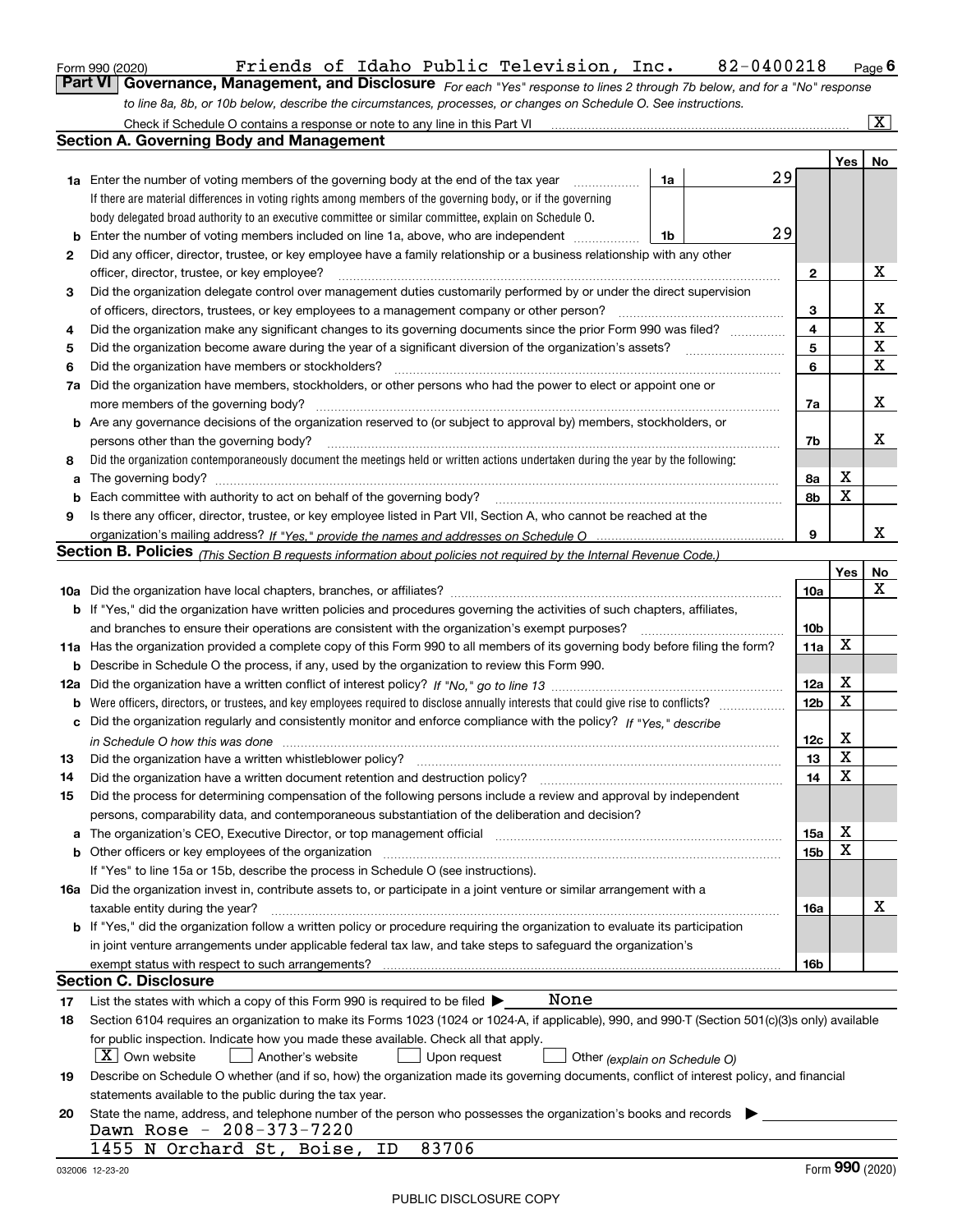| Form 990 (2020)                                                                             |                                                                              |  |  |  | Friends of Idaho Public Television, Inc. |                             | 82-0400218 | Page <i>I</i> |  |  |  |  |
|---------------------------------------------------------------------------------------------|------------------------------------------------------------------------------|--|--|--|------------------------------------------|-----------------------------|------------|---------------|--|--|--|--|
| Part VIII Compensation of Officers, Directors, Trustees, Key Employees, Highest Compensated |                                                                              |  |  |  |                                          |                             |            |               |  |  |  |  |
|                                                                                             | <b>Employees, and Independent Contractors</b>                                |  |  |  |                                          |                             |            |               |  |  |  |  |
|                                                                                             | Check if Schedule O contains a response or note to any line in this Part VII |  |  |  |                                          | $\overline{\textnormal{x}}$ |            |               |  |  |  |  |

**Section A. Officers, Directors, Trustees, Key Employees, and Highest Compensated Employees**

**1a**  Complete this table for all persons required to be listed. Report compensation for the calendar year ending with or within the organization's tax year. **•** List all of the organization's current officers, directors, trustees (whether individuals or organizations), regardless of amount of compensation.

Enter -0- in columns (D), (E), and (F) if no compensation was paid.

 $\bullet$  List all of the organization's  $\,$ current key employees, if any. See instructions for definition of "key employee."

• List the organization's five current highest compensated employees (other than an officer, director, trustee, or key employee) who received report-■ List the organization's five current highest compensated employees (other than an officer, director, trustee, or key employee) who received report-<br>able compensation (Box 5 of Form W-2 and/or Box 7 of Form 1099-MISC) of

**•** List all of the organization's former officers, key employees, and highest compensated employees who received more than \$100,000 of reportable compensation from the organization and any related organizations.

**former directors or trustees**  ¥ List all of the organization's that received, in the capacity as a former director or trustee of the organization, more than \$10,000 of reportable compensation from the organization and any related organizations.

See instructions for the order in which to list the persons above.

 $\boxed{\textbf{X}}$  Check this box if neither the organization nor any related organization compensated any current officer, director, or trustee.

| (A)                               | (B)                    | (C)<br>Position               |                                                                                                 |             |              |                                   |            | (D)                 | (E)                              | (F)                      |
|-----------------------------------|------------------------|-------------------------------|-------------------------------------------------------------------------------------------------|-------------|--------------|-----------------------------------|------------|---------------------|----------------------------------|--------------------------|
| Name and title                    | Average                |                               |                                                                                                 |             |              |                                   | Reportable | Reportable          | Estimated                        |                          |
|                                   | hours per              |                               | (do not check more than one<br>box, unless person is both an<br>officer and a director/trustee) |             |              |                                   |            | compensation        | compensation                     | amount of                |
|                                   | week                   |                               |                                                                                                 |             |              |                                   |            | from                | from related                     | other                    |
|                                   | (list any<br>hours for |                               |                                                                                                 |             |              |                                   |            | the<br>organization | organizations<br>(W-2/1099-MISC) | compensation<br>from the |
|                                   | related                |                               |                                                                                                 |             |              |                                   |            | (W-2/1099-MISC)     |                                  | organization             |
|                                   | organizations          |                               |                                                                                                 |             |              |                                   |            |                     |                                  | and related              |
|                                   | below                  | ndividual trustee or director | Institutional trustee                                                                           |             | Key employee |                                   |            |                     |                                  | organizations            |
|                                   | line)                  |                               |                                                                                                 | Officer     |              | Highest compensated<br>  employee | Former     |                     |                                  |                          |
| Ron Pisaneschi<br>(1)             | 1.00                   |                               |                                                                                                 |             |              |                                   |            |                     |                                  |                          |
| General Manager (Retired 7/31/21) |                        |                               |                                                                                                 | $\mathbf x$ |              |                                   |            | 0.                  | $\mathbf 0$ .                    | 0.                       |
| (2) Doug Balfour                  | 0.50                   |                               |                                                                                                 |             |              |                                   |            |                     |                                  |                          |
| President                         |                        | $\mathbf X$                   |                                                                                                 | $\mathbf x$ |              |                                   |            | $\mathbf 0$ .       | $\mathbf 0$ .                    | $\mathbf 0$ .            |
| Craig Meadows<br>(3)              | 0.50                   |                               |                                                                                                 |             |              |                                   |            |                     |                                  |                          |
| First Vice President              |                        | $\mathbf X$                   |                                                                                                 | $\mathbf X$ |              |                                   |            | 0.                  | $\mathbf 0$ .                    | $\mathbf 0$ .            |
| Jame Davis<br>(4)                 | 0.50                   |                               |                                                                                                 |             |              |                                   |            |                     |                                  |                          |
| Second Vice President             |                        | $\mathbf X$                   |                                                                                                 | $\mathbf X$ |              |                                   |            | 0.                  | 0.                               | 0.                       |
| (5) Norma Douglas                 | 0.50                   |                               |                                                                                                 |             |              |                                   |            |                     |                                  |                          |
| Secretary                         |                        | $\mathbf X$                   |                                                                                                 | $\mathbf X$ |              |                                   |            | 0.                  | $\mathbf 0$ .                    | $0_{.}$                  |
| (6) Brad Rasor                    | 0.50                   |                               |                                                                                                 |             |              |                                   |            |                     |                                  |                          |
| Treasurer                         |                        | $\mathbf X$                   |                                                                                                 | $\mathbf X$ |              |                                   |            | 0.                  | $\mathbf 0$ .                    | $\mathbf 0$ .            |
| (7) Diane Bilyeu                  | 0.30                   |                               |                                                                                                 |             |              |                                   |            |                     |                                  |                          |
| Director                          |                        | $\mathbf X$                   |                                                                                                 |             |              |                                   |            | 0.                  | $\mathbf 0$ .                    | $\mathbf 0$ .            |
| Todd Christensen<br>(8)           | 0.30                   |                               |                                                                                                 |             |              |                                   |            |                     |                                  |                          |
| Director                          |                        | $\mathbf x$                   |                                                                                                 |             |              |                                   |            | 0.                  | 0.                               | $\mathbf 0$ .            |
| John V. Evans Jr<br>(9)           | 0.30                   |                               |                                                                                                 |             |              |                                   |            |                     |                                  |                          |
| Director                          |                        | $\mathbf X$                   |                                                                                                 |             |              |                                   |            | 0.                  | $\mathbf 0$ .                    | $\mathbf 0$ .            |
| (10) Joy Fisher                   | 0.30                   |                               |                                                                                                 |             |              |                                   |            |                     |                                  |                          |
| Director                          |                        | $\mathbf X$                   |                                                                                                 |             |              |                                   |            | 0.                  | $\mathbf 0$ .                    | $\mathbf 0$ .            |
| (11) Jeff Fox                     | 0.30                   |                               |                                                                                                 |             |              |                                   |            |                     |                                  |                          |
| Director                          |                        | X                             |                                                                                                 |             |              |                                   |            | 0.                  | $\mathbf 0$ .                    | $0_{.}$                  |
| (12) John Goffinet                | 0.30                   |                               |                                                                                                 |             |              |                                   |            |                     |                                  |                          |
| Director                          |                        | $\mathbf X$                   |                                                                                                 |             |              |                                   |            | 0.                  | $\mathbf 0$ .                    | $\mathbf 0$ .            |
| (13) Bev Harad                    | 0.30                   |                               |                                                                                                 |             |              |                                   |            |                     |                                  |                          |
| Director                          |                        | $\mathbf X$                   |                                                                                                 |             |              |                                   |            | 0.                  | 0.                               | $0_{.}$                  |
| (14) Amy Lientz                   | 0.30                   |                               |                                                                                                 |             |              |                                   |            |                     |                                  |                          |
| Director                          |                        | $\mathbf X$                   |                                                                                                 |             |              |                                   |            | 0.                  | 0.                               | $\mathbf 0$ .            |
| (15) Laura Little                 | 0.30                   |                               |                                                                                                 |             |              |                                   |            |                     |                                  |                          |
| Director                          |                        | $\mathbf X$                   |                                                                                                 |             |              |                                   |            | 0.                  | $\mathbf 0$ .                    | $0_{.}$                  |
| (16) Mckinsey Lyon                | 0.30                   |                               |                                                                                                 |             |              |                                   |            |                     |                                  |                          |
| Director                          |                        | $\mathbf X$                   |                                                                                                 |             |              |                                   |            | $\mathbf 0$ .       | $\mathbf 0$ .                    | $\mathbf 0$ .            |
| (17) Judy Meyer                   | 0.30                   |                               |                                                                                                 |             |              |                                   |            |                     |                                  |                          |
| Director                          |                        | $\mathbf x$                   |                                                                                                 |             |              |                                   |            | $\mathbf 0$ .       | 0.                               | $\mathbf 0$ .            |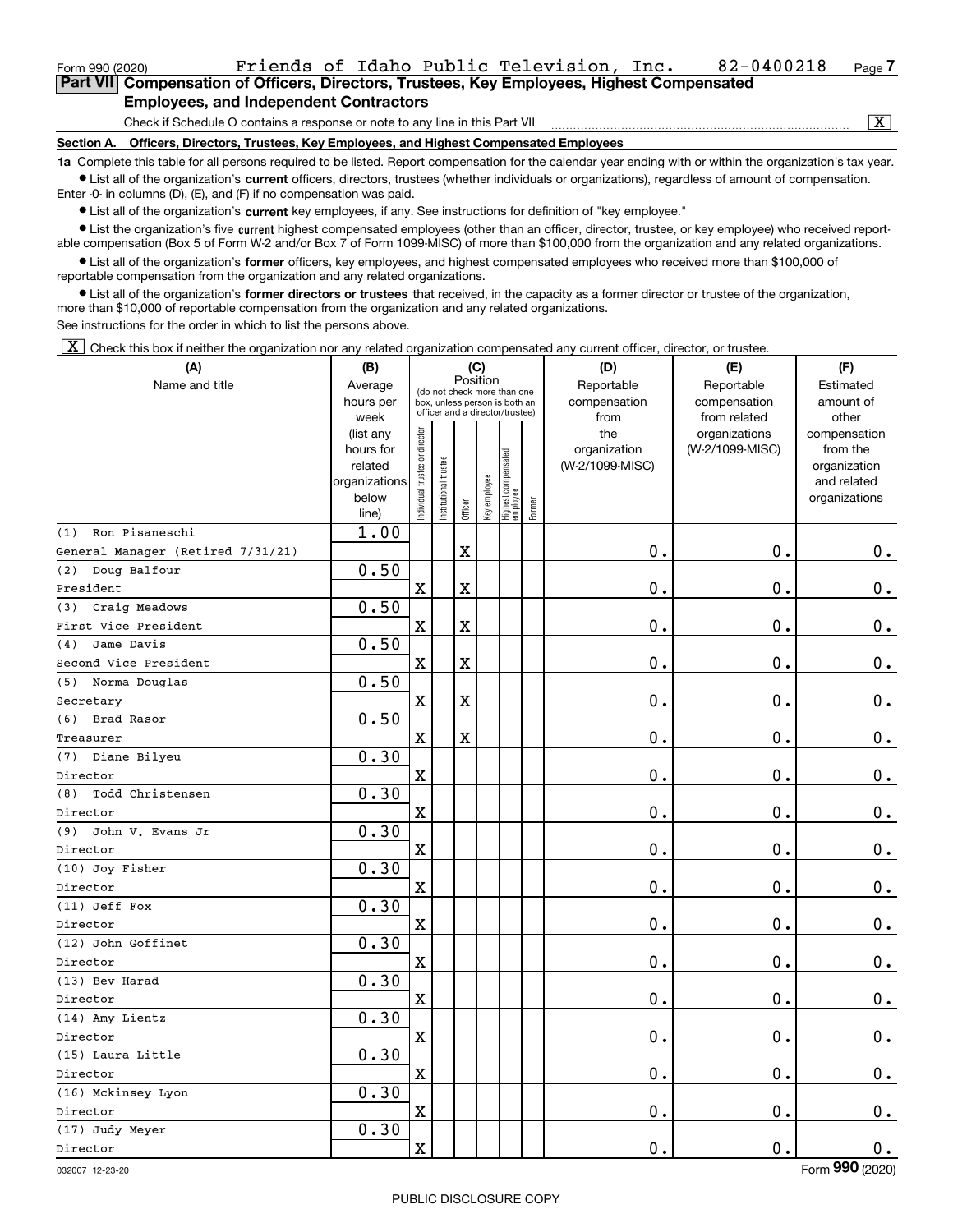| Form 990 (2020)                                                                                                                              |                        |                                         |                                 |         |   |                                                 |        | Friends of Idaho Public Television, Inc. | 82-0400218      |                  |               | Page 8           |
|----------------------------------------------------------------------------------------------------------------------------------------------|------------------------|-----------------------------------------|---------------------------------|---------|---|-------------------------------------------------|--------|------------------------------------------|-----------------|------------------|---------------|------------------|
| <b>Part VII</b><br>Section A. Officers, Directors, Trustees, Key Employees, and Highest Compensated Employees (continued)                    |                        |                                         |                                 |         |   |                                                 |        |                                          |                 |                  |               |                  |
| (A)                                                                                                                                          | (B)                    | (C)                                     |                                 |         |   |                                                 |        | (D)                                      | (E)             |                  | (F)           |                  |
| Name and title                                                                                                                               | Average                | Position<br>(do not check more than one |                                 |         |   |                                                 |        | Reportable                               | Reportable      |                  | Estimated     |                  |
|                                                                                                                                              | hours per              |                                         | box, unless person is both an   |         |   |                                                 |        | compensation                             | compensation    |                  | amount of     |                  |
|                                                                                                                                              | week                   |                                         | officer and a director/trustee) |         |   |                                                 |        | from                                     | from related    |                  | other         |                  |
|                                                                                                                                              | (list any              |                                         |                                 |         |   |                                                 |        | the                                      | organizations   |                  | compensation  |                  |
|                                                                                                                                              | hours for              |                                         |                                 |         |   |                                                 |        | organization                             | (W-2/1099-MISC) |                  | from the      |                  |
|                                                                                                                                              | related                |                                         |                                 |         |   |                                                 |        | (W-2/1099-MISC)                          |                 |                  | organization  |                  |
|                                                                                                                                              | organizations<br>below |                                         |                                 |         |   |                                                 |        |                                          |                 |                  | and related   |                  |
|                                                                                                                                              | line)                  | Individual trustee or director          | nstitutional trustee            | Officer |   | key employee<br>Highest compensated<br>employee | Former |                                          |                 |                  | organizations |                  |
|                                                                                                                                              |                        |                                         |                                 |         |   |                                                 |        |                                          |                 |                  |               |                  |
| (18) Randy Morgan                                                                                                                            | $\overline{0}$ .30     |                                         |                                 |         |   |                                                 |        |                                          |                 |                  |               |                  |
| Director                                                                                                                                     |                        | X                                       |                                 |         |   |                                                 |        | 0.                                       |                 | 0.               |               | 0.               |
| (19) Jim Pierce                                                                                                                              | 0.30                   |                                         |                                 |         |   |                                                 |        |                                          |                 |                  |               |                  |
| Director                                                                                                                                     |                        | X                                       |                                 |         |   |                                                 |        | 0.                                       |                 | 0.               |               | 0.               |
| (20) Sharon Price                                                                                                                            | 0.30                   |                                         |                                 |         |   |                                                 |        |                                          |                 |                  |               |                  |
| Director                                                                                                                                     |                        | X                                       |                                 |         |   |                                                 |        | 0.                                       |                 | 0.               |               | 0.               |
| (21) Roy Schiele                                                                                                                             | 0.30                   |                                         |                                 |         |   |                                                 |        |                                          |                 |                  |               |                  |
| Director                                                                                                                                     |                        | X                                       |                                 |         |   |                                                 |        | 0.                                       |                 | 0.               |               | 0.               |
| (22) Lupe Wissel                                                                                                                             | 0.30                   |                                         |                                 |         |   |                                                 |        |                                          |                 |                  |               |                  |
| Director                                                                                                                                     |                        | X                                       |                                 |         |   |                                                 |        | 0.                                       |                 | $\mathbf 0$ .    |               | 0.               |
| (23) Stacy Pearson                                                                                                                           | 0.20                   |                                         |                                 |         |   |                                                 |        |                                          |                 |                  |               |                  |
| Director (Jan - Present)                                                                                                                     |                        | X                                       |                                 |         |   |                                                 |        | 0.                                       |                 | $\mathbf 0$ .    |               | 0.               |
| (24) Jennifer Henderson                                                                                                                      | 0.20                   |                                         |                                 |         |   |                                                 |        |                                          |                 |                  |               |                  |
| Director (Aug - Present)                                                                                                                     |                        | X                                       |                                 |         |   |                                                 |        | 0.                                       |                 | $\mathbf 0$ .    |               | 0.               |
| (25) Liza Leonard                                                                                                                            | 0.20                   |                                         |                                 |         |   |                                                 |        |                                          |                 |                  |               |                  |
| Director (Aug - Present)                                                                                                                     |                        | X                                       |                                 |         |   |                                                 |        | 0.                                       |                 | $\mathbf 0$ .    |               | 0.               |
| (26) Con Paulos                                                                                                                              | 0.20                   |                                         |                                 |         |   |                                                 |        |                                          |                 |                  |               |                  |
| Director (Aug - Present)                                                                                                                     |                        | X                                       |                                 |         |   |                                                 |        | 0.                                       |                 | 0.               |               | 0.               |
|                                                                                                                                              |                        |                                         |                                 |         |   |                                                 |        | $\overline{0}$ .                         |                 | $\overline{0}$ . |               | 0.               |
| c Total from continuation sheets to Part VII, Section A                                                                                      |                        |                                         |                                 |         |   |                                                 |        | $\overline{0}$ .                         |                 | 0.               |               | 0.               |
|                                                                                                                                              |                        |                                         |                                 |         |   |                                                 |        | 0.                                       |                 | 0.               |               | $\overline{0}$ . |
| Total number of individuals (including but not limited to those listed above) who received more than \$100,000 of reportable<br>$\mathbf{2}$ |                        |                                         |                                 |         |   |                                                 |        |                                          |                 |                  |               |                  |
| compensation from the organization $\blacktriangleright$                                                                                     |                        |                                         |                                 |         |   |                                                 |        |                                          |                 |                  |               | 0                |
|                                                                                                                                              |                        |                                         |                                 |         |   |                                                 |        |                                          |                 |                  | Yes           | No               |
| Did the organization list any former officer, director, trustee, key employee, or highest compensated employee on<br>3                       |                        |                                         |                                 |         |   |                                                 |        |                                          |                 |                  |               |                  |
| line 1a? If "Yes," complete Schedule J for such individual manufactured contained and the contained manufactur                               |                        |                                         |                                 |         |   |                                                 |        |                                          |                 |                  | 3             | X                |
| For any individual listed on line 1a, is the sum of reportable compensation and other compensation from the organization                     |                        |                                         |                                 |         |   |                                                 |        |                                          |                 |                  |               |                  |
|                                                                                                                                              |                        |                                         |                                 |         |   |                                                 |        |                                          |                 |                  | 4             | х                |
| Did any person listed on line 1a receive or accrue compensation from any unrelated organization or individual for services<br>5              |                        |                                         |                                 |         |   |                                                 |        |                                          |                 |                  |               |                  |
|                                                                                                                                              |                        |                                         |                                 |         |   |                                                 |        |                                          |                 |                  | 5             | x                |
| <b>Section B. Independent Contractors</b>                                                                                                    |                        |                                         |                                 |         |   |                                                 |        |                                          |                 |                  |               |                  |
| Complete this table for your five highest compensated independent contractors that received more than \$100,000 of compensation from<br>1    |                        |                                         |                                 |         |   |                                                 |        |                                          |                 |                  |               |                  |
| the organization. Report compensation for the calendar year ending with or within the organization's tax year.                               |                        |                                         |                                 |         |   |                                                 |        |                                          |                 |                  |               |                  |
| (A)                                                                                                                                          |                        |                                         |                                 |         |   |                                                 |        | (B)                                      |                 |                  | (C)           |                  |
| Name and business address                                                                                                                    |                        |                                         | <b>NONE</b>                     |         |   |                                                 |        | Description of services                  |                 |                  | Compensation  |                  |
|                                                                                                                                              |                        |                                         |                                 |         |   |                                                 |        |                                          |                 |                  |               |                  |
|                                                                                                                                              |                        |                                         |                                 |         |   |                                                 |        |                                          |                 |                  |               |                  |
|                                                                                                                                              |                        |                                         |                                 |         |   |                                                 |        |                                          |                 |                  |               |                  |
|                                                                                                                                              |                        |                                         |                                 |         |   |                                                 |        |                                          |                 |                  |               |                  |
|                                                                                                                                              |                        |                                         |                                 |         |   |                                                 |        |                                          |                 |                  |               |                  |
|                                                                                                                                              |                        |                                         |                                 |         |   |                                                 |        |                                          |                 |                  |               |                  |
|                                                                                                                                              |                        |                                         |                                 |         |   |                                                 |        |                                          |                 |                  |               |                  |
|                                                                                                                                              |                        |                                         |                                 |         |   |                                                 |        |                                          |                 |                  |               |                  |
|                                                                                                                                              |                        |                                         |                                 |         |   |                                                 |        |                                          |                 |                  |               |                  |
|                                                                                                                                              |                        |                                         |                                 |         |   |                                                 |        |                                          |                 |                  |               |                  |
| Total number of independent contractors (including but not limited to those listed above) who received more than<br>2                        |                        |                                         |                                 |         | 0 |                                                 |        |                                          |                 |                  |               |                  |
| $$100.000$ of compensation from the organization $\triangleright$                                                                            |                        |                                         |                                 |         |   |                                                 |        |                                          |                 |                  |               |                  |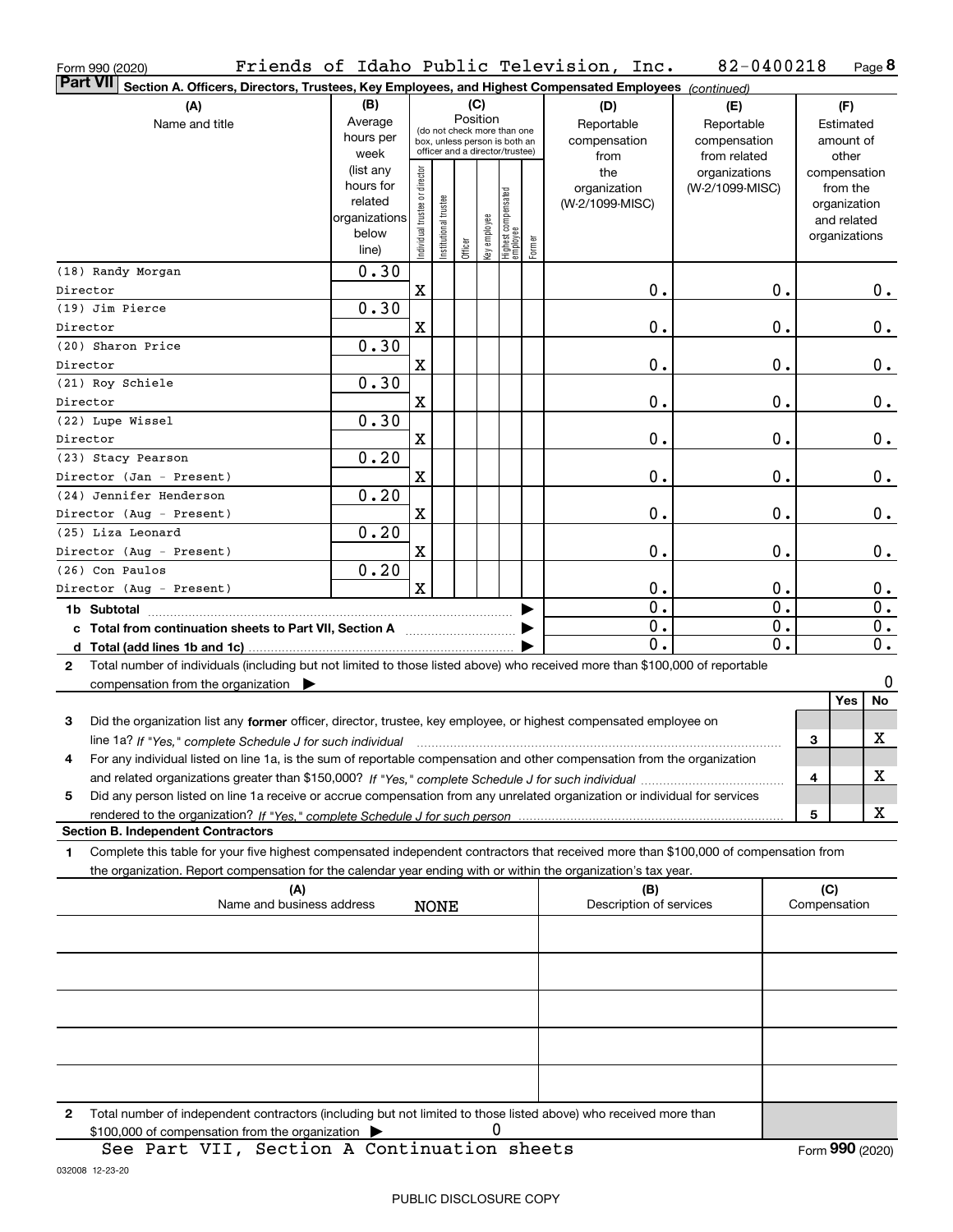| Section A.<br>Officers, Directors, Trustees, Key Employees, and Highest Compensated Employees (continued)<br>(A)<br>(B)<br>(C)<br>(D)<br>(F)<br>(E)<br>Position<br>Name and title<br>Reportable<br>Reportable<br>Estimated<br>Average<br>hours<br>(check all that apply)<br>compensation<br>compensation<br>amount of<br>from related<br>other<br>from<br>per<br>the<br>week<br>organizations<br>compensation<br>Highest compensated employee<br>Individual trustee or director<br>organization<br>(W-2/1099-MISC)<br>from the<br>(list any<br>(W-2/1099-MISC)<br>hours for<br>organization<br>Institutional trustee<br>related<br>and related<br>Key employee<br>organizations<br>organizations<br>below<br>Former<br>Officer<br>line)<br>0.20<br>(27) Troy St. Pierre<br>$0$ .<br>$\mathbf X$<br>0.<br>0.<br>Director (Aug - Present)<br>0.20<br>(28) Heather Stegner<br>0.<br>$\mathbf X$<br>$\mathbf 0$ .<br>0.<br>Director (Aug - Present)<br>0.20<br>(29) Trent Clark<br>0.<br>$\mathbf X$<br>$\mathbf 0$ .<br>0.<br>Director (Aug -Present)<br>0.20<br>(30) Jenny Emery Davidson<br>0.<br>$\mathbf X$<br>$\mathbf 0$ .<br>0.<br>Director (Aug - Present)<br>0.10<br>(31) Dave Hill<br>0.<br>$\mathbf X$<br>$0$ .<br>0.<br>Director (Jul - Aug)<br>0.10<br>(32) Katherine Moriarty<br>$\mathbf X$<br>$\mathbf 0$ .<br>$0$ .<br>0.<br>Director (Jul - Aug) | Form 990        |  |  |  | Friends of Idaho Public Television, Inc. | 82-0400218 |  |
|-----------------------------------------------------------------------------------------------------------------------------------------------------------------------------------------------------------------------------------------------------------------------------------------------------------------------------------------------------------------------------------------------------------------------------------------------------------------------------------------------------------------------------------------------------------------------------------------------------------------------------------------------------------------------------------------------------------------------------------------------------------------------------------------------------------------------------------------------------------------------------------------------------------------------------------------------------------------------------------------------------------------------------------------------------------------------------------------------------------------------------------------------------------------------------------------------------------------------------------------------------------------------------------------------------------------------------------------------------------------|-----------------|--|--|--|------------------------------------------|------------|--|
|                                                                                                                                                                                                                                                                                                                                                                                                                                                                                                                                                                                                                                                                                                                                                                                                                                                                                                                                                                                                                                                                                                                                                                                                                                                                                                                                                                 | <b>Part VII</b> |  |  |  |                                          |            |  |
|                                                                                                                                                                                                                                                                                                                                                                                                                                                                                                                                                                                                                                                                                                                                                                                                                                                                                                                                                                                                                                                                                                                                                                                                                                                                                                                                                                 |                 |  |  |  |                                          |            |  |
|                                                                                                                                                                                                                                                                                                                                                                                                                                                                                                                                                                                                                                                                                                                                                                                                                                                                                                                                                                                                                                                                                                                                                                                                                                                                                                                                                                 |                 |  |  |  |                                          |            |  |
|                                                                                                                                                                                                                                                                                                                                                                                                                                                                                                                                                                                                                                                                                                                                                                                                                                                                                                                                                                                                                                                                                                                                                                                                                                                                                                                                                                 |                 |  |  |  |                                          |            |  |
|                                                                                                                                                                                                                                                                                                                                                                                                                                                                                                                                                                                                                                                                                                                                                                                                                                                                                                                                                                                                                                                                                                                                                                                                                                                                                                                                                                 |                 |  |  |  |                                          |            |  |
|                                                                                                                                                                                                                                                                                                                                                                                                                                                                                                                                                                                                                                                                                                                                                                                                                                                                                                                                                                                                                                                                                                                                                                                                                                                                                                                                                                 |                 |  |  |  |                                          |            |  |
|                                                                                                                                                                                                                                                                                                                                                                                                                                                                                                                                                                                                                                                                                                                                                                                                                                                                                                                                                                                                                                                                                                                                                                                                                                                                                                                                                                 |                 |  |  |  |                                          |            |  |
|                                                                                                                                                                                                                                                                                                                                                                                                                                                                                                                                                                                                                                                                                                                                                                                                                                                                                                                                                                                                                                                                                                                                                                                                                                                                                                                                                                 |                 |  |  |  |                                          |            |  |
|                                                                                                                                                                                                                                                                                                                                                                                                                                                                                                                                                                                                                                                                                                                                                                                                                                                                                                                                                                                                                                                                                                                                                                                                                                                                                                                                                                 |                 |  |  |  |                                          |            |  |
|                                                                                                                                                                                                                                                                                                                                                                                                                                                                                                                                                                                                                                                                                                                                                                                                                                                                                                                                                                                                                                                                                                                                                                                                                                                                                                                                                                 |                 |  |  |  |                                          |            |  |
|                                                                                                                                                                                                                                                                                                                                                                                                                                                                                                                                                                                                                                                                                                                                                                                                                                                                                                                                                                                                                                                                                                                                                                                                                                                                                                                                                                 |                 |  |  |  |                                          |            |  |
|                                                                                                                                                                                                                                                                                                                                                                                                                                                                                                                                                                                                                                                                                                                                                                                                                                                                                                                                                                                                                                                                                                                                                                                                                                                                                                                                                                 |                 |  |  |  |                                          |            |  |
|                                                                                                                                                                                                                                                                                                                                                                                                                                                                                                                                                                                                                                                                                                                                                                                                                                                                                                                                                                                                                                                                                                                                                                                                                                                                                                                                                                 |                 |  |  |  |                                          |            |  |
|                                                                                                                                                                                                                                                                                                                                                                                                                                                                                                                                                                                                                                                                                                                                                                                                                                                                                                                                                                                                                                                                                                                                                                                                                                                                                                                                                                 |                 |  |  |  |                                          |            |  |
|                                                                                                                                                                                                                                                                                                                                                                                                                                                                                                                                                                                                                                                                                                                                                                                                                                                                                                                                                                                                                                                                                                                                                                                                                                                                                                                                                                 |                 |  |  |  |                                          |            |  |
|                                                                                                                                                                                                                                                                                                                                                                                                                                                                                                                                                                                                                                                                                                                                                                                                                                                                                                                                                                                                                                                                                                                                                                                                                                                                                                                                                                 |                 |  |  |  |                                          |            |  |
|                                                                                                                                                                                                                                                                                                                                                                                                                                                                                                                                                                                                                                                                                                                                                                                                                                                                                                                                                                                                                                                                                                                                                                                                                                                                                                                                                                 |                 |  |  |  |                                          |            |  |
|                                                                                                                                                                                                                                                                                                                                                                                                                                                                                                                                                                                                                                                                                                                                                                                                                                                                                                                                                                                                                                                                                                                                                                                                                                                                                                                                                                 |                 |  |  |  |                                          |            |  |
|                                                                                                                                                                                                                                                                                                                                                                                                                                                                                                                                                                                                                                                                                                                                                                                                                                                                                                                                                                                                                                                                                                                                                                                                                                                                                                                                                                 |                 |  |  |  |                                          |            |  |
|                                                                                                                                                                                                                                                                                                                                                                                                                                                                                                                                                                                                                                                                                                                                                                                                                                                                                                                                                                                                                                                                                                                                                                                                                                                                                                                                                                 |                 |  |  |  |                                          |            |  |
|                                                                                                                                                                                                                                                                                                                                                                                                                                                                                                                                                                                                                                                                                                                                                                                                                                                                                                                                                                                                                                                                                                                                                                                                                                                                                                                                                                 |                 |  |  |  |                                          |            |  |
|                                                                                                                                                                                                                                                                                                                                                                                                                                                                                                                                                                                                                                                                                                                                                                                                                                                                                                                                                                                                                                                                                                                                                                                                                                                                                                                                                                 |                 |  |  |  |                                          |            |  |
|                                                                                                                                                                                                                                                                                                                                                                                                                                                                                                                                                                                                                                                                                                                                                                                                                                                                                                                                                                                                                                                                                                                                                                                                                                                                                                                                                                 |                 |  |  |  |                                          |            |  |
|                                                                                                                                                                                                                                                                                                                                                                                                                                                                                                                                                                                                                                                                                                                                                                                                                                                                                                                                                                                                                                                                                                                                                                                                                                                                                                                                                                 |                 |  |  |  |                                          |            |  |
|                                                                                                                                                                                                                                                                                                                                                                                                                                                                                                                                                                                                                                                                                                                                                                                                                                                                                                                                                                                                                                                                                                                                                                                                                                                                                                                                                                 |                 |  |  |  |                                          |            |  |
|                                                                                                                                                                                                                                                                                                                                                                                                                                                                                                                                                                                                                                                                                                                                                                                                                                                                                                                                                                                                                                                                                                                                                                                                                                                                                                                                                                 |                 |  |  |  |                                          |            |  |
|                                                                                                                                                                                                                                                                                                                                                                                                                                                                                                                                                                                                                                                                                                                                                                                                                                                                                                                                                                                                                                                                                                                                                                                                                                                                                                                                                                 |                 |  |  |  |                                          |            |  |
|                                                                                                                                                                                                                                                                                                                                                                                                                                                                                                                                                                                                                                                                                                                                                                                                                                                                                                                                                                                                                                                                                                                                                                                                                                                                                                                                                                 |                 |  |  |  |                                          |            |  |
|                                                                                                                                                                                                                                                                                                                                                                                                                                                                                                                                                                                                                                                                                                                                                                                                                                                                                                                                                                                                                                                                                                                                                                                                                                                                                                                                                                 |                 |  |  |  |                                          |            |  |
|                                                                                                                                                                                                                                                                                                                                                                                                                                                                                                                                                                                                                                                                                                                                                                                                                                                                                                                                                                                                                                                                                                                                                                                                                                                                                                                                                                 |                 |  |  |  |                                          |            |  |
|                                                                                                                                                                                                                                                                                                                                                                                                                                                                                                                                                                                                                                                                                                                                                                                                                                                                                                                                                                                                                                                                                                                                                                                                                                                                                                                                                                 |                 |  |  |  |                                          |            |  |
|                                                                                                                                                                                                                                                                                                                                                                                                                                                                                                                                                                                                                                                                                                                                                                                                                                                                                                                                                                                                                                                                                                                                                                                                                                                                                                                                                                 |                 |  |  |  |                                          |            |  |
|                                                                                                                                                                                                                                                                                                                                                                                                                                                                                                                                                                                                                                                                                                                                                                                                                                                                                                                                                                                                                                                                                                                                                                                                                                                                                                                                                                 |                 |  |  |  |                                          |            |  |
|                                                                                                                                                                                                                                                                                                                                                                                                                                                                                                                                                                                                                                                                                                                                                                                                                                                                                                                                                                                                                                                                                                                                                                                                                                                                                                                                                                 |                 |  |  |  |                                          |            |  |
|                                                                                                                                                                                                                                                                                                                                                                                                                                                                                                                                                                                                                                                                                                                                                                                                                                                                                                                                                                                                                                                                                                                                                                                                                                                                                                                                                                 |                 |  |  |  |                                          |            |  |
|                                                                                                                                                                                                                                                                                                                                                                                                                                                                                                                                                                                                                                                                                                                                                                                                                                                                                                                                                                                                                                                                                                                                                                                                                                                                                                                                                                 |                 |  |  |  |                                          |            |  |
|                                                                                                                                                                                                                                                                                                                                                                                                                                                                                                                                                                                                                                                                                                                                                                                                                                                                                                                                                                                                                                                                                                                                                                                                                                                                                                                                                                 |                 |  |  |  |                                          |            |  |
|                                                                                                                                                                                                                                                                                                                                                                                                                                                                                                                                                                                                                                                                                                                                                                                                                                                                                                                                                                                                                                                                                                                                                                                                                                                                                                                                                                 |                 |  |  |  |                                          |            |  |
|                                                                                                                                                                                                                                                                                                                                                                                                                                                                                                                                                                                                                                                                                                                                                                                                                                                                                                                                                                                                                                                                                                                                                                                                                                                                                                                                                                 |                 |  |  |  |                                          |            |  |
|                                                                                                                                                                                                                                                                                                                                                                                                                                                                                                                                                                                                                                                                                                                                                                                                                                                                                                                                                                                                                                                                                                                                                                                                                                                                                                                                                                 |                 |  |  |  |                                          |            |  |
|                                                                                                                                                                                                                                                                                                                                                                                                                                                                                                                                                                                                                                                                                                                                                                                                                                                                                                                                                                                                                                                                                                                                                                                                                                                                                                                                                                 |                 |  |  |  |                                          |            |  |
|                                                                                                                                                                                                                                                                                                                                                                                                                                                                                                                                                                                                                                                                                                                                                                                                                                                                                                                                                                                                                                                                                                                                                                                                                                                                                                                                                                 |                 |  |  |  |                                          |            |  |
|                                                                                                                                                                                                                                                                                                                                                                                                                                                                                                                                                                                                                                                                                                                                                                                                                                                                                                                                                                                                                                                                                                                                                                                                                                                                                                                                                                 |                 |  |  |  |                                          |            |  |
|                                                                                                                                                                                                                                                                                                                                                                                                                                                                                                                                                                                                                                                                                                                                                                                                                                                                                                                                                                                                                                                                                                                                                                                                                                                                                                                                                                 |                 |  |  |  |                                          |            |  |
|                                                                                                                                                                                                                                                                                                                                                                                                                                                                                                                                                                                                                                                                                                                                                                                                                                                                                                                                                                                                                                                                                                                                                                                                                                                                                                                                                                 |                 |  |  |  |                                          |            |  |
|                                                                                                                                                                                                                                                                                                                                                                                                                                                                                                                                                                                                                                                                                                                                                                                                                                                                                                                                                                                                                                                                                                                                                                                                                                                                                                                                                                 |                 |  |  |  |                                          |            |  |
|                                                                                                                                                                                                                                                                                                                                                                                                                                                                                                                                                                                                                                                                                                                                                                                                                                                                                                                                                                                                                                                                                                                                                                                                                                                                                                                                                                 |                 |  |  |  |                                          |            |  |
|                                                                                                                                                                                                                                                                                                                                                                                                                                                                                                                                                                                                                                                                                                                                                                                                                                                                                                                                                                                                                                                                                                                                                                                                                                                                                                                                                                 |                 |  |  |  |                                          |            |  |
|                                                                                                                                                                                                                                                                                                                                                                                                                                                                                                                                                                                                                                                                                                                                                                                                                                                                                                                                                                                                                                                                                                                                                                                                                                                                                                                                                                 |                 |  |  |  |                                          |            |  |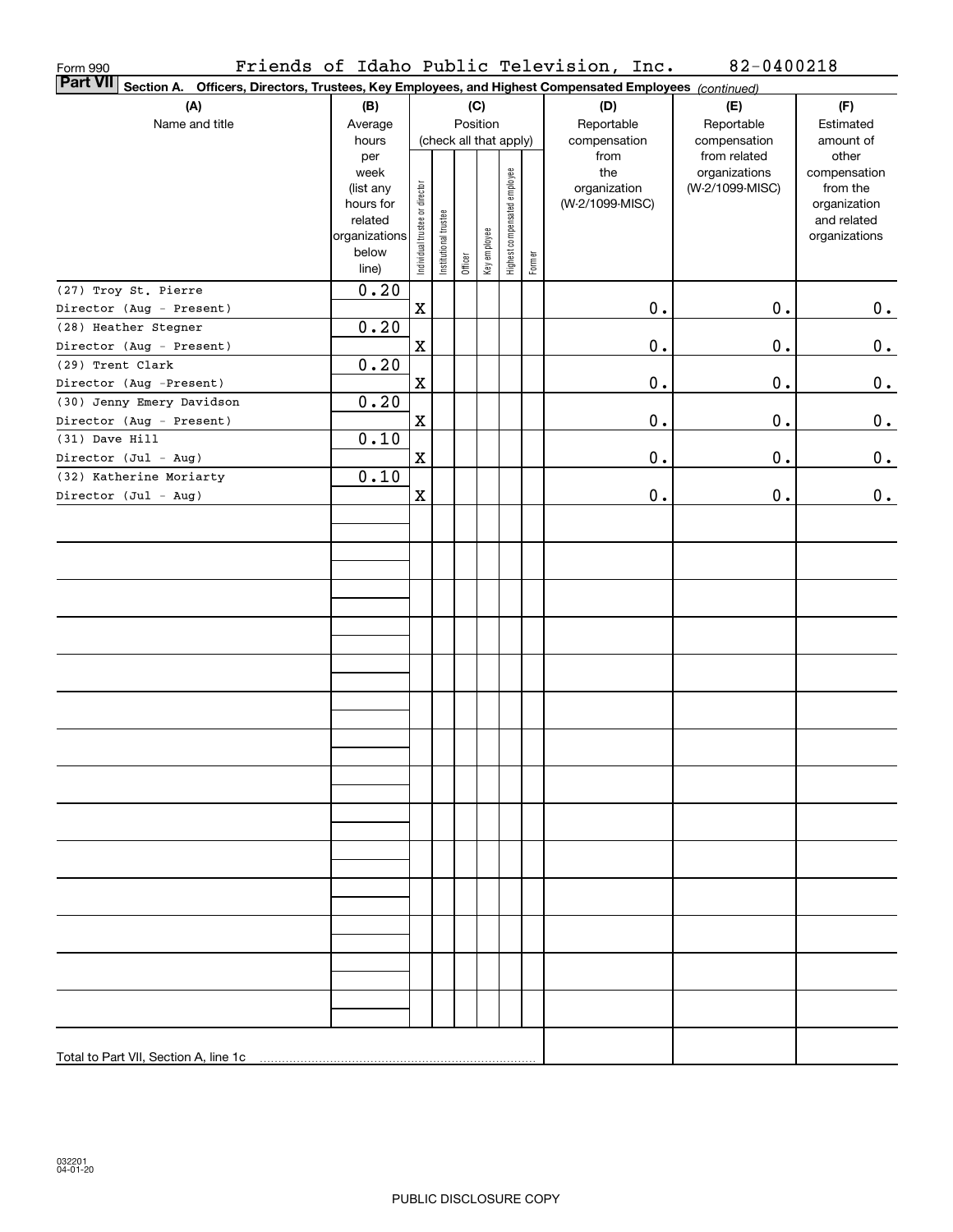|                                                           |      |    | Friends of Idaho Public Television, Inc.<br>Form 990 (2020)                                                           |                       |                                  |                                       | 82-0400218                    | Page 9                                                          |
|-----------------------------------------------------------|------|----|-----------------------------------------------------------------------------------------------------------------------|-----------------------|----------------------------------|---------------------------------------|-------------------------------|-----------------------------------------------------------------|
| <b>Part VIII</b>                                          |      |    | <b>Statement of Revenue</b>                                                                                           |                       |                                  |                                       |                               |                                                                 |
|                                                           |      |    | Check if Schedule O contains a response or note to any line in this Part VIII                                         |                       |                                  |                                       |                               |                                                                 |
|                                                           |      |    |                                                                                                                       |                       | (A)<br>Total revenue             | Related or exempt<br>function revenue | Unrelated<br>business revenue | (D)<br>Revenue excluded<br>from tax under<br>sections 512 - 514 |
|                                                           |      |    | 1 a Federated campaigns<br>1a                                                                                         |                       |                                  |                                       |                               |                                                                 |
| Contributions, Gifts, Grants<br>and Other Similar Amounts |      |    | 1 <sub>b</sub><br><b>b</b> Membership dues                                                                            |                       |                                  |                                       |                               |                                                                 |
|                                                           |      |    | 1 <sub>c</sub><br>c Fundraising events                                                                                |                       |                                  |                                       |                               |                                                                 |
|                                                           |      |    | 1 <sub>d</sub><br>d Related organizations                                                                             |                       |                                  |                                       |                               |                                                                 |
|                                                           |      |    | e Government grants (contributions)<br>1e                                                                             |                       |                                  |                                       |                               |                                                                 |
|                                                           |      |    | f All other contributions, gifts, grants, and                                                                         |                       |                                  |                                       |                               |                                                                 |
|                                                           |      |    | 1f<br>similar amounts not included above                                                                              | 7,941,793.            |                                  |                                       |                               |                                                                 |
|                                                           |      |    | 1g <br>g Noncash contributions included in lines 1a-1f                                                                | 70,497.               |                                  |                                       |                               |                                                                 |
|                                                           |      |    |                                                                                                                       | $\blacktriangleright$ | 7,941,793.                       |                                       |                               |                                                                 |
|                                                           |      |    |                                                                                                                       | <b>Business Code</b>  |                                  |                                       |                               |                                                                 |
|                                                           |      | 2a | <u> 1989 - Johann Barn, mars ann an t-Amhain an t-Amhain an t-Amhain an t-Amhain an t-Amhain an t-Amhain an t-A</u>   |                       |                                  |                                       |                               |                                                                 |
|                                                           |      | b  | <u> 1989 - Johann Barn, amerikansk politiker (</u>                                                                    |                       |                                  |                                       |                               |                                                                 |
|                                                           |      | с  | <u> 1989 - Johann Harry Harry Harry Harry Harry Harry Harry Harry Harry Harry Harry Harry Harry Harry Harry Harry</u> |                       |                                  |                                       |                               |                                                                 |
|                                                           |      | d  | <u> 1989 - Johann Barn, amerikansk politiker (d. 1989)</u>                                                            |                       |                                  |                                       |                               |                                                                 |
| Program Service<br>Revenue                                |      | е  |                                                                                                                       |                       |                                  |                                       |                               |                                                                 |
|                                                           |      |    | f All other program service revenue                                                                                   |                       |                                  |                                       |                               |                                                                 |
|                                                           |      | a  |                                                                                                                       |                       |                                  |                                       |                               |                                                                 |
|                                                           | 3    |    | Investment income (including dividends, interest, and                                                                 |                       |                                  |                                       |                               |                                                                 |
|                                                           |      |    |                                                                                                                       |                       | 115,294.                         |                                       |                               | 115, 294.                                                       |
|                                                           | 4    |    | Income from investment of tax-exempt bond proceeds                                                                    |                       |                                  |                                       |                               |                                                                 |
|                                                           | 5    |    |                                                                                                                       |                       | 624.                             |                                       |                               | 624.                                                            |
|                                                           |      |    | (i) Real                                                                                                              | (ii) Personal         |                                  |                                       |                               |                                                                 |
|                                                           |      |    | 6 a Gross rents<br>∣6a<br>$\overline{\phantom{a}}$                                                                    |                       |                                  |                                       |                               |                                                                 |
|                                                           |      |    | <b>b</b> Less: rental expenses $\ldots$<br>6b                                                                         |                       |                                  |                                       |                               |                                                                 |
|                                                           |      |    | c Rental income or (loss)<br>6с                                                                                       |                       |                                  |                                       |                               |                                                                 |
|                                                           |      |    | <b>d</b> Net rental income or (loss)<br>(i) Securities                                                                | (ii) Other            |                                  |                                       |                               |                                                                 |
|                                                           |      |    | 7 a Gross amount from sales of                                                                                        |                       |                                  |                                       |                               |                                                                 |
|                                                           |      |    | assets other than inventory<br>7a                                                                                     |                       |                                  |                                       |                               |                                                                 |
|                                                           |      |    | <b>b</b> Less: cost or other basis                                                                                    |                       |                                  |                                       |                               |                                                                 |
| evenue                                                    |      |    | and sales expenses<br>7b<br><b>7c</b><br>c Gain or (loss)                                                             |                       |                                  |                                       |                               |                                                                 |
|                                                           |      |    |                                                                                                                       |                       |                                  |                                       |                               |                                                                 |
| œ                                                         |      |    | 8 a Gross income from fundraising events (not                                                                         |                       |                                  |                                       |                               |                                                                 |
| Other                                                     |      |    | including \$                                                                                                          |                       |                                  |                                       |                               |                                                                 |
|                                                           |      |    | contributions reported on line 1c). See                                                                               |                       |                                  |                                       |                               |                                                                 |
|                                                           |      |    | 8a                                                                                                                    |                       |                                  |                                       |                               |                                                                 |
|                                                           |      |    | 8 <sub>b</sub><br><b>b</b> Less: direct expenses <b>constants</b> b                                                   |                       |                                  |                                       |                               |                                                                 |
|                                                           |      |    | c Net income or (loss) from fundraising events                                                                        |                       |                                  |                                       |                               |                                                                 |
|                                                           |      |    | 9 a Gross income from gaming activities. See                                                                          |                       |                                  |                                       |                               |                                                                 |
|                                                           |      |    | 9а                                                                                                                    |                       |                                  |                                       |                               |                                                                 |
|                                                           |      |    | 9b<br><b>b</b> Less: direct expenses <b>manually</b>                                                                  |                       |                                  |                                       |                               |                                                                 |
|                                                           |      |    | c Net income or (loss) from gaming activities                                                                         | .                     |                                  |                                       |                               |                                                                 |
|                                                           |      |    | 10 a Gross sales of inventory, less returns                                                                           |                       |                                  |                                       |                               |                                                                 |
|                                                           |      |    | 10a                                                                                                                   |                       |                                  |                                       |                               |                                                                 |
|                                                           |      |    | 10b<br><b>b</b> Less: cost of goods sold                                                                              |                       |                                  |                                       |                               |                                                                 |
|                                                           |      |    | c Net income or (loss) from sales of inventory                                                                        |                       |                                  |                                       |                               |                                                                 |
|                                                           |      |    |                                                                                                                       | <b>Business Code</b>  |                                  |                                       |                               |                                                                 |
|                                                           | 11 a |    | <u> 1989 - Johann Stein, marwolaethau a bhann an t-Amhair an t-Amhair an t-Amhair an t-Amhair an t-Amhair an t-A</u>  |                       |                                  |                                       |                               |                                                                 |
|                                                           |      | b  | the contract of the contract of the contract of the contract of the contract of                                       |                       |                                  |                                       |                               |                                                                 |
| Miscellaneous<br>Revenue                                  |      | c  | the control of the control of the control of the control of the control of                                            |                       |                                  |                                       |                               |                                                                 |
|                                                           |      |    |                                                                                                                       |                       |                                  |                                       |                               |                                                                 |
|                                                           |      |    |                                                                                                                       |                       |                                  |                                       |                               |                                                                 |
|                                                           | 12   |    |                                                                                                                       |                       | $\blacktriangleright$ 8,057,711. | $0$ .                                 | $0$ .                         | 115,918.<br>$000 \times 000$                                    |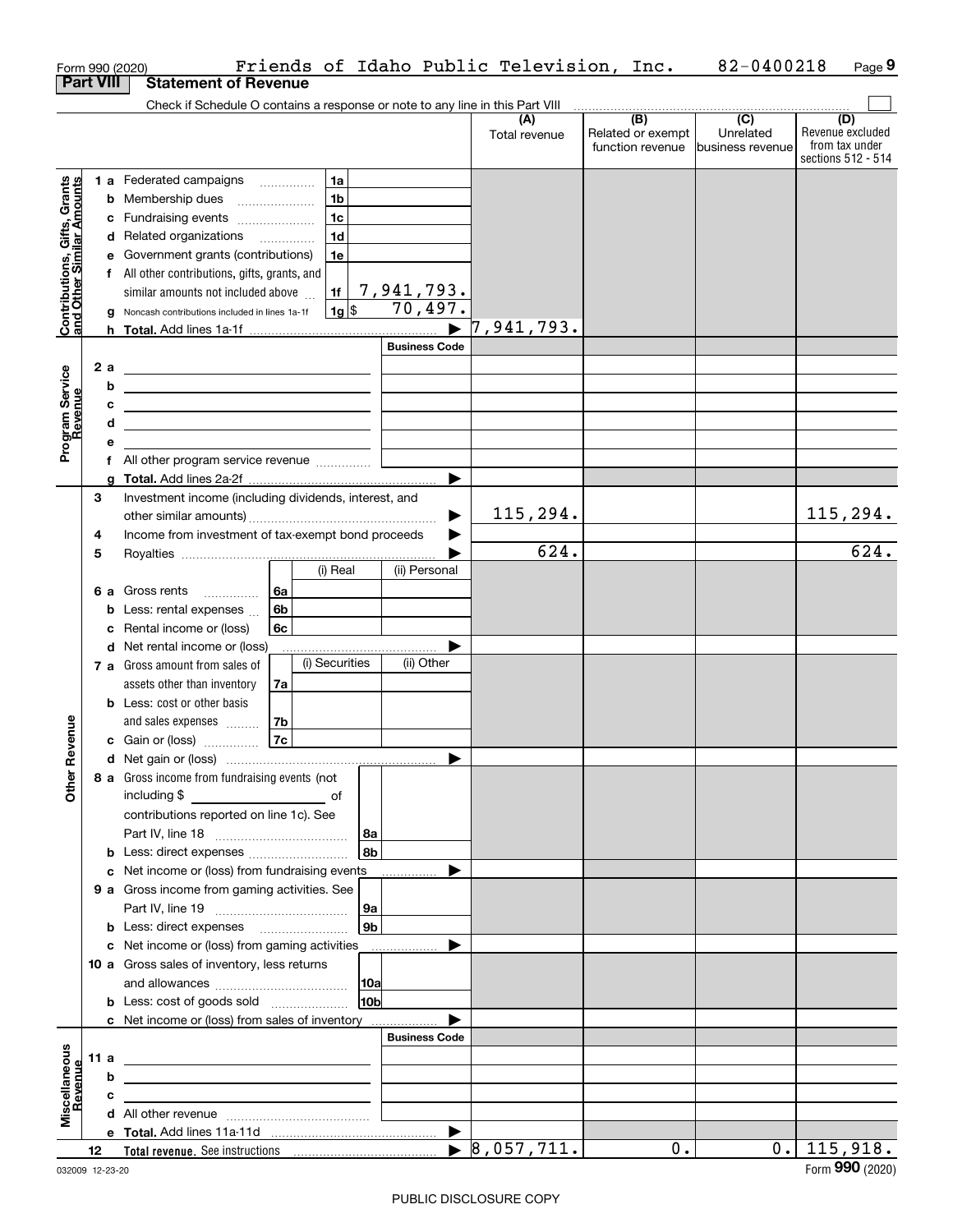### Form 990 (2020) Friends of Idaho Public Television, Inc**.** 82-0400218 <sub>Page</sub><br>**Part IX | Statement of Functional Expenses 10**

*Section 501(c)(3) and 501(c)(4) organizations must complete all columns. All other organizations must complete column (A).*

|              | Check if Schedule O contains a response or note to any line in this Part IX                                                                                                                                |                       |                                    |                                           |                                |  |  |  |  |  |
|--------------|------------------------------------------------------------------------------------------------------------------------------------------------------------------------------------------------------------|-----------------------|------------------------------------|-------------------------------------------|--------------------------------|--|--|--|--|--|
|              | Do not include amounts reported on lines 6b,<br>7b, 8b, 9b, and 10b of Part VIII.                                                                                                                          | (A)<br>Total expenses | (B)<br>Program service<br>expenses | (C)<br>Management and<br>general expenses | (D)<br>Fundraising<br>expenses |  |  |  |  |  |
| 1.           | Grants and other assistance to domestic organizations                                                                                                                                                      |                       |                                    |                                           |                                |  |  |  |  |  |
|              | and domestic governments. See Part IV, line 21<br>$\ddotsc$                                                                                                                                                | 5,294,000.            | 5, 294, 000.                       |                                           |                                |  |  |  |  |  |
| $\mathbf{2}$ | Grants and other assistance to domestic                                                                                                                                                                    |                       |                                    |                                           |                                |  |  |  |  |  |
|              | individuals. See Part IV, line 22                                                                                                                                                                          |                       |                                    |                                           |                                |  |  |  |  |  |
| 3            | Grants and other assistance to foreign                                                                                                                                                                     |                       |                                    |                                           |                                |  |  |  |  |  |
|              | organizations, foreign governments, and foreign                                                                                                                                                            |                       |                                    |                                           |                                |  |  |  |  |  |
|              | individuals. See Part IV, lines 15 and 16                                                                                                                                                                  |                       |                                    |                                           |                                |  |  |  |  |  |
| 4            | Benefits paid to or for members                                                                                                                                                                            |                       |                                    |                                           |                                |  |  |  |  |  |
| 5            | Compensation of current officers, directors,                                                                                                                                                               |                       |                                    |                                           |                                |  |  |  |  |  |
|              | trustees, and key employees                                                                                                                                                                                |                       |                                    |                                           |                                |  |  |  |  |  |
| 6            | Compensation not included above to disqualified                                                                                                                                                            |                       |                                    |                                           |                                |  |  |  |  |  |
|              | persons (as defined under section 4958(f)(1)) and                                                                                                                                                          |                       |                                    |                                           |                                |  |  |  |  |  |
|              | persons described in section $4958(c)(3)(B)$                                                                                                                                                               |                       |                                    |                                           |                                |  |  |  |  |  |
| 7            |                                                                                                                                                                                                            |                       |                                    |                                           |                                |  |  |  |  |  |
| 8            | Pension plan accruals and contributions (include                                                                                                                                                           |                       |                                    |                                           |                                |  |  |  |  |  |
|              | section 401(k) and 403(b) employer contributions)                                                                                                                                                          |                       |                                    |                                           |                                |  |  |  |  |  |
| 9            |                                                                                                                                                                                                            |                       |                                    |                                           |                                |  |  |  |  |  |
| 10           |                                                                                                                                                                                                            |                       |                                    |                                           |                                |  |  |  |  |  |
| 11           | Fees for services (nonemployees):                                                                                                                                                                          |                       |                                    |                                           |                                |  |  |  |  |  |
| a            |                                                                                                                                                                                                            |                       |                                    |                                           |                                |  |  |  |  |  |
| b            |                                                                                                                                                                                                            |                       |                                    |                                           |                                |  |  |  |  |  |
| c            |                                                                                                                                                                                                            |                       |                                    |                                           |                                |  |  |  |  |  |
| d            |                                                                                                                                                                                                            |                       |                                    |                                           |                                |  |  |  |  |  |
| е            | Professional fundraising services. See Part IV, line 17                                                                                                                                                    |                       |                                    |                                           |                                |  |  |  |  |  |
| f            | Investment management fees                                                                                                                                                                                 |                       |                                    |                                           |                                |  |  |  |  |  |
| g            | Other. (If line 11g amount exceeds 10% of line 25,                                                                                                                                                         |                       |                                    |                                           |                                |  |  |  |  |  |
|              | column (A) amount, list line 11g expenses on Sch O.)                                                                                                                                                       | 117,615.              |                                    |                                           | 117,615.                       |  |  |  |  |  |
| 12           |                                                                                                                                                                                                            | 6,987.                |                                    |                                           | 6,987.                         |  |  |  |  |  |
| 13           |                                                                                                                                                                                                            | $\overline{585}$ .    |                                    | 487.                                      | $\overline{98}$ .              |  |  |  |  |  |
| 14           |                                                                                                                                                                                                            | 5,879.                |                                    |                                           | 5,879.                         |  |  |  |  |  |
| 15           |                                                                                                                                                                                                            |                       |                                    |                                           |                                |  |  |  |  |  |
| 16           |                                                                                                                                                                                                            |                       |                                    |                                           |                                |  |  |  |  |  |
| 17           | Travel                                                                                                                                                                                                     |                       |                                    |                                           |                                |  |  |  |  |  |
| 18           | Payments of travel or entertainment expenses                                                                                                                                                               |                       |                                    |                                           |                                |  |  |  |  |  |
|              | for any federal, state, or local public officials                                                                                                                                                          |                       |                                    |                                           |                                |  |  |  |  |  |
| 19           | Conferences, conventions, and meetings                                                                                                                                                                     | 1,954.                |                                    |                                           | 1,954.                         |  |  |  |  |  |
| 20           | Interest                                                                                                                                                                                                   |                       |                                    |                                           |                                |  |  |  |  |  |
| 21           |                                                                                                                                                                                                            |                       |                                    |                                           |                                |  |  |  |  |  |
| 22           | Depreciation, depletion, and amortization                                                                                                                                                                  |                       |                                    |                                           |                                |  |  |  |  |  |
| 23           | Insurance                                                                                                                                                                                                  | 1,579.                |                                    | 1,579.                                    |                                |  |  |  |  |  |
| 24           | Other expenses. Itemize expenses not covered<br>above (List miscellaneous expenses on line 24e. If<br>line 24e amount exceeds 10% of line 25, column (A)<br>amount, list line 24e expenses on Schedule O.) |                       |                                    |                                           |                                |  |  |  |  |  |
| a            | Membership Fees                                                                                                                                                                                            | 34,690.               |                                    | 34,690.                                   |                                |  |  |  |  |  |
| b            |                                                                                                                                                                                                            |                       |                                    |                                           |                                |  |  |  |  |  |
| с            | <u> 1989 - Johann Barbara, martxa alemaniar amerikan basar da a</u>                                                                                                                                        |                       |                                    |                                           |                                |  |  |  |  |  |
| d            | <u> 1989 - Johann Barn, mars ann an t-Amhain Aonaich an t-Aonaich an t-Aonaich ann an t-Aonaich ann an t-Aonaich</u>                                                                                       |                       |                                    |                                           |                                |  |  |  |  |  |
| е            |                                                                                                                                                                                                            |                       |                                    |                                           |                                |  |  |  |  |  |
| 25           | Total functional expenses. Add lines 1 through 24e                                                                                                                                                         | 5,463,289.            | 5, 294, 000.                       | 36,756.                                   | 132,533.                       |  |  |  |  |  |
| 26           | Joint costs. Complete this line only if the organization                                                                                                                                                   |                       |                                    |                                           |                                |  |  |  |  |  |
|              | reported in column (B) joint costs from a combined                                                                                                                                                         |                       |                                    |                                           |                                |  |  |  |  |  |
|              | educational campaign and fundraising solicitation.                                                                                                                                                         |                       |                                    |                                           |                                |  |  |  |  |  |
|              | Check here $\blacktriangleright$<br>if following SOP 98-2 (ASC 958-720)                                                                                                                                    |                       |                                    |                                           |                                |  |  |  |  |  |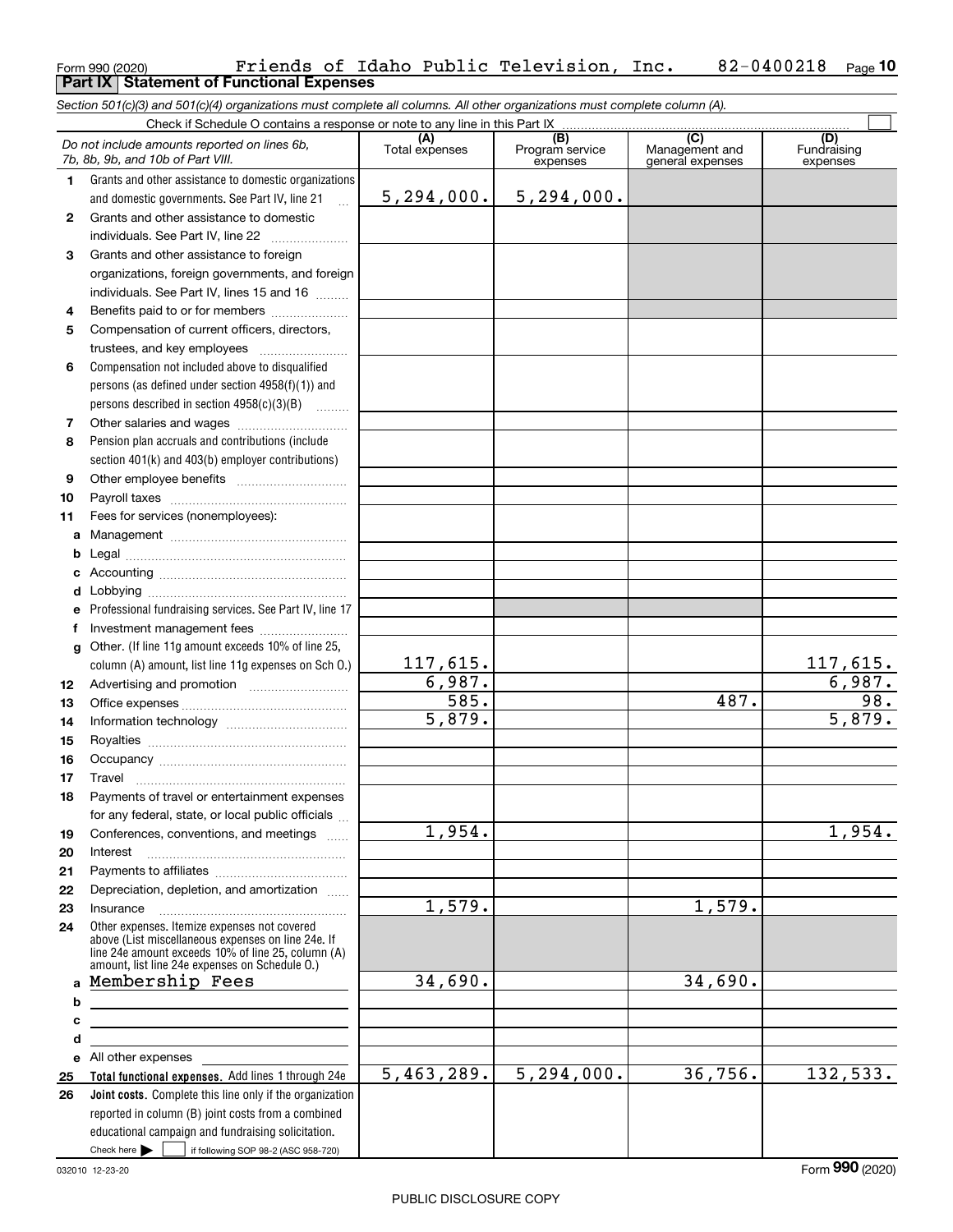| Form 990 (2020) |                                                                            | Friends of Idaho Public Tel |  |  |
|-----------------|----------------------------------------------------------------------------|-----------------------------|--|--|
|                 | <b>Part X   Balance Sheet</b>                                              |                             |  |  |
|                 | Check if Schedule O contains a response or note to any line in this Part X |                             |  |  |
|                 |                                                                            |                             |  |  |

|                             |    |                                                                                                                                                                                                                                |          | (A)<br>Beginning of year |                 | (B)<br>End of year                         |
|-----------------------------|----|--------------------------------------------------------------------------------------------------------------------------------------------------------------------------------------------------------------------------------|----------|--------------------------|-----------------|--------------------------------------------|
|                             | 1. |                                                                                                                                                                                                                                |          | 625,086.                 | $\mathbf{1}$    | 1,179,749.                                 |
|                             | 2  |                                                                                                                                                                                                                                |          | $\overline{5,423,151}$ . | $\mathbf{2}$    | 6,541,865.                                 |
|                             | з  |                                                                                                                                                                                                                                |          | 783,816.                 | 3               | 797,296.                                   |
|                             | 4  |                                                                                                                                                                                                                                |          | 8,951.                   | 4               | 10,617.                                    |
|                             | 5  | Loans and other receivables from any current or former officer, director,                                                                                                                                                      |          |                          |                 |                                            |
|                             |    | trustee, key employee, creator or founder, substantial contributor, or 35%                                                                                                                                                     |          |                          |                 |                                            |
|                             |    | controlled entity or family member of any of these persons                                                                                                                                                                     |          |                          | 5               |                                            |
|                             | 6  | Loans and other receivables from other disqualified persons (as defined                                                                                                                                                        |          |                          |                 |                                            |
|                             |    | under section 4958(f)(1)), and persons described in section 4958(c)(3)(B)                                                                                                                                                      | $\ldots$ |                          | 6               |                                            |
|                             | 7  |                                                                                                                                                                                                                                |          |                          | $\overline{7}$  |                                            |
| Assets                      | 8  |                                                                                                                                                                                                                                |          |                          | 8               |                                            |
|                             | 9  | Prepaid expenses and deferred charges                                                                                                                                                                                          |          |                          | 9               |                                            |
|                             |    | 10a Land, buildings, and equipment: cost or other                                                                                                                                                                              |          |                          |                 |                                            |
|                             |    | basis. Complete Part VI of Schedule D                                                                                                                                                                                          | 10a      |                          |                 |                                            |
|                             |    | <b>b</b> Less: accumulated depreciation<br>. 1                                                                                                                                                                                 | 10b      |                          | 10 <sub>c</sub> |                                            |
|                             | 11 |                                                                                                                                                                                                                                |          | 6, 293, 870.             | 11              | 8,651,658.                                 |
|                             | 12 |                                                                                                                                                                                                                                |          |                          | 12              |                                            |
|                             | 13 | Investments - program-related. See Part IV, line 11                                                                                                                                                                            |          | 13                       |                 |                                            |
|                             | 14 |                                                                                                                                                                                                                                |          | 14                       |                 |                                            |
|                             | 15 |                                                                                                                                                                                                                                |          |                          | 15              |                                            |
|                             | 16 |                                                                                                                                                                                                                                |          | 13, 134, 874.            | 16              | 17, 181, 185.                              |
|                             | 17 |                                                                                                                                                                                                                                |          |                          | 17              |                                            |
|                             | 18 |                                                                                                                                                                                                                                |          | 18                       |                 |                                            |
|                             | 19 | Deferred revenue manual contracts and contracts are contracted and contract and contract are contracted and contract are contracted and contract are contracted and contract are contracted and contract are contracted and co | 107,550. | 19                       | 10,650.         |                                            |
|                             | 20 |                                                                                                                                                                                                                                |          | 20                       |                 |                                            |
|                             | 21 | Escrow or custodial account liability. Complete Part IV of Schedule D                                                                                                                                                          | .        |                          | 21              |                                            |
|                             | 22 | Loans and other payables to any current or former officer, director,                                                                                                                                                           |          |                          |                 |                                            |
| Liabilities                 |    | trustee, key employee, creator or founder, substantial contributor, or 35%                                                                                                                                                     |          |                          |                 |                                            |
|                             |    | controlled entity or family member of any of these persons                                                                                                                                                                     |          |                          | 22              |                                            |
|                             | 23 | Secured mortgages and notes payable to unrelated third parties                                                                                                                                                                 |          |                          | 23              |                                            |
|                             | 24 |                                                                                                                                                                                                                                |          |                          | 24              |                                            |
|                             | 25 | Other liabilities (including federal income tax, payables to related third                                                                                                                                                     |          |                          |                 |                                            |
|                             |    | parties, and other liabilities not included on lines 17-24). Complete Part X                                                                                                                                                   |          |                          |                 |                                            |
|                             |    | of Schedule D                                                                                                                                                                                                                  |          |                          | 25              |                                            |
|                             | 26 |                                                                                                                                                                                                                                |          | 107,550.                 | 26              | 10,650.                                    |
|                             |    | Organizations that follow FASB ASC 958, check here $\blacktriangleright \boxed{X}$                                                                                                                                             |          |                          |                 |                                            |
|                             |    | and complete lines 27, 28, 32, and 33.                                                                                                                                                                                         |          |                          |                 |                                            |
|                             | 27 | Net assets without donor restrictions                                                                                                                                                                                          |          | 9,582,253.               | 27              | 13,722,656.                                |
|                             | 28 |                                                                                                                                                                                                                                |          | 3,445,071.               | 28              | 3,447,879.                                 |
|                             |    | Organizations that do not follow FASB ASC 958, check here $\blacktriangleright$                                                                                                                                                |          |                          |                 |                                            |
|                             |    | and complete lines 29 through 33.                                                                                                                                                                                              |          |                          |                 |                                            |
|                             | 29 |                                                                                                                                                                                                                                |          |                          | 29              |                                            |
|                             | 30 | Paid-in or capital surplus, or land, building, or equipment fund                                                                                                                                                               |          |                          | 30              |                                            |
| Net Assets or Fund Balances | 31 | Retained earnings, endowment, accumulated income, or other funds                                                                                                                                                               | .        |                          | 31              |                                            |
|                             | 32 |                                                                                                                                                                                                                                |          | 13,027,324.              | 32              | 17, 170, 535.                              |
|                             | 33 |                                                                                                                                                                                                                                |          | 13, 134, 874.            | 33              | 17,181,185.<br>$F_{\text{sum}}$ 990 (2020) |

Form 990 (2020) Friends of Idaho Public Television, Inc. 82-0400218 <sub>Page</sub> 11

Form (2020) **990**

 $\mathcal{L}^{\text{max}}$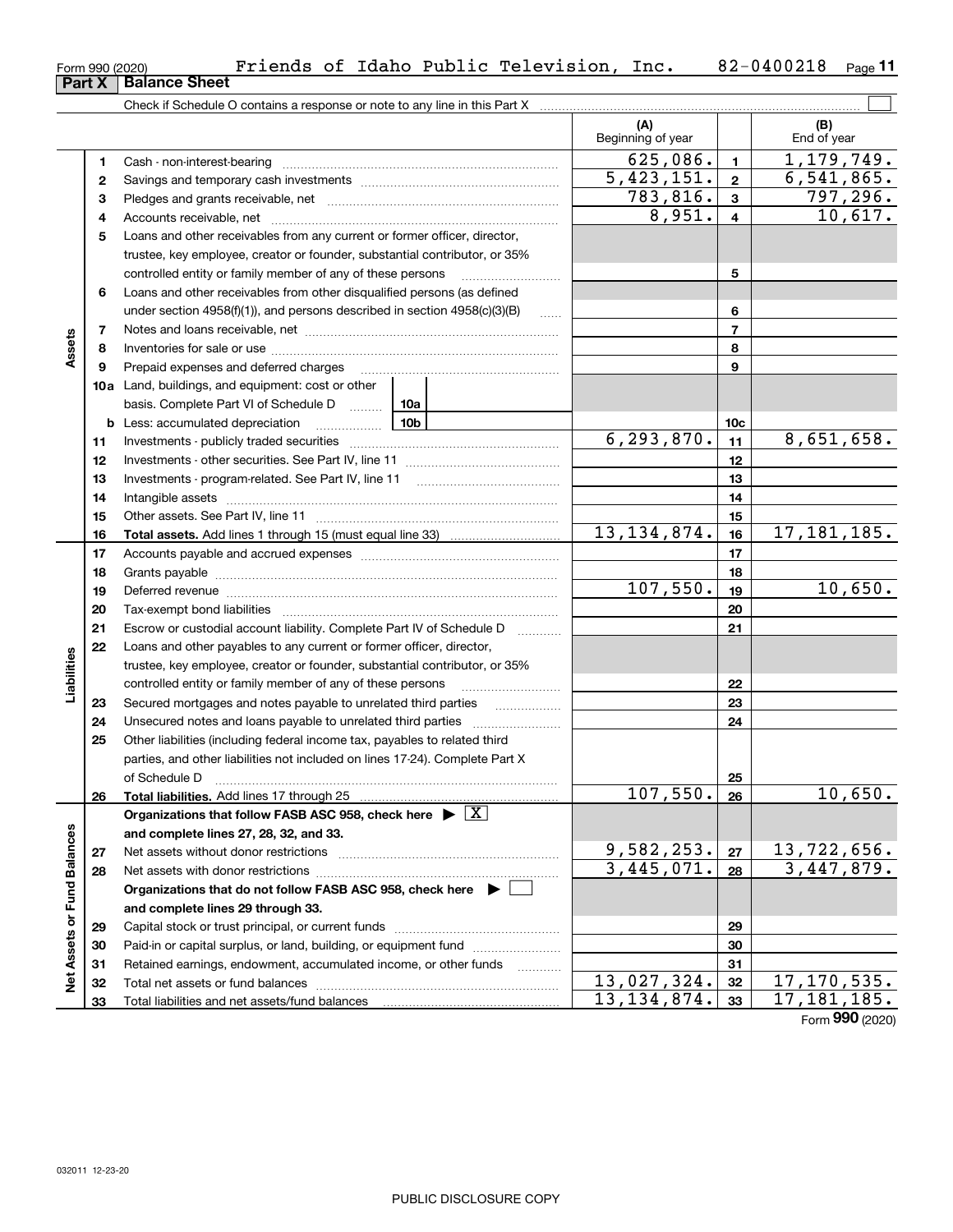|    | Friends of Idaho Public Television, Inc.<br>Form 990 (2020)                                                                     |                         | 82-0400218     |            | $_{Page}$ 12 |
|----|---------------------------------------------------------------------------------------------------------------------------------|-------------------------|----------------|------------|--------------|
|    | <b>Part XI</b><br><b>Reconciliation of Net Assets</b>                                                                           |                         |                |            |              |
|    |                                                                                                                                 |                         |                |            |              |
|    |                                                                                                                                 |                         |                |            |              |
|    | Total revenue (must equal Part VIII, column (A), line 12)                                                                       | $\mathbf{1}$            | 8,057,711.     |            |              |
| 2  | Total expenses (must equal Part IX, column (A), line 25)                                                                        | $\overline{2}$          | 5,463,289.     |            |              |
| З  | Revenue less expenses. Subtract line 2 from line 1                                                                              | $\overline{3}$          | 2,594,422.     |            |              |
| 4  |                                                                                                                                 | $\overline{\mathbf{4}}$ | 13,027,324.    |            |              |
| 5  | Net unrealized gains (losses) on investments                                                                                    | 5                       | 1,548,789.     |            |              |
| 6  |                                                                                                                                 | 6                       |                |            |              |
| 7  | Investment expenses www.communication.com/www.communication.com/www.communication.com/www.com                                   | $\overline{7}$          |                |            |              |
| 8  | Prior period adjustments                                                                                                        | 8                       |                |            |              |
| 9  | Other changes in net assets or fund balances (explain on Schedule O)                                                            | 9                       |                |            | 0.           |
| 10 | Net assets or fund balances at end of year. Combine lines 3 through 9 (must equal Part X, line 32,                              |                         |                |            |              |
|    |                                                                                                                                 | 10                      | 17, 170, 535.  |            |              |
|    | <b>Part XII</b> Financial Statements and Reporting                                                                              |                         |                |            |              |
|    |                                                                                                                                 |                         |                |            |              |
|    |                                                                                                                                 |                         |                | Yes        | <b>No</b>    |
| 1. | $\boxed{\text{X}}$ Accrual<br>Cash<br>Other<br>Accounting method used to prepare the Form 990:                                  |                         |                |            |              |
|    | If the organization changed its method of accounting from a prior year or checked "Other," explain in Schedule O.               |                         |                |            |              |
|    | 2a Were the organization's financial statements compiled or reviewed by an independent accountant?                              |                         | 2a             |            | x            |
|    | If "Yes," check a box below to indicate whether the financial statements for the year were compiled or reviewed on a            |                         |                |            |              |
|    | separate basis, consolidated basis, or both:                                                                                    |                         |                |            |              |
|    | Separate basis<br>Both consolidated and separate basis<br><b>Consolidated basis</b>                                             |                         |                |            |              |
| b  | Were the organization's financial statements audited by an independent accountant?                                              |                         | 2 <sub>b</sub> | X          |              |
|    | If "Yes," check a box below to indicate whether the financial statements for the year were audited on a separate basis,         |                         |                |            |              |
|    | consolidated basis, or both:                                                                                                    |                         |                |            |              |
|    | $\boxed{\mathbf{X}}$ Consolidated basis<br>Separate basis<br>Both consolidated and separate basis                               |                         |                |            |              |
|    | c If "Yes" to line 2a or 2b, does the organization have a committee that assumes responsibility for oversight of the audit,     |                         |                |            |              |
|    |                                                                                                                                 |                         | 2c             | Χ          |              |
|    | If the organization changed either its oversight process or selection process during the tax year, explain on Schedule O.       |                         |                |            |              |
|    | 3a As a result of a federal award, was the organization required to undergo an audit or audits as set forth in the Single Audit |                         |                |            |              |
|    |                                                                                                                                 |                         | 3a             |            | x            |
|    | If "Yes," did the organization undergo the required audit or audits? If the organization did not undergo the required audit     |                         |                |            |              |
|    |                                                                                                                                 |                         | 3b             | <u>nnn</u> |              |

Form (2020) **990**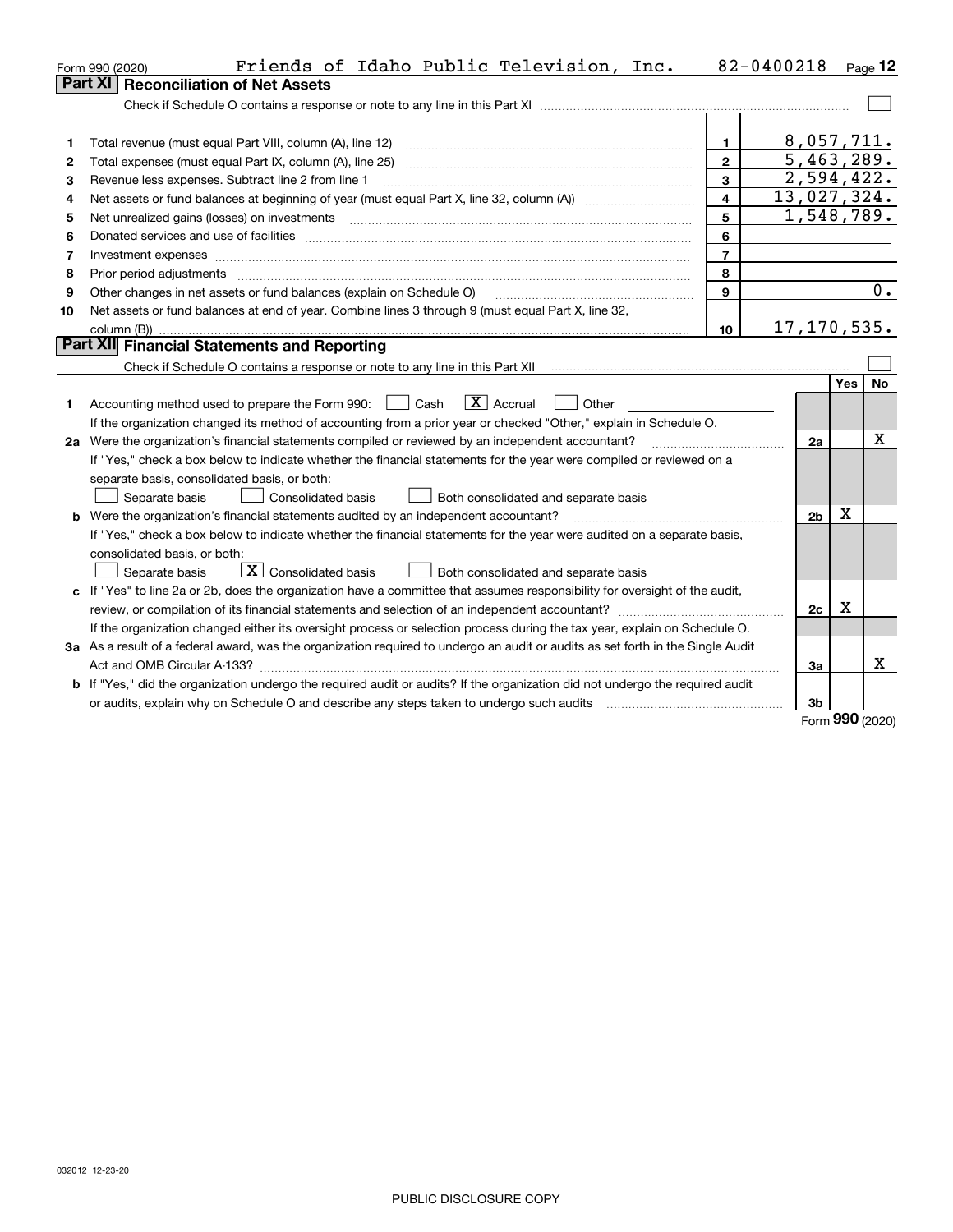| <b>SCHEDULE A</b><br>(Form 990 or 990-EZ)                                                                                                                                                                          | <b>Public Charity Status and Public Support</b><br>Complete if the organization is a section 501(c)(3) organization or a section |  |  |  |  |  |  |  |
|--------------------------------------------------------------------------------------------------------------------------------------------------------------------------------------------------------------------|----------------------------------------------------------------------------------------------------------------------------------|--|--|--|--|--|--|--|
| 4947(a)(1) nonexempt charitable trust.<br>Attach to Form 990 or Form 990-EZ.<br>Department of the Treasury<br>Internal Revenue Service<br>► Go to www.irs.gov/Form990 for instructions and the latest information. |                                                                                                                                  |  |  |  |  |  |  |  |
|                                                                                                                                                                                                                    | Name of the organization                                                                                                         |  |  |  |  |  |  |  |
|                                                                                                                                                                                                                    | Friends of Idaho Public Television,<br>Inc.                                                                                      |  |  |  |  |  |  |  |
| Part I                                                                                                                                                                                                             | Reason for Public Charity Status. (All organizations must complete this part.) See instructions.                                 |  |  |  |  |  |  |  |
|                                                                                                                                                                                                                    | The organization is not a private foundation because it is: (For lines 1 through 12, check only one box.)                        |  |  |  |  |  |  |  |
|                                                                                                                                                                                                                    | A church, convention of churches, or association of churches described in section 170(b)(1)(A)(i).                               |  |  |  |  |  |  |  |
| $\mathbf{2}$                                                                                                                                                                                                       | A school described in section 170(b)(1)(A)(ii). (Attach Schedule E (Form 990 or 990-EZ).)                                        |  |  |  |  |  |  |  |

A hospital or a cooperative hospital service organization described in section 170(b)(1)(A)(iii).

**4567**  $\boxed{\textbf{X}}$  An organization that normally receives a substantial part of its support from a governmental unit or from the general public described in **891011**A medical research organization operated in conjunction with a hospital described in **section 170(b)(1)(A)(iii).** Enter the hospital's name, **section 170(b)(1)(A)(iv).**  (Complete Part II.) A federal, state, or local government or governmental unit described in section 170(b)(1)(A)(v). **section 170(b)(1)(A)(vi).** (Complete Part II.) A community trust described in **section 170(b)(1)(A)(vi).** (Complete Part II.) An agricultural research organization described in **section 170(b)(1)(A)(ix)** operated in conjunction with a land-grant college See **section 509(a)(2).** (Complete Part III.) An organization organized and operated exclusively to test for public safety. See section 509(a)(4). city, and state: An organization operated for the benefit of a college or university owned or operated by a governmental unit described in or university or a non-land-grant college of agriculture (see instructions). Enter the name, city, and state of the college or university: An organization that normally receives (1) more than 33 1/3% of its support from contributions, membership fees, and gross receipts from activities related to its exempt functions, subject to certain exceptions; and (2) no more than 33 1/3% of its support from gross investment income and unrelated business taxable income (less section 511 tax) from businesses acquired by the organization after June 30, 1975.  $\mathcal{L}^{\text{max}}$  $\mathcal{L}^{\text{max}}$  $\mathcal{L}^{\text{max}}$  $\mathcal{L}^{\text{max}}$  $\mathcal{L}^{\text{max}}$  $\mathcal{L}^{\text{max}}$  $\mathcal{L}^{\text{max}}$ 

OMB No. 1545-0047

**Open to Public Inspection**

**2020**

**Employer identification number** 

82-0400218

**12**more publicly supported organizations described in s**ection 509(a)(1)** or section 509(a)(2). See section 509(a)(3). Check the box in<br>lines 12a through 12d that describes the type of supporting examization and complete line An organization organized and operated exclusively for the benefit of, to perform the functions of, or to carry out the purposes of one or lines 12a through 12d that describes the type of supporting organization and complete lines 12e, 12f, and 12g.  $\mathcal{L}^{\text{max}}$ 

**aType I.** A supporting organization operated, supervised, or controlled by its supported organization(s), typically by giving organization. **You must complete Part IV, Sections A and B.** the supported organization(s) the power to regularly appoint or elect a majority of the directors or trustees of the supporting

**bType II.** A supporting organization supervised or controlled in connection with its supported organization(s), by having organization(s). **You must complete Part IV, Sections A and C.** control or management of the supporting organization vested in the same persons that control or manage the supported  $\mathcal{L}^{\text{max}}$ 

**cType III functionally integrated.** A supporting organization operated in connection with, and functionally integrated with, its supported organization(s) (see instructions). **You must complete Part IV, Sections A, D, and E.**  $\mathcal{L}^{\text{max}}$ 

**dType III non-functionally integrated.** A supporting organization operated in connection with its supported organization(s) requirement (see instructions). **You must complete Part IV, Sections A and D, and Part V.** that is not functionally integrated. The organization generally must satisfy a distribution requirement and an attentiveness  $\mathcal{L}^{\text{max}}$ 

**e**Check this box if the organization received a written determination from the IRS that it is a Type I, Type II, Type III functionally integrated, or Type III non-functionally integrated supporting organization.  $\mathcal{L}^{\text{max}}$ 

**f**Enter the number of supported organizations ~~~~~~~~~~~~~~~~~~~~~~~~~~~~~~~~~~~~~

**3**

 $\mathcal{L}^{\text{max}}$ 

| Provide the following information about the supported organization(s). |          |                                                       |                                                                |     |                            |                            |  |  |  |
|------------------------------------------------------------------------|----------|-------------------------------------------------------|----------------------------------------------------------------|-----|----------------------------|----------------------------|--|--|--|
| (i) Name of supported                                                  | (ii) EIN | (iii) Type of organization                            | (iv) Is the organization listed<br>in your governing document? |     | (v) Amount of monetary     | (vi) Amount of other       |  |  |  |
| organization                                                           |          | (described on lines 1-10<br>above (see instructions)) | Yes                                                            | No. | support (see instructions) | support (see instructions) |  |  |  |
|                                                                        |          |                                                       |                                                                |     |                            |                            |  |  |  |
|                                                                        |          |                                                       |                                                                |     |                            |                            |  |  |  |
|                                                                        |          |                                                       |                                                                |     |                            |                            |  |  |  |
|                                                                        |          |                                                       |                                                                |     |                            |                            |  |  |  |
|                                                                        |          |                                                       |                                                                |     |                            |                            |  |  |  |
|                                                                        |          |                                                       |                                                                |     |                            |                            |  |  |  |
|                                                                        |          |                                                       |                                                                |     |                            |                            |  |  |  |
|                                                                        |          |                                                       |                                                                |     |                            |                            |  |  |  |
|                                                                        |          |                                                       |                                                                |     |                            |                            |  |  |  |
|                                                                        |          |                                                       |                                                                |     |                            |                            |  |  |  |
|                                                                        |          |                                                       |                                                                |     |                            |                            |  |  |  |
|                                                                        |          |                                                       |                                                                |     |                            |                            |  |  |  |
|                                                                        |          |                                                       |                                                                |     |                            |                            |  |  |  |
| Total                                                                  |          |                                                       |                                                                |     |                            |                            |  |  |  |

### LHA For Paperwork Reduction Act Notice, see the Instructions for Form 990 or 990-EZ. <sub>032021</sub> o1-25-21 Schedule A (Form 990 or 990-EZ) 2020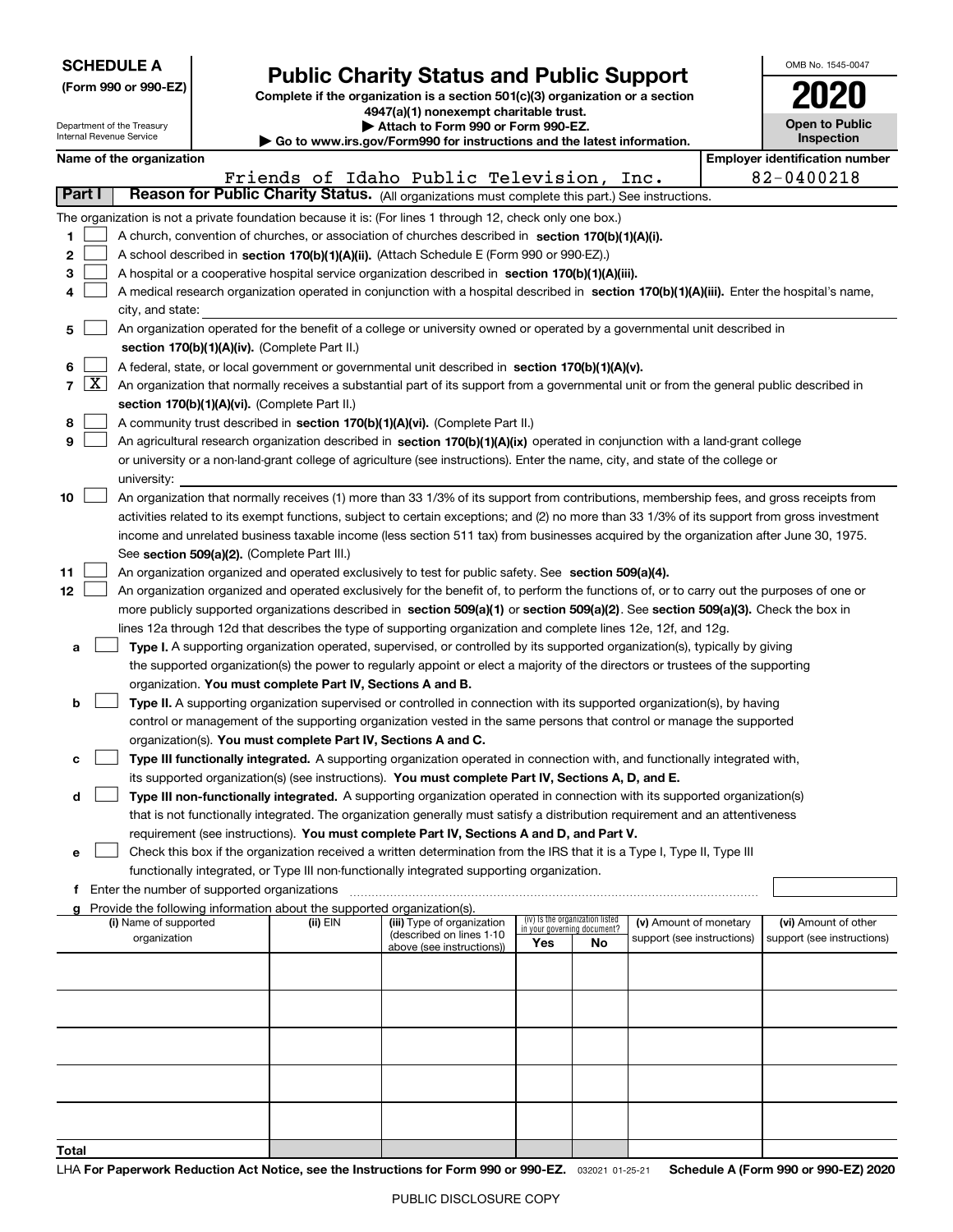### <u>Schedule A (Form 990 or 990-EZ) 2020 <code>Friends of Idaho Public</code> 'Television, Inc. 82-0400218 Page 2</u> Friends of Idaho Public Television, Inc. 82-0400218

(Complete only if you checked the box on line 5, 7, or 8 of Part I or if the organization failed to qualify under Part III. If the organization fails to qualify under the tests listed below, please complete Part III.) **Part II Support Schedule for Organizations Described in Sections 170(b)(1)(A)(iv) and 170(b)(1)(A)(vi)**

|    | <b>Section A. Public Support</b>                                                                                                                                                                                               |           |          |            |            |          |                                          |
|----|--------------------------------------------------------------------------------------------------------------------------------------------------------------------------------------------------------------------------------|-----------|----------|------------|------------|----------|------------------------------------------|
|    | Calendar year (or fiscal year beginning in)                                                                                                                                                                                    | (a) 2016  | (b) 2017 | $(c)$ 2018 | $(d)$ 2019 | (e) 2020 | (f) Total                                |
|    | 1 Gifts, grants, contributions, and                                                                                                                                                                                            |           |          |            |            |          |                                          |
|    | membership fees received. (Do not                                                                                                                                                                                              |           |          |            |            |          |                                          |
|    | include any "unusual grants.")                                                                                                                                                                                                 | 5475655.  | 5685903. | 5805686.   | 7651455.   |          | 7941793.32560492.                        |
|    | 2 Tax revenues levied for the organ-                                                                                                                                                                                           |           |          |            |            |          |                                          |
|    | ization's benefit and either paid to                                                                                                                                                                                           |           |          |            |            |          |                                          |
|    | or expended on its behalf                                                                                                                                                                                                      |           |          |            |            |          |                                          |
|    | 3 The value of services or facilities                                                                                                                                                                                          |           |          |            |            |          |                                          |
|    | furnished by a governmental unit to                                                                                                                                                                                            |           |          |            |            |          |                                          |
|    | the organization without charge                                                                                                                                                                                                |           |          |            |            |          |                                          |
|    | 4 Total. Add lines 1 through 3                                                                                                                                                                                                 | 5475655.  | 5685903. | 5805686.   | 7651455.   |          | 7941793.32560492.                        |
| 5. | The portion of total contributions                                                                                                                                                                                             |           |          |            |            |          |                                          |
|    | by each person (other than a                                                                                                                                                                                                   |           |          |            |            |          |                                          |
|    | governmental unit or publicly                                                                                                                                                                                                  |           |          |            |            |          |                                          |
|    | supported organization) included                                                                                                                                                                                               |           |          |            |            |          |                                          |
|    | on line 1 that exceeds 2% of the                                                                                                                                                                                               |           |          |            |            |          |                                          |
|    | amount shown on line 11,                                                                                                                                                                                                       |           |          |            |            |          |                                          |
|    | column (f)                                                                                                                                                                                                                     |           |          |            |            |          | 1021346.                                 |
|    | 6 Public support. Subtract line 5 from line 4.                                                                                                                                                                                 |           |          |            |            |          | 31539146.                                |
|    | <b>Section B. Total Support</b>                                                                                                                                                                                                |           |          |            |            |          |                                          |
|    | Calendar year (or fiscal year beginning in)                                                                                                                                                                                    | (a) 2016  | (b) 2017 | $(c)$ 2018 | $(d)$ 2019 | (e) 2020 | (f) Total                                |
|    | <b>7</b> Amounts from line 4                                                                                                                                                                                                   | 5475655.  | 5685903. | 5805686.   | 7651455.   |          | 7941793.32560492.                        |
|    | 8 Gross income from interest,                                                                                                                                                                                                  |           |          |            |            |          |                                          |
|    | dividends, payments received on                                                                                                                                                                                                |           |          |            |            |          |                                          |
|    | securities loans, rents, royalties,                                                                                                                                                                                            |           |          |            |            |          |                                          |
|    | and income from similar sources                                                                                                                                                                                                | 111, 185. | 117,908. | 157, 378.  | 148, 107.  | 115,918. | 650,496.                                 |
|    | 9 Net income from unrelated business                                                                                                                                                                                           |           |          |            |            |          |                                          |
|    | activities, whether or not the                                                                                                                                                                                                 |           |          |            |            |          |                                          |
|    | business is regularly carried on                                                                                                                                                                                               |           |          |            |            |          |                                          |
|    | 10 Other income. Do not include gain                                                                                                                                                                                           |           |          |            |            |          |                                          |
|    | or loss from the sale of capital                                                                                                                                                                                               |           |          |            |            |          |                                          |
|    | assets (Explain in Part VI.)                                                                                                                                                                                                   |           |          |            |            |          |                                          |
|    | 11 Total support. Add lines 7 through 10                                                                                                                                                                                       |           |          |            |            |          | 33210988.                                |
|    | 12 Gross receipts from related activities, etc. (see instructions)                                                                                                                                                             |           |          |            |            | 12       |                                          |
|    | 13 First 5 years. If the Form 990 is for the organization's first, second, third, fourth, or fifth tax year as a section 501(c)(3)                                                                                             |           |          |            |            |          |                                          |
|    | organization, check this box and stop here manufactured and according to the state of the state of the state of the state of the state of the state of the state of the state of the state of the state of the state of the st |           |          |            |            |          |                                          |
|    | <b>Section C. Computation of Public Support Percentage</b>                                                                                                                                                                     |           |          |            |            |          |                                          |
|    | 14 Public support percentage for 2020 (line 6, column (f), divided by line 11, column (f) <i>marroummaname</i>                                                                                                                 |           |          |            |            | 14       | 94.97<br>%                               |
|    |                                                                                                                                                                                                                                |           |          |            |            | 15       | 97.92<br>%                               |
|    | 16a 33 1/3% support test - 2020. If the organization did not check the box on line 13, and line 14 is 33 1/3% or more, check this box and                                                                                      |           |          |            |            |          |                                          |
|    | stop here. The organization qualifies as a publicly supported organization                                                                                                                                                     |           |          |            |            |          | $\blacktriangleright$ $\boxed{\text{X}}$ |
|    | b 33 1/3% support test - 2019. If the organization did not check a box on line 13 or 16a, and line 15 is 33 1/3% or more, check this box                                                                                       |           |          |            |            |          |                                          |
|    | and stop here. The organization qualifies as a publicly supported organization                                                                                                                                                 |           |          |            |            |          |                                          |
|    | 17a 10% -facts-and-circumstances test - 2020. If the organization did not check a box on line 13, 16a, or 16b, and line 14 is 10% or more,                                                                                     |           |          |            |            |          |                                          |
|    | and if the organization meets the facts-and-circumstances test, check this box and stop here. Explain in Part VI how the organization                                                                                          |           |          |            |            |          |                                          |
|    | meets the facts-and-circumstances test. The organization qualifies as a publicly supported organization                                                                                                                        |           |          |            |            |          |                                          |
|    | <b>b 10% -facts-and-circumstances test - 2019.</b> If the organization did not check a box on line 13, 16a, 16b, or 17a, and line 15 is 10% or                                                                                 |           |          |            |            |          |                                          |
|    | more, and if the organization meets the facts-and-circumstances test, check this box and stop here. Explain in Part VI how the                                                                                                 |           |          |            |            |          |                                          |
|    | organization meets the facts-and-circumstances test. The organization qualifies as a publicly supported organization                                                                                                           |           |          |            |            |          |                                          |
| 18 | Private foundation. If the organization did not check a box on line 13, 16a, 16b, 17a, or 17b, check this box and see instructions                                                                                             |           |          |            |            |          |                                          |
|    |                                                                                                                                                                                                                                |           |          |            |            |          | Schodule A (Form 000 or 000 EZ) 2020     |

**Schedule A (Form 990 or 990-EZ) 2020**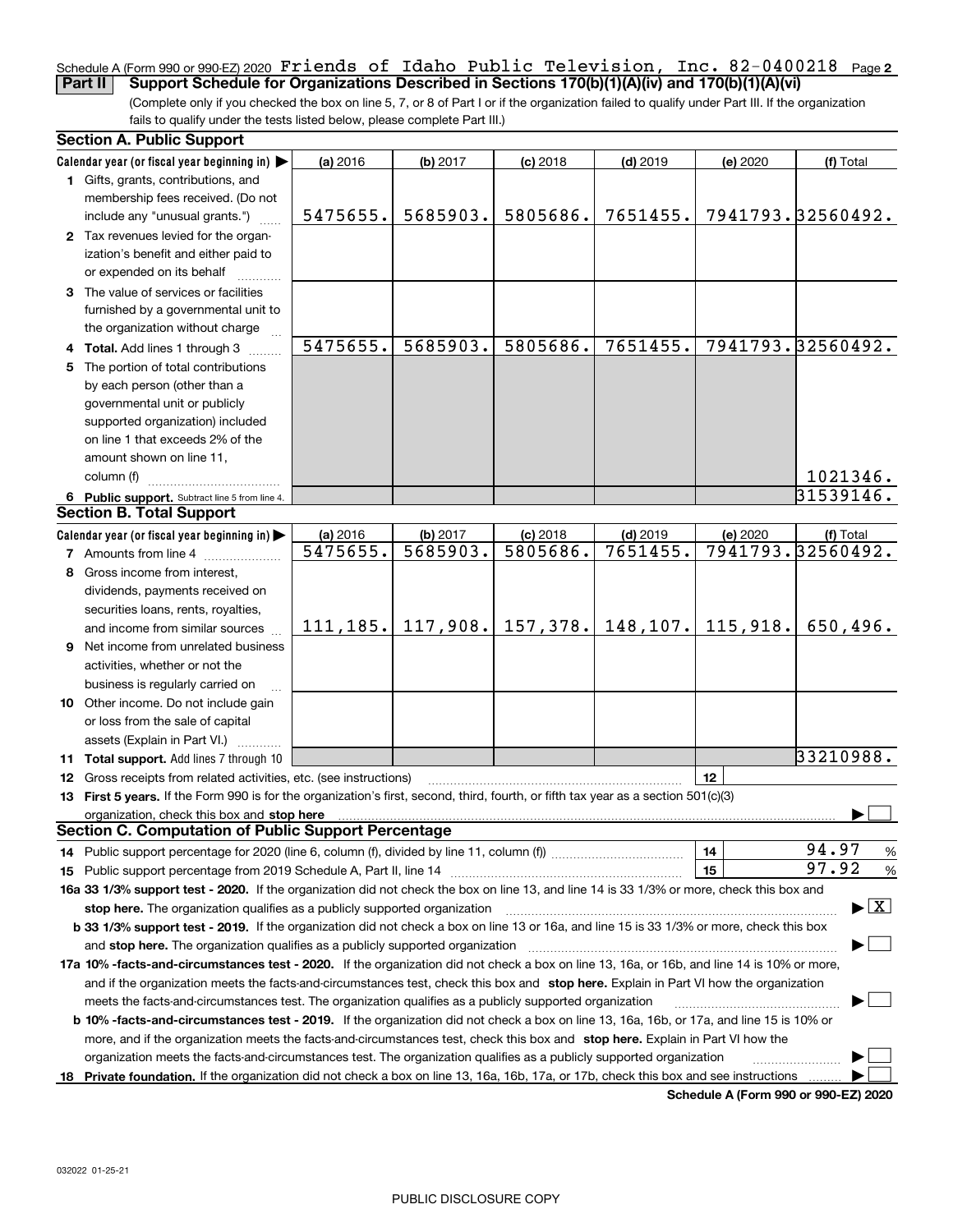### Schedule A (Form 990 or 990-EZ) 2020 Friends of Idaho Public Television, Inc. 82-0400218 <sub>Page 3</sub><br>| Part III | Support Schedule for Organizations Described in Section 509(a)(2) **Part III | Support Schedule for Organizations Described in Section 509(a)(2)**

(Complete only if you checked the box on line 10 of Part I or if the organization failed to qualify under Part II. If the organization fails to qualify under the tests listed below, please complete Part II.)

|    | <b>Section A. Public Support</b>                                                                                                                                                                                                                        |          |          |            |            |    |          |                                      |          |
|----|---------------------------------------------------------------------------------------------------------------------------------------------------------------------------------------------------------------------------------------------------------|----------|----------|------------|------------|----|----------|--------------------------------------|----------|
|    | Calendar year (or fiscal year beginning in)                                                                                                                                                                                                             | (a) 2016 | (b) 2017 | $(c)$ 2018 | $(d)$ 2019 |    | (e) 2020 | (f) Total                            |          |
|    | 1 Gifts, grants, contributions, and                                                                                                                                                                                                                     |          |          |            |            |    |          |                                      |          |
|    | membership fees received. (Do not                                                                                                                                                                                                                       |          |          |            |            |    |          |                                      |          |
|    | include any "unusual grants.")                                                                                                                                                                                                                          |          |          |            |            |    |          |                                      |          |
|    | <b>2</b> Gross receipts from admissions,<br>merchandise sold or services per-<br>formed, or facilities furnished in<br>any activity that is related to the<br>organization's tax-exempt purpose                                                         |          |          |            |            |    |          |                                      |          |
| З. | Gross receipts from activities that<br>are not an unrelated trade or bus-                                                                                                                                                                               |          |          |            |            |    |          |                                      |          |
|    | iness under section 513                                                                                                                                                                                                                                 |          |          |            |            |    |          |                                      |          |
|    | 4 Tax revenues levied for the organ-<br>ization's benefit and either paid to                                                                                                                                                                            |          |          |            |            |    |          |                                      |          |
|    | or expended on its behalf<br>.                                                                                                                                                                                                                          |          |          |            |            |    |          |                                      |          |
| 5  | The value of services or facilities<br>furnished by a governmental unit to<br>the organization without charge                                                                                                                                           |          |          |            |            |    |          |                                      |          |
|    | <b>6 Total.</b> Add lines 1 through 5                                                                                                                                                                                                                   |          |          |            |            |    |          |                                      |          |
|    | 7a Amounts included on lines 1, 2, and                                                                                                                                                                                                                  |          |          |            |            |    |          |                                      |          |
|    | 3 received from disqualified persons                                                                                                                                                                                                                    |          |          |            |            |    |          |                                      |          |
|    | <b>b</b> Amounts included on lines 2 and 3 received<br>from other than disqualified persons that<br>exceed the greater of \$5,000 or 1% of the<br>amount on line 13 for the year                                                                        |          |          |            |            |    |          |                                      |          |
|    | c Add lines 7a and 7b                                                                                                                                                                                                                                   |          |          |            |            |    |          |                                      |          |
|    | 8 Public support. (Subtract line 7c from line 6.)                                                                                                                                                                                                       |          |          |            |            |    |          |                                      |          |
|    | <b>Section B. Total Support</b>                                                                                                                                                                                                                         |          |          |            |            |    |          |                                      |          |
|    | Calendar year (or fiscal year beginning in)                                                                                                                                                                                                             | (a) 2016 | (b) 2017 | $(c)$ 2018 | $(d)$ 2019 |    | (e) 2020 | (f) Total                            |          |
|    | 9 Amounts from line 6                                                                                                                                                                                                                                   |          |          |            |            |    |          |                                      |          |
|    | <b>10a</b> Gross income from interest,<br>dividends, payments received on<br>securities loans, rents, royalties,<br>and income from similar sources                                                                                                     |          |          |            |            |    |          |                                      |          |
|    | <b>b</b> Unrelated business taxable income                                                                                                                                                                                                              |          |          |            |            |    |          |                                      |          |
|    | (less section 511 taxes) from businesses                                                                                                                                                                                                                |          |          |            |            |    |          |                                      |          |
|    | acquired after June 30, 1975                                                                                                                                                                                                                            |          |          |            |            |    |          |                                      |          |
|    | c Add lines 10a and 10b                                                                                                                                                                                                                                 |          |          |            |            |    |          |                                      |          |
|    | 11 Net income from unrelated business<br>activities not included in line 10b.<br>whether or not the business is<br>regularly carried on                                                                                                                 |          |          |            |            |    |          |                                      |          |
|    | <b>12</b> Other income. Do not include gain<br>or loss from the sale of capital<br>assets (Explain in Part VI.)                                                                                                                                         |          |          |            |            |    |          |                                      |          |
|    | 13 Total support. (Add lines 9, 10c, 11, and 12.)                                                                                                                                                                                                       |          |          |            |            |    |          |                                      |          |
|    | 14 First 5 years. If the Form 990 is for the organization's first, second, third, fourth, or fifth tax year as a section 501(c)(3) organization,                                                                                                        |          |          |            |            |    |          |                                      |          |
|    | check this box and stop here <i>macuum construction construction construction</i> and stop here <i>maximum</i> construction and stop here <i>maximum</i> construction and stop here <i>maximum</i> construction and stop here <i>maximum</i> constructi |          |          |            |            |    |          |                                      |          |
|    | <b>Section C. Computation of Public Support Percentage</b>                                                                                                                                                                                              |          |          |            |            |    |          |                                      |          |
|    | 15 Public support percentage for 2020 (line 8, column (f), divided by line 13, column (f))                                                                                                                                                              |          |          |            |            | 15 |          |                                      | %        |
|    | 16 Public support percentage from 2019 Schedule A, Part III, line 15                                                                                                                                                                                    |          |          |            |            | 16 |          |                                      | %        |
|    | <b>Section D. Computation of Investment Income Percentage</b>                                                                                                                                                                                           |          |          |            |            |    |          |                                      |          |
| 17 | Investment income percentage for 2020 (line 10c, column (f), divided by line 13, column (f))                                                                                                                                                            |          |          |            |            | 17 |          |                                      | %        |
| 18 | Investment income percentage from 2019 Schedule A, Part III, line 17                                                                                                                                                                                    |          |          |            |            | 18 |          |                                      | %        |
|    | 19a 33 1/3% support tests - 2020. If the organization did not check the box on line 14, and line 15 is more than 33 1/3%, and line 17 is not                                                                                                            |          |          |            |            |    |          |                                      |          |
|    | more than 33 1/3%, check this box and stop here. The organization qualifies as a publicly supported organization                                                                                                                                        |          |          |            |            |    |          |                                      | $\sim$ 1 |
|    | b 33 1/3% support tests - 2019. If the organization did not check a box on line 14 or line 19a, and line 16 is more than 33 1/3%, and                                                                                                                   |          |          |            |            |    |          |                                      |          |
|    | line 18 is not more than 33 1/3%, check this box and stop here. The organization qualifies as a publicly supported organization                                                                                                                         |          |          |            |            |    |          |                                      |          |
| 20 | Private foundation. If the organization did not check a box on line 14, 19a, or 19b, check this box and see instructions                                                                                                                                |          |          |            |            |    |          |                                      |          |
|    | 032023 01-25-21                                                                                                                                                                                                                                         |          |          |            |            |    |          | Schedule A (Form 990 or 990-EZ) 2020 |          |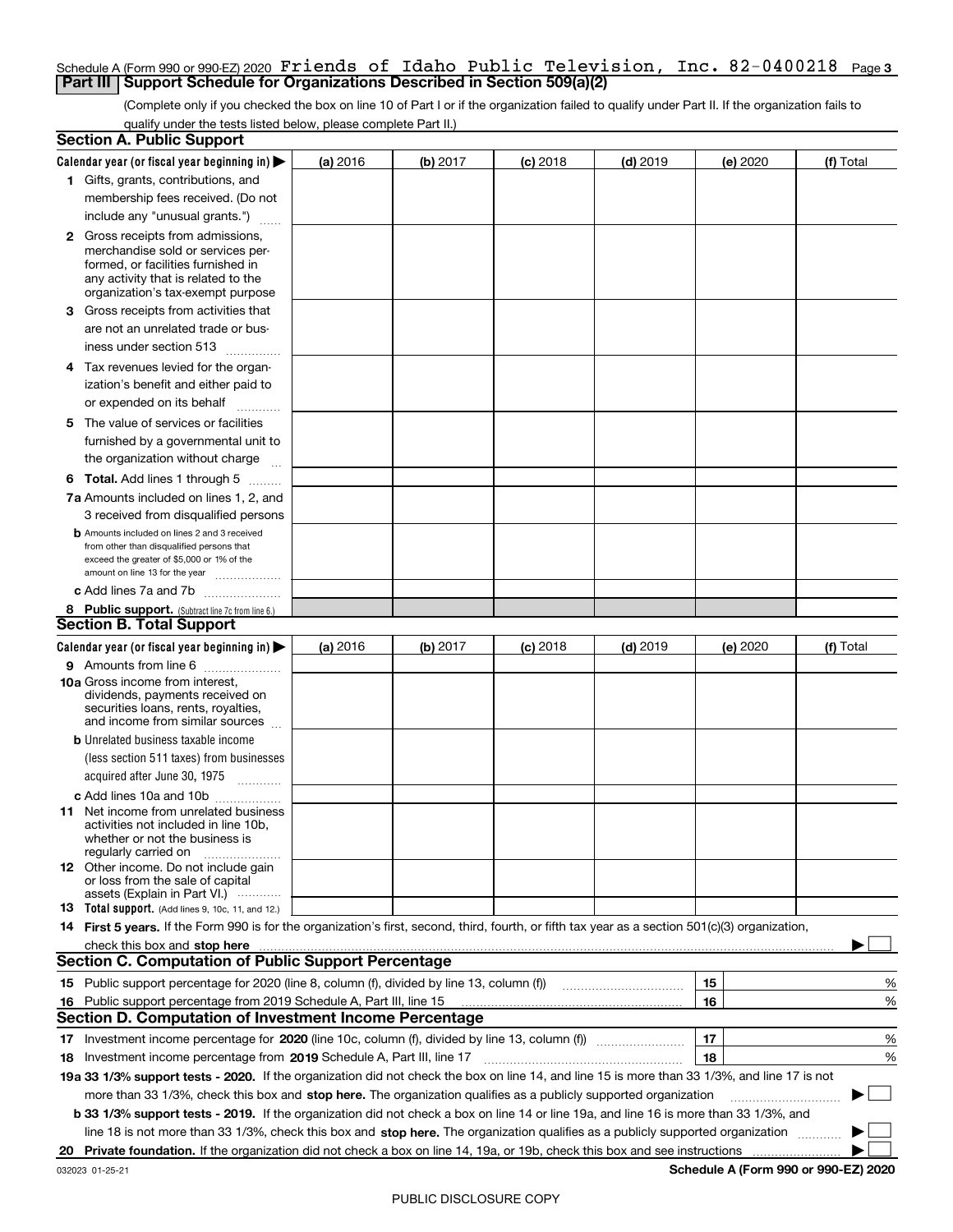## Schedule A (Form 990 or 990-EZ) 2020 **Friends of Idaho Public Television, Inc. 82-0400218** Page 4<br>**Friend Supporting Organizations**

**Part IV Supporting Organizations**

(Complete only if you checked a box in line 12 on Part I. If you checked box 12a, Part I, complete Sections A and B. If you checked box 12b, Part I, complete Sections A and C. If you checked box 12c, Part I, complete Sections A, D, and E. If you checked box 12d, Part I, complete Sections A and D, and complete Part V.)

### **Section A. All Supporting Organizations**

- **1** Are all of the organization's supported organizations listed by name in the organization's governing documents? If "No," describe in **Part VI** how the supported organizations are designated. If designated by *class or purpose, describe the designation. If historic and continuing relationship, explain.*
- **2** Did the organization have any supported organization that does not have an IRS determination of status under section 509(a)(1) or (2)? If "Yes," explain in Part VI how the organization determined that the supported *organization was described in section 509(a)(1) or (2).*
- **3a** Did the organization have a supported organization described in section 501(c)(4), (5), or (6)? If "Yes," answer *lines 3b and 3c below.*
- **b** Did the organization confirm that each supported organization qualified under section 501(c)(4), (5), or (6) and satisfied the public support tests under section 509(a)(2)? If "Yes," describe in **Part VI** when and how the *organization made the determination.*
- **c**Did the organization ensure that all support to such organizations was used exclusively for section 170(c)(2)(B) purposes? If "Yes," explain in **Part VI** what controls the organization put in place to ensure such use.
- **4a***If* Was any supported organization not organized in the United States ("foreign supported organization")? *"Yes," and if you checked box 12a or 12b in Part I, answer lines 4b and 4c below.*
- **b** Did the organization have ultimate control and discretion in deciding whether to make grants to the foreign supported organization? If "Yes," describe in **Part VI** how the organization had such control and discretion *despite being controlled or supervised by or in connection with its supported organizations.*
- **c** Did the organization support any foreign supported organization that does not have an IRS determination under sections 501(c)(3) and 509(a)(1) or (2)? If "Yes," explain in **Part VI** what controls the organization used *to ensure that all support to the foreign supported organization was used exclusively for section 170(c)(2)(B) purposes.*
- **5a***If "Yes,"* Did the organization add, substitute, or remove any supported organizations during the tax year? answer lines 5b and 5c below (if applicable). Also, provide detail in **Part VI,** including (i) the names and EIN *numbers of the supported organizations added, substituted, or removed; (ii) the reasons for each such action; (iii) the authority under the organization's organizing document authorizing such action; and (iv) how the action was accomplished (such as by amendment to the organizing document).*
- **b** Type I or Type II only. Was any added or substituted supported organization part of a class already designated in the organization's organizing document?
- **cSubstitutions only.**  Was the substitution the result of an event beyond the organization's control?
- **6** Did the organization provide support (whether in the form of grants or the provision of services or facilities) to **Part VI.** *If "Yes," provide detail in* support or benefit one or more of the filing organization's supported organizations? anyone other than (i) its supported organizations, (ii) individuals that are part of the charitable class benefited by one or more of its supported organizations, or (iii) other supporting organizations that also
- **7**Did the organization provide a grant, loan, compensation, or other similar payment to a substantial contributor *If "Yes," complete Part I of Schedule L (Form 990 or 990-EZ).* regard to a substantial contributor? (as defined in section 4958(c)(3)(C)), a family member of a substantial contributor, or a 35% controlled entity with
- **8** Did the organization make a loan to a disqualified person (as defined in section 4958) not described in line 7? *If "Yes," complete Part I of Schedule L (Form 990 or 990-EZ).*
- **9a** Was the organization controlled directly or indirectly at any time during the tax year by one or more in section 509(a)(1) or (2))? If "Yes," *provide detail in* <code>Part VI.</code> disqualified persons, as defined in section 4946 (other than foundation managers and organizations described
- **b** Did one or more disqualified persons (as defined in line 9a) hold a controlling interest in any entity in which the supporting organization had an interest? If "Yes," provide detail in P**art VI**.
- **c**Did a disqualified person (as defined in line 9a) have an ownership interest in, or derive any personal benefit from, assets in which the supporting organization also had an interest? If "Yes," provide detail in P**art VI.**
- **10a** Was the organization subject to the excess business holdings rules of section 4943 because of section supporting organizations)? If "Yes," answer line 10b below. 4943(f) (regarding certain Type II supporting organizations, and all Type III non-functionally integrated
- **b** Did the organization have any excess business holdings in the tax year? (Use Schedule C, Form 4720, to *determine whether the organization had excess business holdings.)*

**Yes No**

**1**

**2**

**3a**

**3b**

**3c**

**4a**

**4b**

**4c**

**5a**

**5b5c**

**6**

**7**

**8**

**9a**

**9b**

**9c**

**10a**

**10b**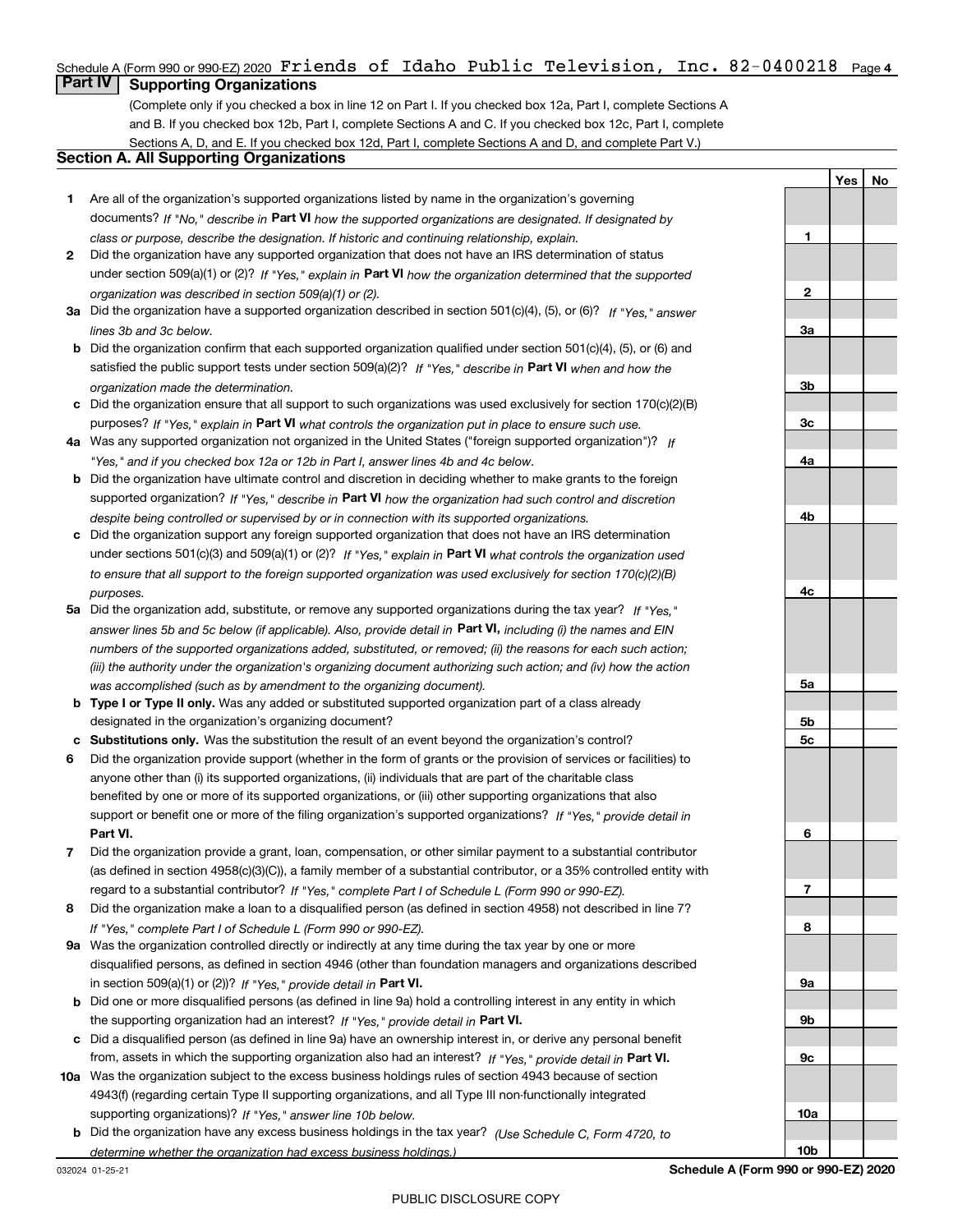### Schedule A (Form 990 or 990-EZ) 2020 Friends of Idaho Public Television, Inc. 82-0400218 <sub>Page 5</sub><br>L**Part IV L Supporting Organizations** / www.h **Part IV Supporting Organizations** *(continued)*

|              |                                                                                                                                                                                                                                                                                                                                                                                                                                                                                                                                                                                                                                                      |                 | Yes l | No. |
|--------------|------------------------------------------------------------------------------------------------------------------------------------------------------------------------------------------------------------------------------------------------------------------------------------------------------------------------------------------------------------------------------------------------------------------------------------------------------------------------------------------------------------------------------------------------------------------------------------------------------------------------------------------------------|-----------------|-------|-----|
| 11           | Has the organization accepted a gift or contribution from any of the following persons?                                                                                                                                                                                                                                                                                                                                                                                                                                                                                                                                                              |                 |       |     |
|              | a A person who directly or indirectly controls, either alone or together with persons described in lines 11b and                                                                                                                                                                                                                                                                                                                                                                                                                                                                                                                                     |                 |       |     |
|              | 11c below, the governing body of a supported organization?                                                                                                                                                                                                                                                                                                                                                                                                                                                                                                                                                                                           | 11a             |       |     |
|              | <b>b</b> A family member of a person described in line 11a above?                                                                                                                                                                                                                                                                                                                                                                                                                                                                                                                                                                                    | 11 <sub>b</sub> |       |     |
|              | c A 35% controlled entity of a person described in line 11a or 11b above? If "Yes" to line 11a, 11b, or 11c, provide                                                                                                                                                                                                                                                                                                                                                                                                                                                                                                                                 |                 |       |     |
|              | detail in Part VI.                                                                                                                                                                                                                                                                                                                                                                                                                                                                                                                                                                                                                                   | 11c             |       |     |
|              | <b>Section B. Type I Supporting Organizations</b>                                                                                                                                                                                                                                                                                                                                                                                                                                                                                                                                                                                                    |                 |       |     |
|              |                                                                                                                                                                                                                                                                                                                                                                                                                                                                                                                                                                                                                                                      |                 | Yes   | No. |
|              | Did the governing body, members of the governing body, officers acting in their official capacity, or membership of one or<br>more supported organizations have the power to regularly appoint or elect at least a majority of the organization's officers,<br>directors, or trustees at all times during the tax year? If "No." describe in Part VI how the supported organization(s)<br>effectively operated, supervised, or controlled the organization's activities. If the organization had more than one supported<br>organization, describe how the powers to appoint and/or remove officers, directors, or trustees were allocated among the |                 |       |     |
|              | supported organizations and what conditions or restrictions, if any, applied to such powers during the tax year.                                                                                                                                                                                                                                                                                                                                                                                                                                                                                                                                     |                 |       |     |
| $\mathbf{2}$ | Did the organization operate for the benefit of any supported organization other than the supported                                                                                                                                                                                                                                                                                                                                                                                                                                                                                                                                                  |                 |       |     |
|              | organization(s) that operated, supervised, or controlled the supporting organization? If "Yes," explain in                                                                                                                                                                                                                                                                                                                                                                                                                                                                                                                                           |                 |       |     |

**Part VI**  *how providing such benefit carried out the purposes of the supported organization(s) that operated,*

| supervised, or controlled the supporting organization. |     |
|--------------------------------------------------------|-----|
| <b>Section C. Type II Supporting Organizations</b>     |     |
|                                                        | Yes |
|                                                        |     |

**1**or trustees of each of the organization's supported organization(s)? If "No," describe in **Part VI** how control *or management of the supporting organization was vested in the same persons that controlled or managed the supported organization(s).* Were a majority of the organization's directors or trustees during the tax year also a majority of the directors

| Section D. All Type III Supporting Organizations |  |  |  |  |  |  |
|--------------------------------------------------|--|--|--|--|--|--|
|                                                  |  |  |  |  |  |  |

|              |                                                                                                                        |   | Yes l | No |
|--------------|------------------------------------------------------------------------------------------------------------------------|---|-------|----|
|              | Did the organization provide to each of its supported organizations, by the last day of the fifth month of the         |   |       |    |
|              | organization's tax year, (i) a written notice describing the type and amount of support provided during the prior tax  |   |       |    |
|              | year, (ii) a copy of the Form 990 that was most recently filed as of the date of notification, and (iii) copies of the |   |       |    |
|              | organization's governing documents in effect on the date of notification, to the extent not previously provided?       |   |       |    |
| $\mathbf{2}$ | Were any of the organization's officers, directors, or trustees either (i) appointed or elected by the supported       |   |       |    |
|              | organization(s) or (ii) serving on the governing body of a supported organization? If "No," explain in Part VI how     |   |       |    |
|              | the organization maintained a close and continuous working relationship with the supported organization(s).            | 2 |       |    |
| 3            | By reason of the relationship described in line 2, above, did the organization's supported organizations have a        |   |       |    |
|              | significant voice in the organization's investment policies and in directing the use of the organization's             |   |       |    |
|              | income or assets at all times during the tax year? If "Yes," describe in Part VI the role the organization's           |   |       |    |
|              | supported organizations played in this regard                                                                          | з |       |    |

## *supported organizations played in this regard.* **Section E. Type III Functionally Integrated Supporting Organizations**

| Check the box next to the method that the organization used to satisfy the Integral Part Test during the year (see instructions). |  |
|-----------------------------------------------------------------------------------------------------------------------------------|--|
|                                                                                                                                   |  |

- **alinupy** The organization satisfied the Activities Test. Complete line 2 below.
- **b**The organization is the parent of each of its supported organizations. Complete **line 3** below.

|  |  | c $\Box$ The organization supported a governmental entity. Describe in Part VI how you supported a governmental entity (see instructions) |
|--|--|-------------------------------------------------------------------------------------------------------------------------------------------|
|--|--|-------------------------------------------------------------------------------------------------------------------------------------------|

- **2**Activities Test.
- **Activities Test. Answer lines 2a and 2b below.**<br>**a** Did substantially all of the organization's activities during the tax year directly further the exempt purposes of the supported organization(s) to which the organization was responsive? If "Yes," then in **Part VI identify those supported organizations and explain**  *how these activities directly furthered their exempt purposes, how the organization was responsive to those supported organizations, and how the organization determined that these activities constituted substantially all of its activities.*
- **b** Did the activities described in line 2a, above, constitute activities that, but for the organization's involvement, **Part VI**  *the reasons for the organization's position that its supported organization(s) would have engaged in* one or more of the organization's supported organization(s) would have been engaged in? If "Yes," e*xplain in these activities but for the organization's involvement.*
- **3** Parent of Supported Organizations. Answer lines 3a and 3b below.
- **a** Did the organization have the power to regularly appoint or elect a majority of the officers, directors, or trustees of each of the supported organizations? If "Yes" or "No" provide details in P**art VI.**
- **b** Did the organization exercise a substantial degree of direction over the policies, programs, and activities of each **Part VI**  *If "Yes," describe in the role played by the organization in this regard.* of its supported organizations?

**Schedule A (Form 990 or 990-EZ) 2020**

**2a**

**2b**

**3a**

**3b**

 **No**

**1**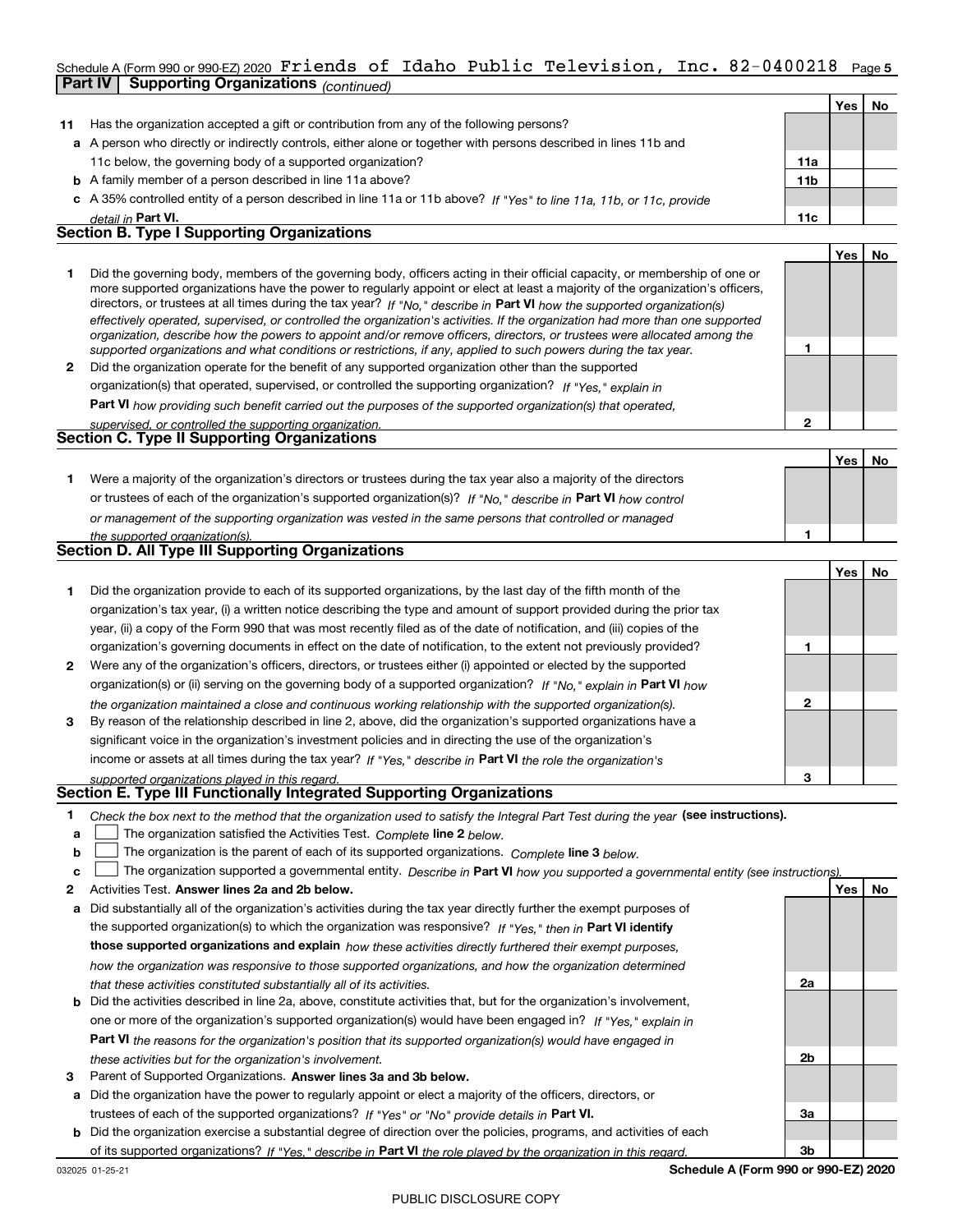|              | Schedule A (Form 990 or 990-EZ) 2020 Friends of Idaho Public Television, Inc. $82-0400218$ Page 6                                              |                |                |                                |  |  |  |
|--------------|------------------------------------------------------------------------------------------------------------------------------------------------|----------------|----------------|--------------------------------|--|--|--|
|              | Type III Non-Functionally Integrated 509(a)(3) Supporting Organizations<br><b>Part V</b>                                                       |                |                |                                |  |  |  |
| 1            | Check here if the organization satisfied the Integral Part Test as a qualifying trust on Nov. 20, 1970 (explain in Part VI). See instructions. |                |                |                                |  |  |  |
|              | All other Type III non-functionally integrated supporting organizations must complete Sections A through E.                                    |                |                |                                |  |  |  |
|              | <b>Section A - Adjusted Net Income</b>                                                                                                         |                | (A) Prior Year | (B) Current Year<br>(optional) |  |  |  |
| 1            | Net short-term capital gain                                                                                                                    | 1              |                |                                |  |  |  |
| 2            | Recoveries of prior-year distributions                                                                                                         | $\overline{2}$ |                |                                |  |  |  |
| 3            | Other gross income (see instructions)                                                                                                          | 3              |                |                                |  |  |  |
| 4            | Add lines 1 through 3.                                                                                                                         | 4              |                |                                |  |  |  |
| 5            | Depreciation and depletion                                                                                                                     | 5              |                |                                |  |  |  |
| 6            | Portion of operating expenses paid or incurred for production or                                                                               |                |                |                                |  |  |  |
|              | collection of gross income or for management, conservation, or                                                                                 |                |                |                                |  |  |  |
|              | maintenance of property held for production of income (see instructions)                                                                       | 6              |                |                                |  |  |  |
| 7            | Other expenses (see instructions)                                                                                                              | $\overline{7}$ |                |                                |  |  |  |
| 8            | Adjusted Net Income (subtract lines 5, 6, and 7 from line 4)                                                                                   | 8              |                |                                |  |  |  |
|              | <b>Section B - Minimum Asset Amount</b>                                                                                                        |                | (A) Prior Year | (B) Current Year<br>(optional) |  |  |  |
| 1            | Aggregate fair market value of all non-exempt-use assets (see                                                                                  |                |                |                                |  |  |  |
|              | instructions for short tax year or assets held for part of year):                                                                              |                |                |                                |  |  |  |
|              | <b>a</b> Average monthly value of securities                                                                                                   | 1a             |                |                                |  |  |  |
|              | <b>b</b> Average monthly cash balances                                                                                                         | 1b             |                |                                |  |  |  |
|              | c Fair market value of other non-exempt-use assets                                                                                             | 1c             |                |                                |  |  |  |
|              | d Total (add lines 1a, 1b, and 1c)                                                                                                             | 1 <sub>d</sub> |                |                                |  |  |  |
|              | <b>e</b> Discount claimed for blockage or other factors                                                                                        |                |                |                                |  |  |  |
|              | (explain in detail in Part VI):                                                                                                                |                |                |                                |  |  |  |
| 2            | Acquisition indebtedness applicable to non-exempt-use assets                                                                                   | $\mathbf{2}$   |                |                                |  |  |  |
| 3            | Subtract line 2 from line 1d.                                                                                                                  | 3              |                |                                |  |  |  |
| 4            | Cash deemed held for exempt use. Enter 0.015 of line 3 (for greater amount,                                                                    |                |                |                                |  |  |  |
|              | see instructions)                                                                                                                              | 4              |                |                                |  |  |  |
| 5            | Net value of non-exempt-use assets (subtract line 4 from line 3)                                                                               | 5              |                |                                |  |  |  |
| 6            | Multiply line 5 by 0.035.                                                                                                                      | 6              |                |                                |  |  |  |
| 7            | Recoveries of prior-year distributions                                                                                                         | $\overline{7}$ |                |                                |  |  |  |
| 8            | Minimum Asset Amount (add line 7 to line 6)                                                                                                    | 8              |                |                                |  |  |  |
|              | <b>Section C - Distributable Amount</b>                                                                                                        |                |                | <b>Current Year</b>            |  |  |  |
| 1            | Adjusted net income for prior year (from Section A, line 8, column A)                                                                          | 1              |                |                                |  |  |  |
| $\mathbf{2}$ | Enter 0.85 of line 1.                                                                                                                          | $\mathbf 2$    |                |                                |  |  |  |
| 3            | Minimum asset amount for prior year (from Section B, line 8, column A)                                                                         | 3              |                |                                |  |  |  |
| 4            | Enter greater of line 2 or line 3.                                                                                                             | 4              |                |                                |  |  |  |
| 5            | Income tax imposed in prior year                                                                                                               | 5              |                |                                |  |  |  |
| 6            | <b>Distributable Amount.</b> Subtract line 5 from line 4, unless subject to                                                                    |                |                |                                |  |  |  |
|              | emergency temporary reduction (see instructions).                                                                                              | 6              |                |                                |  |  |  |
|              |                                                                                                                                                |                |                |                                |  |  |  |

**7** Check here if the current year is the organization's first as a non-functionally integrated Type III supporting organization (see instructions).

**Schedule A (Form 990 or 990-EZ) 2020**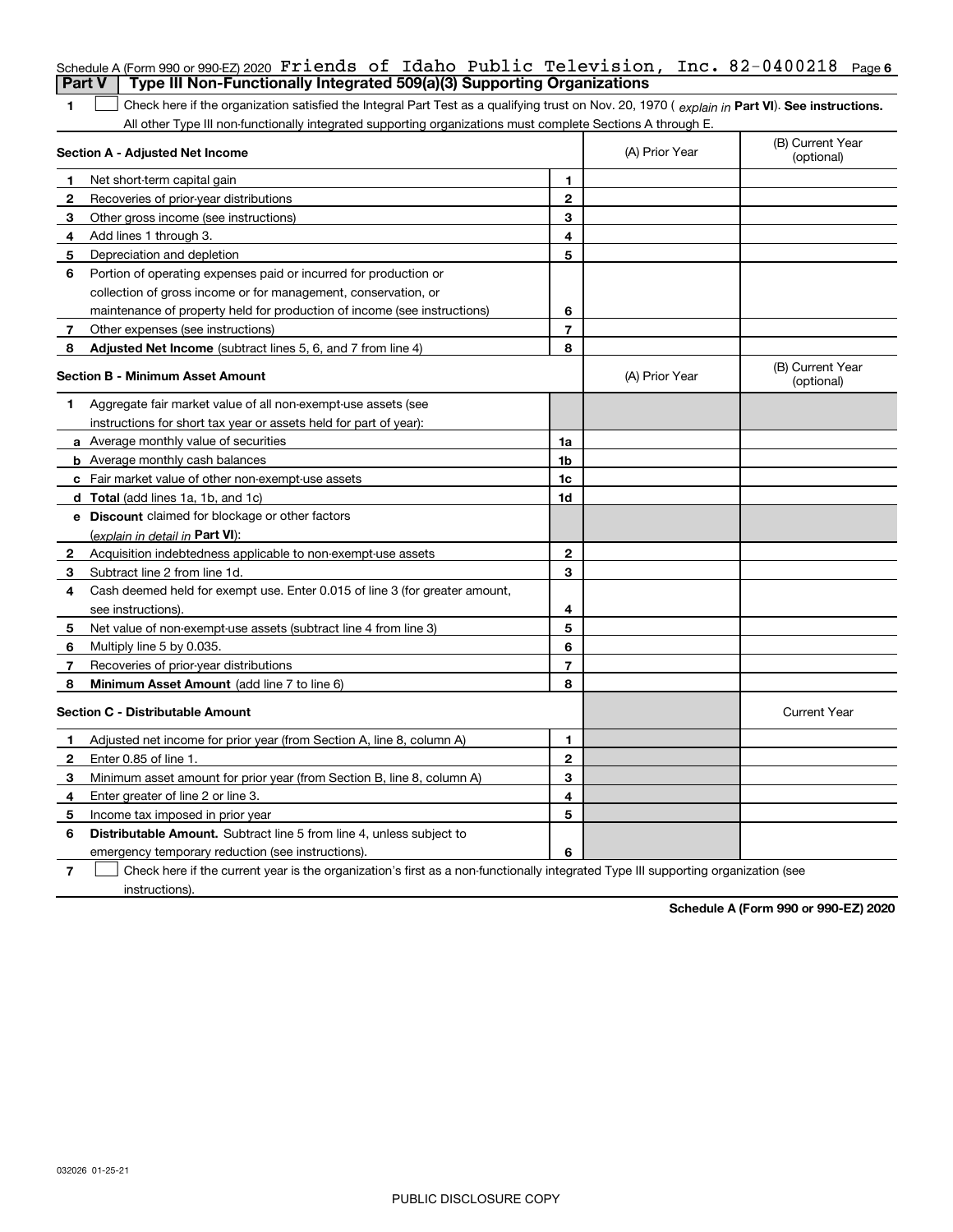## Schedule A (Form 990 or 990-EZ) 2020 Friends of Idaho Public Television, Inc. 82-0400218 <sub>Page 7</sub><br>L**Part V** L Type III Non-Eunctionally Integrated 509(a)(3) Supporting Organizations <u>Kentendo</u>

| Part V | Type III Non-Functionally Integrated 509(a)(3) Supporting Organizations                       |                             | (continued)                           |    |                                         |
|--------|-----------------------------------------------------------------------------------------------|-----------------------------|---------------------------------------|----|-----------------------------------------|
|        | <b>Section D - Distributions</b>                                                              |                             |                                       |    | <b>Current Year</b>                     |
|        | Amounts paid to supported organizations to accomplish exempt purposes                         |                             | 1                                     |    |                                         |
| 2      | Amounts paid to perform activity that directly furthers exempt purposes of supported          |                             |                                       |    |                                         |
|        | organizations, in excess of income from activity                                              | $\mathbf{2}$                |                                       |    |                                         |
| 3      | Administrative expenses paid to accomplish exempt purposes of supported organizations         |                             | 3                                     |    |                                         |
| 4      | Amounts paid to acquire exempt-use assets                                                     |                             |                                       | 4  |                                         |
| 5      | Qualified set-aside amounts (prior IRS approval required - <i>provide details in</i> Part VI) |                             |                                       | 5  |                                         |
| 6      | Other distributions ( <i>describe in</i> Part VI). See instructions.                          |                             |                                       | 6  |                                         |
| 7      | Total annual distributions. Add lines 1 through 6.                                            |                             |                                       | 7  |                                         |
| 8      | Distributions to attentive supported organizations to which the organization is responsive    |                             |                                       |    |                                         |
|        | (provide details in Part VI). See instructions.                                               |                             |                                       | 8  |                                         |
| 9      | Distributable amount for 2020 from Section C, line 6                                          |                             |                                       | 9  |                                         |
| 10     | Line 8 amount divided by line 9 amount                                                        |                             |                                       | 10 |                                         |
|        |                                                                                               | (i)                         | (ii)                                  |    | (iii)                                   |
|        | <b>Section E - Distribution Allocations</b> (see instructions)                                | <b>Excess Distributions</b> | <b>Underdistributions</b><br>Pre-2020 |    | <b>Distributable</b><br>Amount for 2020 |
| 1      | Distributable amount for 2020 from Section C, line 6                                          |                             |                                       |    |                                         |
| 2      | Underdistributions, if any, for years prior to 2020 (reason-                                  |                             |                                       |    |                                         |
|        | able cause required - explain in Part VI). See instructions.                                  |                             |                                       |    |                                         |
| 3      | Excess distributions carryover, if any, to 2020                                               |                             |                                       |    |                                         |
|        | a From 2015                                                                                   |                             |                                       |    |                                         |
|        | $b$ From 2016                                                                                 |                             |                                       |    |                                         |
|        | $c$ From 2017                                                                                 |                             |                                       |    |                                         |
|        | <b>d</b> From 2018                                                                            |                             |                                       |    |                                         |
|        | e From 2019                                                                                   |                             |                                       |    |                                         |
|        | f Total of lines 3a through 3e                                                                |                             |                                       |    |                                         |
|        | g Applied to underdistributions of prior years                                                |                             |                                       |    |                                         |
|        | h Applied to 2020 distributable amount                                                        |                             |                                       |    |                                         |
|        | Carryover from 2015 not applied (see instructions)                                            |                             |                                       |    |                                         |
|        | Remainder. Subtract lines 3g, 3h, and 3i from line 3f.                                        |                             |                                       |    |                                         |
| 4      | Distributions for 2020 from Section D,                                                        |                             |                                       |    |                                         |
|        | line $7:$                                                                                     |                             |                                       |    |                                         |
|        | a Applied to underdistributions of prior years                                                |                             |                                       |    |                                         |
|        | <b>b</b> Applied to 2020 distributable amount                                                 |                             |                                       |    |                                         |
|        | c Remainder. Subtract lines 4a and 4b from line 4.                                            |                             |                                       |    |                                         |
| 5      | Remaining underdistributions for years prior to 2020, if                                      |                             |                                       |    |                                         |
|        | any. Subtract lines 3g and 4a from line 2. For result greater                                 |                             |                                       |    |                                         |
|        | than zero, explain in Part VI. See instructions.                                              |                             |                                       |    |                                         |
| 6      | Remaining underdistributions for 2020. Subtract lines 3h                                      |                             |                                       |    |                                         |
|        | and 4b from line 1. For result greater than zero, explain in                                  |                             |                                       |    |                                         |
|        | Part VI. See instructions.                                                                    |                             |                                       |    |                                         |
| 7      | Excess distributions carryover to 2021. Add lines 3j                                          |                             |                                       |    |                                         |
|        | and 4c.                                                                                       |                             |                                       |    |                                         |
| 8      | Breakdown of line 7:                                                                          |                             |                                       |    |                                         |
|        | a Excess from 2016                                                                            |                             |                                       |    |                                         |
|        | <b>b</b> Excess from 2017                                                                     |                             |                                       |    |                                         |
|        | c Excess from 2018                                                                            |                             |                                       |    |                                         |
|        | d Excess from 2019                                                                            |                             |                                       |    |                                         |
|        | e Excess from 2020                                                                            |                             |                                       |    |                                         |

**Schedule A (Form 990 or 990-EZ) 2020**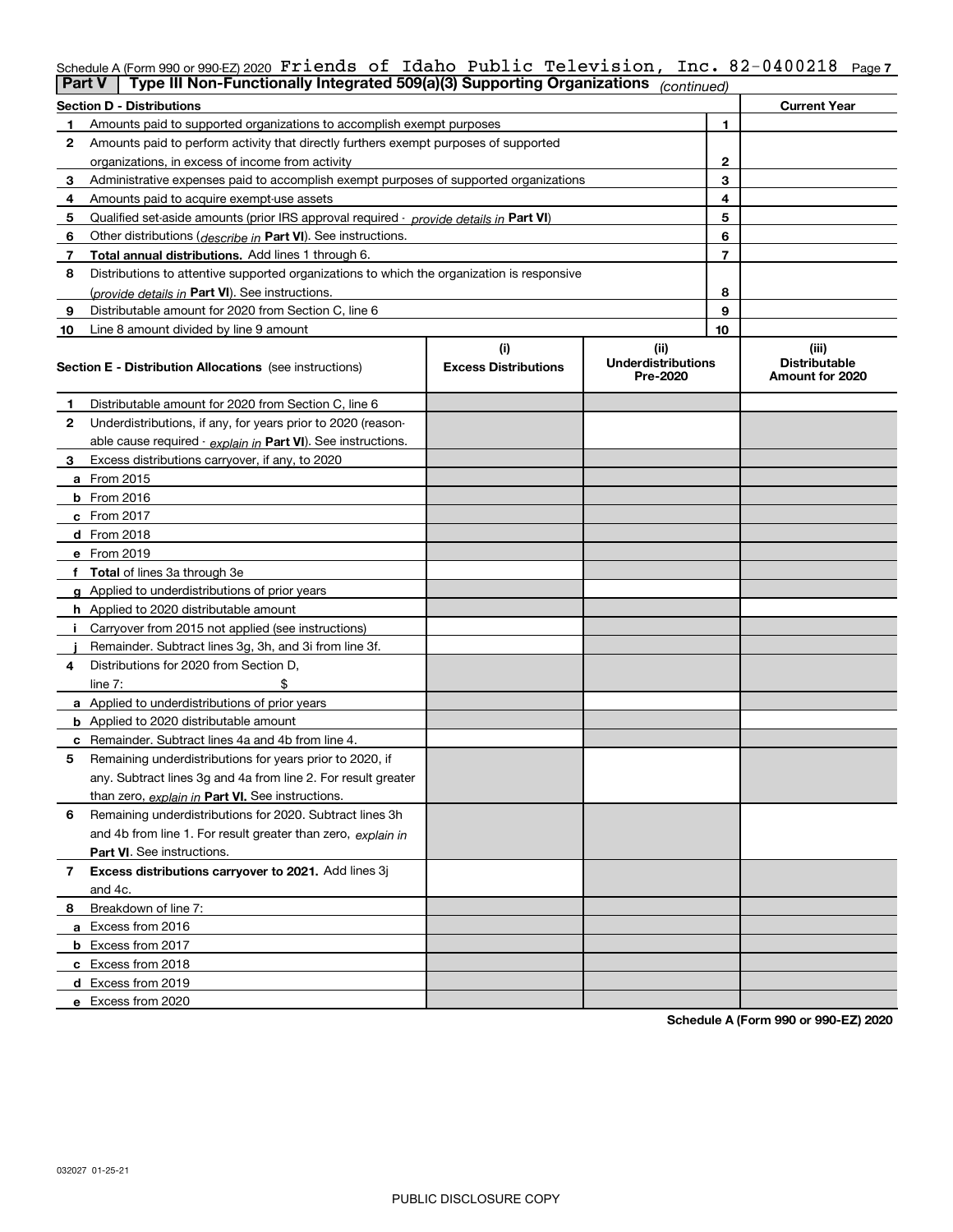|                |                     |  |  |  |  | Schedule A (Form 990 or 990-EZ) 2020 Friends of Idaho Public Television, Inc. 82-0400218                                                         | Page 8 |
|----------------|---------------------|--|--|--|--|--------------------------------------------------------------------------------------------------------------------------------------------------|--------|
| <b>Part VI</b> |                     |  |  |  |  | Supplemental Information. Provide the explanations required by Part II, line 10; Part II, line 17a or 17b; Part III, line 12;                    |        |
|                |                     |  |  |  |  | Part IV, Section A, lines 1, 2, 3b, 3c, 4b, 4c, 5a, 6, 9a, 9b, 9c, 11a, 11b, and 11c; Part IV, Section B, lines 1 and 2; Part IV, Section C,     |        |
|                |                     |  |  |  |  | line 1; Part IV, Section D, lines 2 and 3; Part IV, Section E, lines 1c, 2a, 2b, 3a, and 3b; Part V, line 1; Part V, Section B, line 1e; Part V, |        |
|                | (See instructions.) |  |  |  |  | Section D, lines 5, 6, and 8; and Part V, Section E, lines 2, 5, and 6. Also complete this part for any additional information.                  |        |
|                |                     |  |  |  |  |                                                                                                                                                  |        |
|                |                     |  |  |  |  |                                                                                                                                                  |        |
|                |                     |  |  |  |  |                                                                                                                                                  |        |
|                |                     |  |  |  |  |                                                                                                                                                  |        |
|                |                     |  |  |  |  |                                                                                                                                                  |        |
|                |                     |  |  |  |  |                                                                                                                                                  |        |
|                |                     |  |  |  |  |                                                                                                                                                  |        |
|                |                     |  |  |  |  |                                                                                                                                                  |        |
|                |                     |  |  |  |  |                                                                                                                                                  |        |
|                |                     |  |  |  |  |                                                                                                                                                  |        |
|                |                     |  |  |  |  |                                                                                                                                                  |        |
|                |                     |  |  |  |  |                                                                                                                                                  |        |
|                |                     |  |  |  |  |                                                                                                                                                  |        |
|                |                     |  |  |  |  |                                                                                                                                                  |        |
|                |                     |  |  |  |  |                                                                                                                                                  |        |
|                |                     |  |  |  |  |                                                                                                                                                  |        |
|                |                     |  |  |  |  |                                                                                                                                                  |        |
|                |                     |  |  |  |  |                                                                                                                                                  |        |
|                |                     |  |  |  |  |                                                                                                                                                  |        |
|                |                     |  |  |  |  |                                                                                                                                                  |        |
|                |                     |  |  |  |  |                                                                                                                                                  |        |
|                |                     |  |  |  |  |                                                                                                                                                  |        |
|                |                     |  |  |  |  |                                                                                                                                                  |        |
|                |                     |  |  |  |  |                                                                                                                                                  |        |
|                |                     |  |  |  |  |                                                                                                                                                  |        |
|                |                     |  |  |  |  |                                                                                                                                                  |        |
|                |                     |  |  |  |  |                                                                                                                                                  |        |
|                |                     |  |  |  |  |                                                                                                                                                  |        |
|                |                     |  |  |  |  |                                                                                                                                                  |        |
|                |                     |  |  |  |  |                                                                                                                                                  |        |
|                |                     |  |  |  |  |                                                                                                                                                  |        |
|                |                     |  |  |  |  |                                                                                                                                                  |        |
|                |                     |  |  |  |  |                                                                                                                                                  |        |
|                |                     |  |  |  |  |                                                                                                                                                  |        |
|                |                     |  |  |  |  |                                                                                                                                                  |        |
|                |                     |  |  |  |  |                                                                                                                                                  |        |
|                |                     |  |  |  |  |                                                                                                                                                  |        |
|                |                     |  |  |  |  |                                                                                                                                                  |        |
|                |                     |  |  |  |  |                                                                                                                                                  |        |
|                |                     |  |  |  |  |                                                                                                                                                  |        |
|                |                     |  |  |  |  |                                                                                                                                                  |        |
|                |                     |  |  |  |  |                                                                                                                                                  |        |
|                |                     |  |  |  |  |                                                                                                                                                  |        |
|                |                     |  |  |  |  |                                                                                                                                                  |        |
|                |                     |  |  |  |  |                                                                                                                                                  |        |
|                |                     |  |  |  |  |                                                                                                                                                  |        |
|                |                     |  |  |  |  |                                                                                                                                                  |        |
|                |                     |  |  |  |  |                                                                                                                                                  |        |
|                |                     |  |  |  |  |                                                                                                                                                  |        |
|                |                     |  |  |  |  |                                                                                                                                                  |        |
|                |                     |  |  |  |  |                                                                                                                                                  |        |
|                |                     |  |  |  |  |                                                                                                                                                  |        |
|                |                     |  |  |  |  |                                                                                                                                                  |        |
|                |                     |  |  |  |  |                                                                                                                                                  |        |
|                |                     |  |  |  |  |                                                                                                                                                  |        |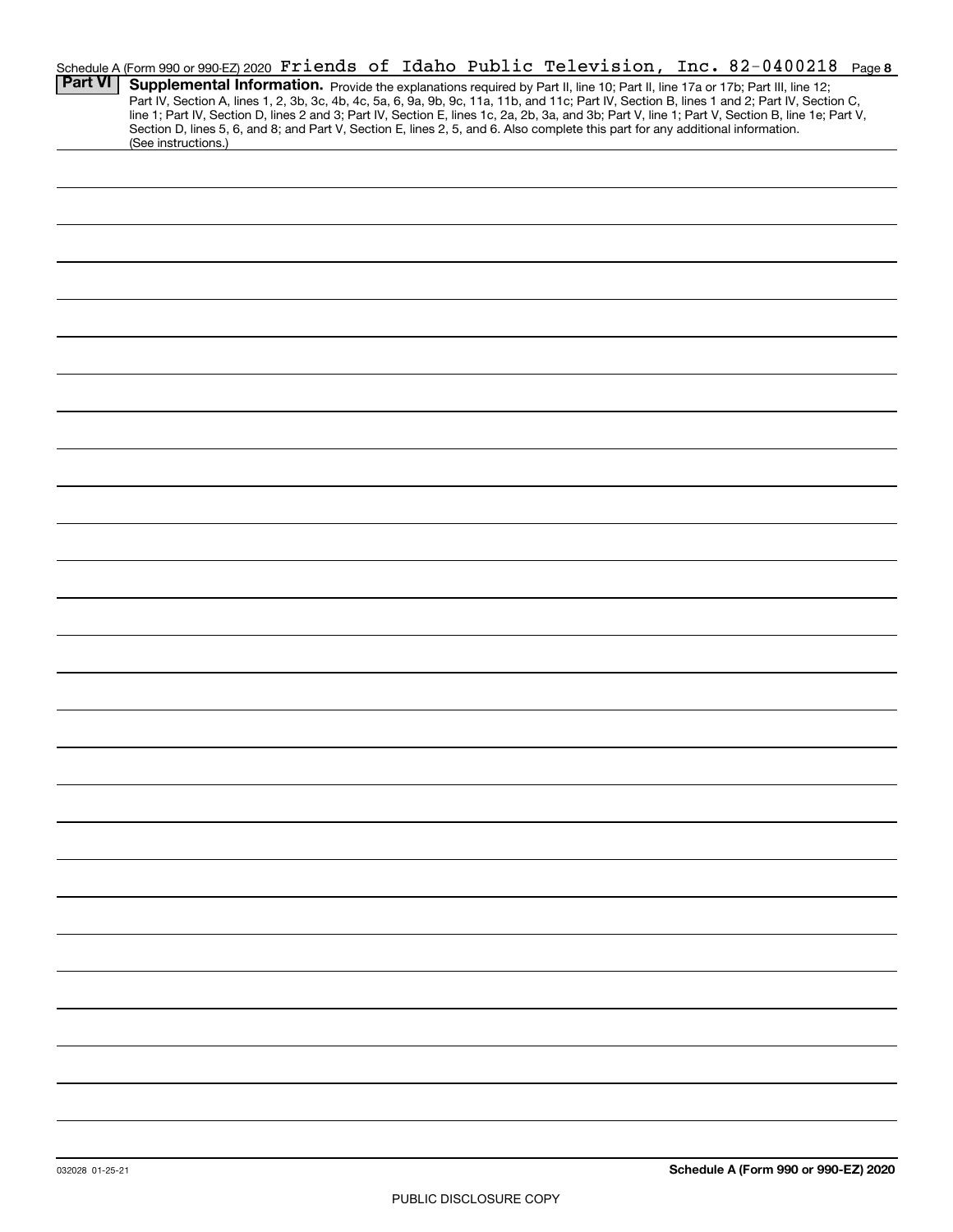Department of the Treasury Internal Revenue Service **(Form 990, 990-EZ, or 990-PF)**

Name of the organization

### \*\* PUBLIC DISCLOSURE COPY \*\*

## **Schedule B Schedule of Contributors**

**| Attach to Form 990, Form 990-EZ, or Form 990-PF. | Go to www.irs.gov/Form990 for the latest information.** OMB No. 1545-0047

**2020**

**Employer identification number**

|                                                                                   | Friends of Idaho Public Television, Inc.                                                                                                                                                                                                                                         | 82-0400218 |  |  |  |  |
|-----------------------------------------------------------------------------------|----------------------------------------------------------------------------------------------------------------------------------------------------------------------------------------------------------------------------------------------------------------------------------|------------|--|--|--|--|
| Organization type (check one):                                                    |                                                                                                                                                                                                                                                                                  |            |  |  |  |  |
| Filers of:                                                                        | Section:                                                                                                                                                                                                                                                                         |            |  |  |  |  |
| $\boxed{\textbf{X}}$ 501(c)( 3) (enter number) organization<br>Form 990 or 990-EZ |                                                                                                                                                                                                                                                                                  |            |  |  |  |  |
|                                                                                   | $4947(a)(1)$ nonexempt charitable trust not treated as a private foundation                                                                                                                                                                                                      |            |  |  |  |  |
|                                                                                   | 527 political organization                                                                                                                                                                                                                                                       |            |  |  |  |  |
| Form 990-PF                                                                       | 501(c)(3) exempt private foundation                                                                                                                                                                                                                                              |            |  |  |  |  |
|                                                                                   | 4947(a)(1) nonexempt charitable trust treated as a private foundation                                                                                                                                                                                                            |            |  |  |  |  |
|                                                                                   | 501(c)(3) taxable private foundation                                                                                                                                                                                                                                             |            |  |  |  |  |
|                                                                                   |                                                                                                                                                                                                                                                                                  |            |  |  |  |  |
|                                                                                   | Check if your organization is covered by the General Rule or a Special Rule.                                                                                                                                                                                                     |            |  |  |  |  |
|                                                                                   | Note: Only a section 501(c)(7), (8), or (10) organization can check boxes for both the General Rule and a Special Rule. See instructions.                                                                                                                                        |            |  |  |  |  |
| <b>General Rule</b>                                                               |                                                                                                                                                                                                                                                                                  |            |  |  |  |  |
|                                                                                   | For an organization filing Form 990, 990-EZ, or 990-PF that received, during the year, contributions totaling \$5,000 or more (in money or<br>property) from any one contributor. Complete Parts I and II. See instructions for determining a contributor's total contributions. |            |  |  |  |  |
|                                                                                   |                                                                                                                                                                                                                                                                                  |            |  |  |  |  |

### **Special Rules**

| $\boxed{X}$ For an organization described in section 501(c)(3) filing Form 990 or 990-EZ that met the 33 1/3% support test of the regulations under   |
|-------------------------------------------------------------------------------------------------------------------------------------------------------|
| sections 509(a)(1) and 170(b)(1)(A)(vi), that checked Schedule A (Form 990 or 990-EZ), Part II, line 13, 16a, or 16b, and that received from          |
| any one contributor, during the year, total contributions of the greater of (1) \$5,000; or (2) 2% of the amount on (i) Form 990, Part VIII, line 1h; |
| or (ii) Form 990-EZ, line 1. Complete Parts I and II.                                                                                                 |

For an organization described in section 501(c)(7), (8), or (10) filing Form 990 or 990-EZ that received from any one contributor, during the year, total contributions of more than \$1,000 exclusively for religious, charitable, scientific, literary, or educational purposes, or for the prevention of cruelty to children or animals. Complete Parts I (entering "N/A" in column (b) instead of the contributor name and address), II, and III.

purpose. Don't complete any of the parts unless the **General Rule** applies to this organization because it received *nonexclusively* year, contributions <sub>exclusively</sub> for religious, charitable, etc., purposes, but no such contributions totaled more than \$1,000. If this box is checked, enter here the total contributions that were received during the year for an  $\;$ exclusively religious, charitable, etc., For an organization described in section 501(c)(7), (8), or (10) filing Form 990 or 990-EZ that received from any one contributor, during the religious, charitable, etc., contributions totaling \$5,000 or more during the year  $\Box$ — $\Box$   $\Box$  $\mathcal{L}^{\text{max}}$ 

**Caution:**  An organization that isn't covered by the General Rule and/or the Special Rules doesn't file Schedule B (Form 990, 990-EZ, or 990-PF), but it **must** answer "No" on Part IV, line 2, of its Form 990; or check the box on line H of its Form 990-EZ or on its Form 990-PF, Part I, line 2, to<br>cortify that it doesn't meet the filipe requirements of Schodule B (Fer certify that it doesn't meet the filing requirements of Schedule B (Form 990, 990-EZ, or 990-PF).

**For Paperwork Reduction Act Notice, see the instructions for Form 990, 990-EZ, or 990-PF. Schedule B (Form 990, 990-EZ, or 990-PF) (2020)** LHA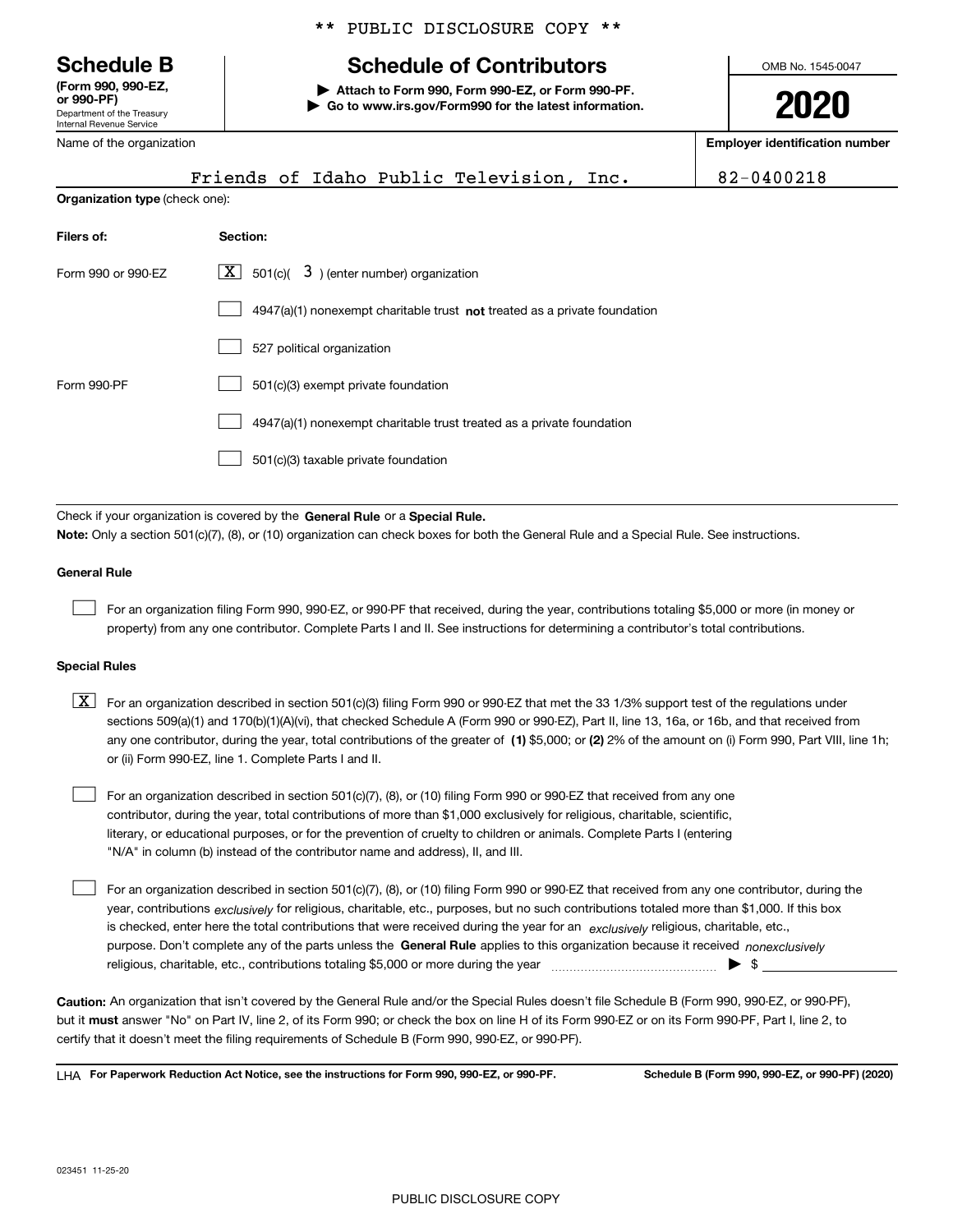|                  | Schedule B (Form 990, 990-EZ, or 990-PF) (2020)                                                       |                                   | Page 2                                                                                                        |
|------------------|-------------------------------------------------------------------------------------------------------|-----------------------------------|---------------------------------------------------------------------------------------------------------------|
|                  | Name of organization                                                                                  |                                   | Employer identification number                                                                                |
|                  | Friends of Idaho Public Television, Inc.                                                              |                                   | 82-0400218                                                                                                    |
| Part I           | <b>Contributors</b> (see instructions). Use duplicate copies of Part I if additional space is needed. |                                   |                                                                                                               |
| (a)<br>No.       | (b)<br>Name, address, and ZIP + 4                                                                     | (c)<br><b>Total contributions</b> | (d)<br>Type of contribution                                                                                   |
| $\mathbf 1$      |                                                                                                       | 2,285,741.<br>$\frac{1}{2}$       | $\boxed{\text{X}}$<br>Person<br>Payroll<br>Noncash<br>(Complete Part II for<br>noncash contributions.)        |
| (a)<br>No.       | (b)<br>Name, address, and ZIP + 4                                                                     | (c)<br><b>Total contributions</b> | (d)<br>Type of contribution                                                                                   |
| $\boldsymbol{2}$ |                                                                                                       | 300,000.<br>\$                    | $\boxed{\text{X}}$<br>Person<br>Payroll<br>Noncash<br>(Complete Part II for<br>noncash contributions.)        |
| (a)<br>No.       | (b)<br>Name, address, and ZIP + 4                                                                     | (c)<br><b>Total contributions</b> | (d)<br>Type of contribution                                                                                   |
| 3                |                                                                                                       | 300,000.<br>\$                    | $\boxed{\text{X}}$<br>Person<br>Payroll<br>Noncash<br>(Complete Part II for<br>noncash contributions.)        |
| (a)<br>No.       | (b)<br>Name, address, and ZIP + 4                                                                     | (c)<br><b>Total contributions</b> | (d)<br>Type of contribution                                                                                   |
| 4                |                                                                                                       | 300,000.<br>\$                    | $\overline{\mathbf{X}}$<br>Person<br>Payroll<br>Noncash<br>(Complete Part II for<br>noncash contributions.)   |
| (a)<br>No.       | (b)<br>Name, address, and ZIP + 4                                                                     | (c)<br><b>Total contributions</b> | (d)<br>Type of contribution                                                                                   |
| 5                |                                                                                                       | 185,000.<br>\$                    | $\boxed{\text{X}}$<br>Person<br>Payroll<br><b>Noncash</b><br>(Complete Part II for<br>noncash contributions.) |
| (a)<br>No.       | (b)<br>Name, address, and ZIP + 4                                                                     | (c)<br><b>Total contributions</b> | (d)<br>Type of contribution                                                                                   |
|                  |                                                                                                       | \$                                | Person<br>Payroll<br>Noncash<br>(Complete Part II for<br>noncash contributions.)                              |

023452 11-25-20 **Schedule B (Form 990, 990-EZ, or 990-PF) (2020)**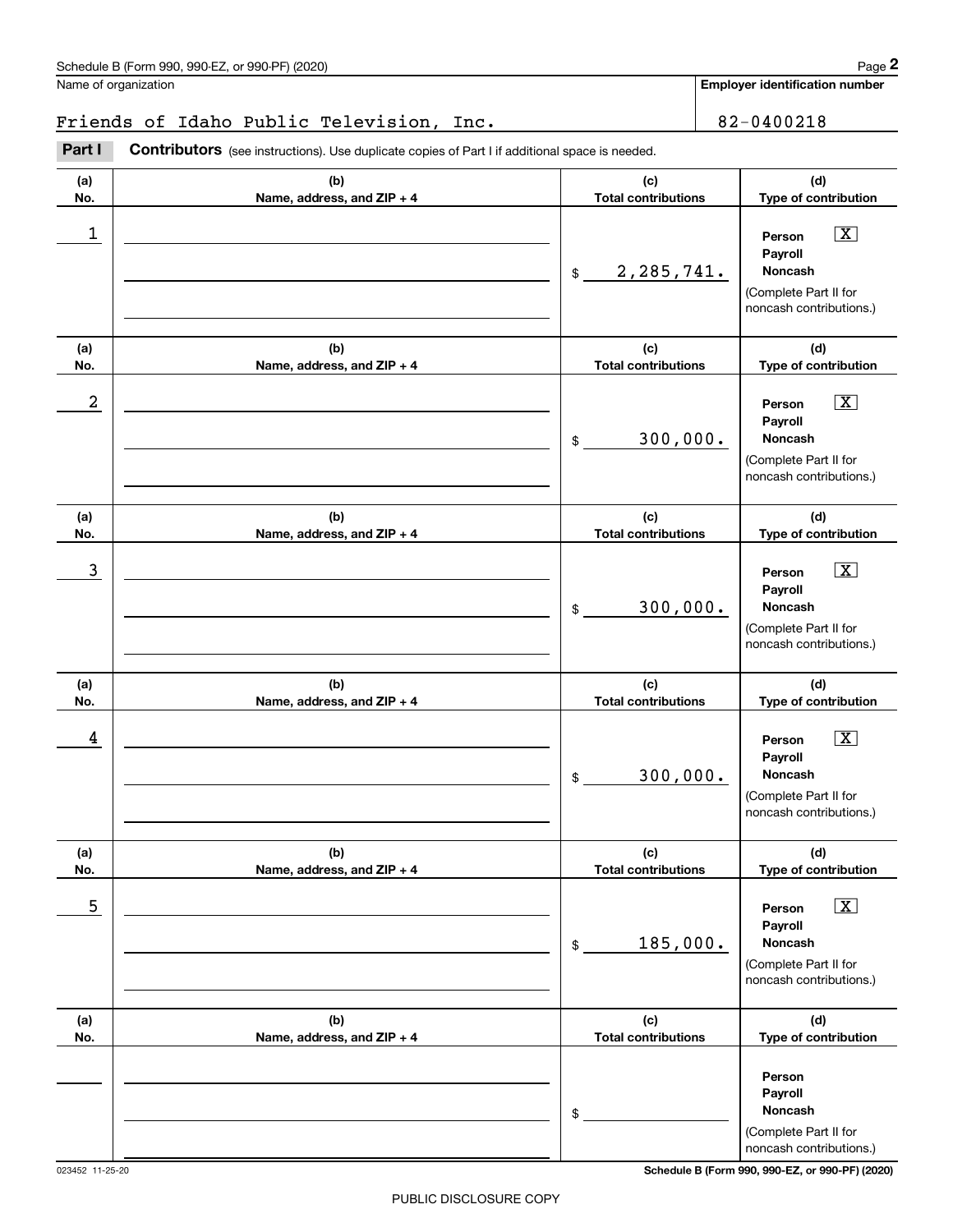|                              | Schedule B (Form 990, 990-EZ, or 990-PF) (2020)                                                     |                                                                  | Page 3                                |
|------------------------------|-----------------------------------------------------------------------------------------------------|------------------------------------------------------------------|---------------------------------------|
|                              | Name of organization                                                                                |                                                                  | <b>Employer identification number</b> |
|                              | Friends of Idaho Public Television, Inc.                                                            |                                                                  | 82-0400218                            |
| Part II                      | Noncash Property (see instructions). Use duplicate copies of Part II if additional space is needed. |                                                                  |                                       |
| (a)<br>No.<br>from<br>Part I | (b)<br>Description of noncash property given                                                        | (d)<br>FMV (or estimate)<br>Date received<br>(See instructions.) |                                       |
|                              |                                                                                                     | \$                                                               |                                       |
| (a)<br>No.<br>from<br>Part I | (b)<br>Description of noncash property given                                                        | (c)<br>FMV (or estimate)<br>(See instructions.)                  | (d)<br>Date received                  |
|                              |                                                                                                     | \$                                                               |                                       |
| (a)<br>No.<br>from<br>Part I | (b)<br>Description of noncash property given                                                        | (c)<br>FMV (or estimate)<br>(See instructions.)                  | (d)<br>Date received                  |
|                              |                                                                                                     | \$                                                               |                                       |
| (a)<br>No.<br>from<br>Part I | (b)<br>Description of noncash property given                                                        | (c)<br>FMV (or estimate)<br>(See instructions.)                  | (d)<br>Date received                  |
|                              |                                                                                                     | \$                                                               |                                       |
| (a)<br>No.<br>from<br>Part I | (b)<br>Description of noncash property given                                                        | (c)<br>FMV (or estimate)<br>(See instructions.)                  | (d)<br>Date received                  |
|                              |                                                                                                     | \$                                                               |                                       |
| (a)<br>No.<br>from<br>Part I | (b)<br>Description of noncash property given                                                        | (c)<br>FMV (or estimate)<br>(See instructions.)                  | (d)<br>Date received                  |
|                              |                                                                                                     |                                                                  |                                       |

023453 11-25-20 **Schedule B (Form 990, 990-EZ, or 990-PF) (2020)**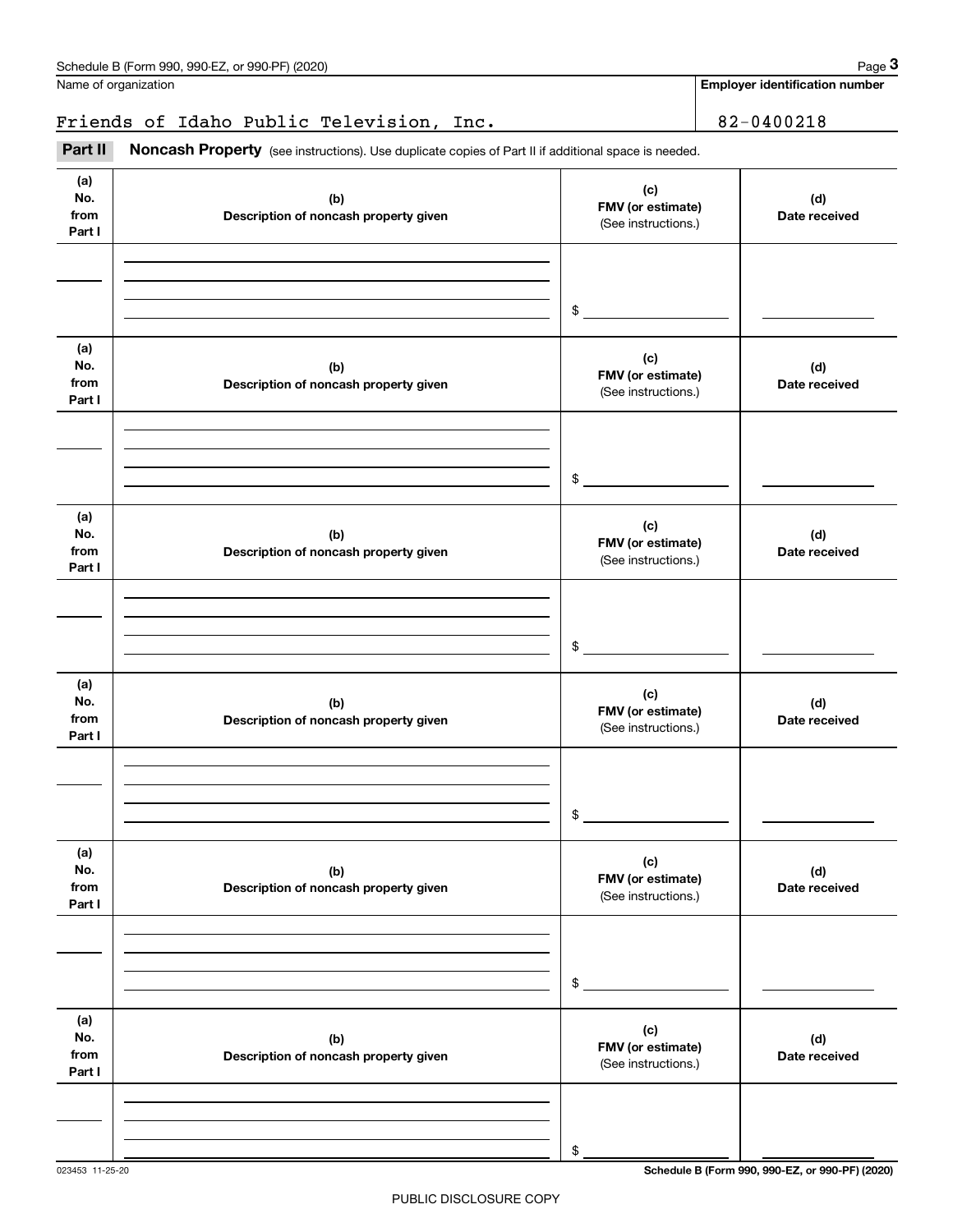|                | Schedule B (Form 990, 990-EZ, or 990-PF) (2020)                                                                                                                                                                                                                                                                                                                                                                                                                                                                                       |                      |  | Page 4                                   |  |  |  |
|----------------|---------------------------------------------------------------------------------------------------------------------------------------------------------------------------------------------------------------------------------------------------------------------------------------------------------------------------------------------------------------------------------------------------------------------------------------------------------------------------------------------------------------------------------------|----------------------|--|------------------------------------------|--|--|--|
|                | Name of organization                                                                                                                                                                                                                                                                                                                                                                                                                                                                                                                  |                      |  | <b>Employer identification number</b>    |  |  |  |
|                | Friends of Idaho Public Television, Inc.                                                                                                                                                                                                                                                                                                                                                                                                                                                                                              |                      |  | 82-0400218                               |  |  |  |
| Part III       | Exclusively religious, charitable, etc., contributions to organizations described in section 501(c)(7), (8), or (10) that total more than \$1,000 for the year<br>from any one contributor. Complete columns (a) through (e) and the following line entry. For organizations<br>completing Part III, enter the total of exclusively religious, charitable, etc., contributions of $$1,000$ or less for the year. (Enter this info. once.) $\blacktriangleright$ \$<br>Use duplicate copies of Part III if additional space is needed. |                      |  |                                          |  |  |  |
| (a) No.        |                                                                                                                                                                                                                                                                                                                                                                                                                                                                                                                                       |                      |  |                                          |  |  |  |
| from<br>Part I | (b) Purpose of gift                                                                                                                                                                                                                                                                                                                                                                                                                                                                                                                   | (c) Use of gift      |  | (d) Description of how gift is held      |  |  |  |
|                |                                                                                                                                                                                                                                                                                                                                                                                                                                                                                                                                       | (e) Transfer of gift |  |                                          |  |  |  |
|                | Transferee's name, address, and $ZIP + 4$                                                                                                                                                                                                                                                                                                                                                                                                                                                                                             |                      |  | Relationship of transferor to transferee |  |  |  |
| (a) No.        |                                                                                                                                                                                                                                                                                                                                                                                                                                                                                                                                       |                      |  |                                          |  |  |  |
| from<br>Part I | (b) Purpose of gift                                                                                                                                                                                                                                                                                                                                                                                                                                                                                                                   | (c) Use of gift      |  | (d) Description of how gift is held      |  |  |  |
|                |                                                                                                                                                                                                                                                                                                                                                                                                                                                                                                                                       |                      |  |                                          |  |  |  |
|                | (e) Transfer of gift                                                                                                                                                                                                                                                                                                                                                                                                                                                                                                                  |                      |  |                                          |  |  |  |
|                | Transferee's name, address, and ZIP + 4                                                                                                                                                                                                                                                                                                                                                                                                                                                                                               |                      |  | Relationship of transferor to transferee |  |  |  |
| (a) No.        |                                                                                                                                                                                                                                                                                                                                                                                                                                                                                                                                       |                      |  |                                          |  |  |  |
| from<br>Part I | (b) Purpose of gift                                                                                                                                                                                                                                                                                                                                                                                                                                                                                                                   | (c) Use of gift      |  | (d) Description of how gift is held      |  |  |  |
|                |                                                                                                                                                                                                                                                                                                                                                                                                                                                                                                                                       | (e) Transfer of gift |  |                                          |  |  |  |
|                | Transferee's name, address, and $ZIP + 4$                                                                                                                                                                                                                                                                                                                                                                                                                                                                                             |                      |  | Relationship of transferor to transferee |  |  |  |
| (a) No.        |                                                                                                                                                                                                                                                                                                                                                                                                                                                                                                                                       |                      |  |                                          |  |  |  |
| from<br>Part I | (b) Purpose of gift                                                                                                                                                                                                                                                                                                                                                                                                                                                                                                                   | (c) Use of gift      |  | (d) Description of how gift is held      |  |  |  |
|                |                                                                                                                                                                                                                                                                                                                                                                                                                                                                                                                                       | (e) Transfer of gift |  |                                          |  |  |  |
|                | Transferee's name, address, and ZIP + 4                                                                                                                                                                                                                                                                                                                                                                                                                                                                                               |                      |  | Relationship of transferor to transferee |  |  |  |
|                |                                                                                                                                                                                                                                                                                                                                                                                                                                                                                                                                       |                      |  |                                          |  |  |  |

**Schedule B (Form 990, 990-EZ, or 990-PF) (2020)**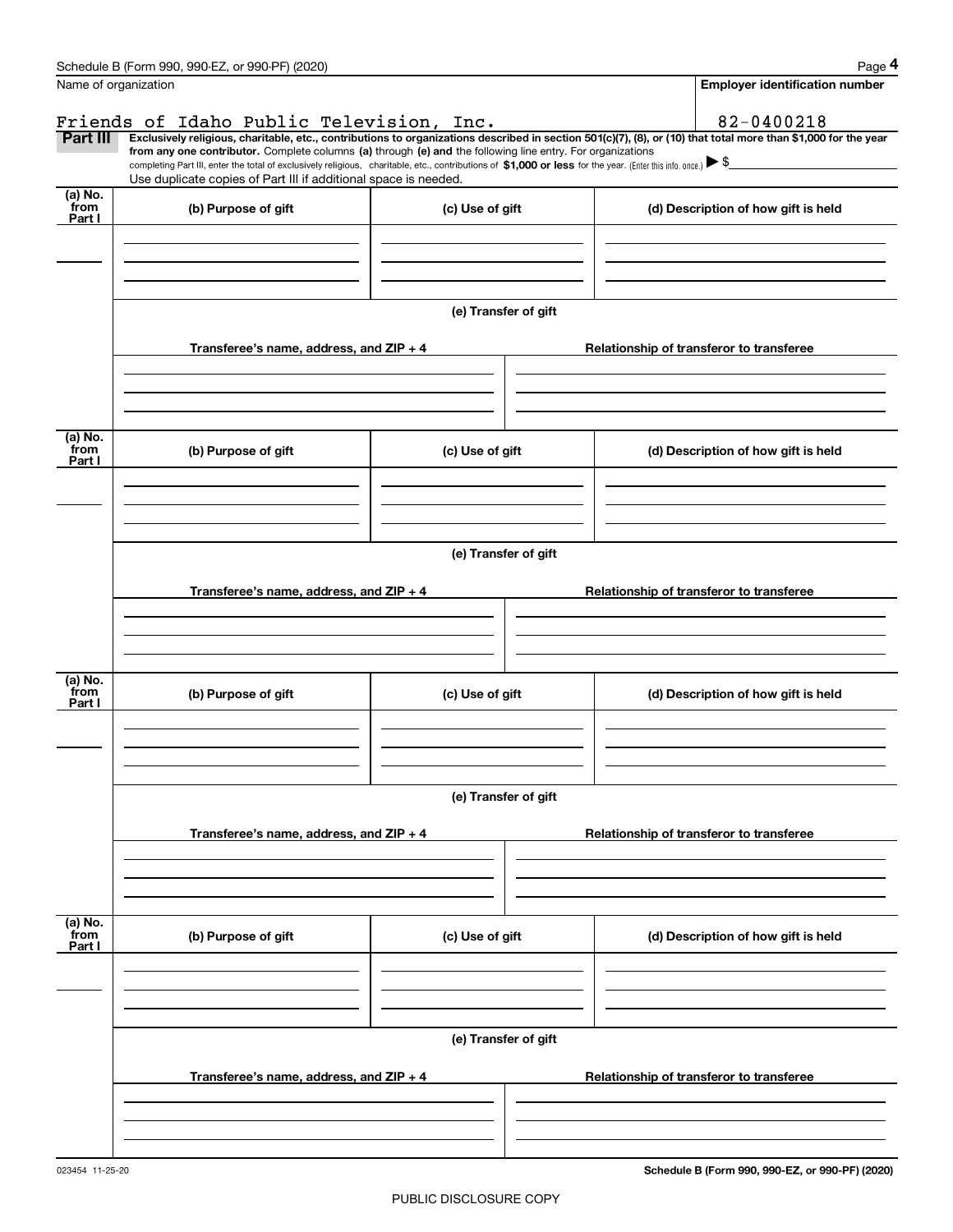| <b>SCHEDULE D</b> |  |
|-------------------|--|
|-------------------|--|

Department of the Treasury Internal Revenue Service

| (Form 990) |  |
|------------|--|
|------------|--|

## **SCHEDULE D Supplemental Financial Statements**

(Form 990)<br>
Pepartment of the Treasury<br>
Department of the Treasury<br>
Department of the Treasury<br>
Department of the Treasury<br> **Co to www.irs.gov/Form990 for instructions and the latest information.**<br> **Co to www.irs.gov/Form9** 





|                | name or the organization<br>Friends of Idaho Public Television, Inc.                                                                                                                                                                                                                                                                                              |                         | Employer identification number<br>82-0400218       |    |
|----------------|-------------------------------------------------------------------------------------------------------------------------------------------------------------------------------------------------------------------------------------------------------------------------------------------------------------------------------------------------------------------|-------------------------|----------------------------------------------------|----|
| <b>Part I</b>  | Organizations Maintaining Donor Advised Funds or Other Similar Funds or Accounts. Complete if the                                                                                                                                                                                                                                                                 |                         |                                                    |    |
|                | organization answered "Yes" on Form 990, Part IV, line 6.                                                                                                                                                                                                                                                                                                         |                         |                                                    |    |
|                |                                                                                                                                                                                                                                                                                                                                                                   | (a) Donor advised funds | (b) Funds and other accounts                       |    |
| 1.             |                                                                                                                                                                                                                                                                                                                                                                   |                         |                                                    |    |
| 2              | Aggregate value of contributions to (during year)                                                                                                                                                                                                                                                                                                                 |                         |                                                    |    |
| з              | Aggregate value of grants from (during year)                                                                                                                                                                                                                                                                                                                      |                         |                                                    |    |
| 4              |                                                                                                                                                                                                                                                                                                                                                                   |                         |                                                    |    |
| 5              | Did the organization inform all donors and donor advisors in writing that the assets held in donor advised funds                                                                                                                                                                                                                                                  |                         |                                                    |    |
|                |                                                                                                                                                                                                                                                                                                                                                                   |                         | Yes                                                | No |
| 6              | Did the organization inform all grantees, donors, and donor advisors in writing that grant funds can be used only                                                                                                                                                                                                                                                 |                         |                                                    |    |
|                | for charitable purposes and not for the benefit of the donor or donor advisor, or for any other purpose conferring                                                                                                                                                                                                                                                |                         |                                                    |    |
| <b>Part II</b> | impermissible private benefit?                                                                                                                                                                                                                                                                                                                                    |                         | Yes                                                | No |
|                | Conservation Easements. Complete if the organization answered "Yes" on Form 990, Part IV, line 7.                                                                                                                                                                                                                                                                 |                         |                                                    |    |
| 1              | Purpose(s) of conservation easements held by the organization (check all that apply).                                                                                                                                                                                                                                                                             |                         |                                                    |    |
|                | Preservation of land for public use (for example, recreation or education)                                                                                                                                                                                                                                                                                        |                         | Preservation of a historically important land area |    |
|                | Protection of natural habitat                                                                                                                                                                                                                                                                                                                                     |                         | Preservation of a certified historic structure     |    |
|                | Preservation of open space                                                                                                                                                                                                                                                                                                                                        |                         |                                                    |    |
| 2.             | Complete lines 2a through 2d if the organization held a qualified conservation contribution in the form of a conservation easement on the last                                                                                                                                                                                                                    |                         |                                                    |    |
|                | day of the tax year.                                                                                                                                                                                                                                                                                                                                              |                         | Held at the End of the Tax Year                    |    |
|                | Total number of conservation easements                                                                                                                                                                                                                                                                                                                            |                         | 2a                                                 |    |
| b              | Total acreage restricted by conservation easements                                                                                                                                                                                                                                                                                                                |                         | 2 <sub>b</sub>                                     |    |
| c              | Number of conservation easements on a certified historic structure included in (a) manufacture of conservation<br>Number of conservation easements included in (c) acquired after 7/25/06, and not on a historic structure                                                                                                                                        |                         | 2c                                                 |    |
| d              |                                                                                                                                                                                                                                                                                                                                                                   |                         |                                                    |    |
| 3.             | listed in the National Register [111] Marshall Register [11] Marshall Register [11] Marshall Register [11] Marshall Register [11] Marshall Register [11] Marshall Register [11] Marshall Register [11] Marshall Register [11]<br>Number of conservation easements modified, transferred, released, extinguished, or terminated by the organization during the tax |                         | 2d                                                 |    |
|                | $year \blacktriangleright$                                                                                                                                                                                                                                                                                                                                        |                         |                                                    |    |
| 4              | Number of states where property subject to conservation easement is located >                                                                                                                                                                                                                                                                                     |                         |                                                    |    |
| 5              | Does the organization have a written policy regarding the periodic monitoring, inspection, handling of                                                                                                                                                                                                                                                            |                         |                                                    |    |
|                | violations, and enforcement of the conservation easements it holds?                                                                                                                                                                                                                                                                                               |                         | Yes                                                | No |
| 6              | Staff and volunteer hours devoted to monitoring, inspecting, handling of violations, and enforcing conservation easements during the year                                                                                                                                                                                                                         |                         |                                                    |    |
|                |                                                                                                                                                                                                                                                                                                                                                                   |                         |                                                    |    |
| 7              | Amount of expenses incurred in monitoring, inspecting, handling of violations, and enforcing conservation easements during the year                                                                                                                                                                                                                               |                         |                                                    |    |
|                | $\blacktriangleright$ \$                                                                                                                                                                                                                                                                                                                                          |                         |                                                    |    |
| 8              | Does each conservation easement reported on line 2(d) above satisfy the requirements of section 170(h)(4)(B)(i)                                                                                                                                                                                                                                                   |                         |                                                    |    |
|                | and section $170(h)(4)(B)(ii)?$                                                                                                                                                                                                                                                                                                                                   |                         | Yes                                                | No |
| 9              | In Part XIII, describe how the organization reports conservation easements in its revenue and expense statement and                                                                                                                                                                                                                                               |                         |                                                    |    |
|                | balance sheet, and include, if applicable, the text of the footnote to the organization's financial statements that describes the                                                                                                                                                                                                                                 |                         |                                                    |    |
|                | organization's accounting for conservation easements.                                                                                                                                                                                                                                                                                                             |                         |                                                    |    |
|                | Organizations Maintaining Collections of Art, Historical Treasures, or Other Similar Assets.<br><b>Part III</b>                                                                                                                                                                                                                                                   |                         |                                                    |    |
|                | Complete if the organization answered "Yes" on Form 990, Part IV, line 8.                                                                                                                                                                                                                                                                                         |                         |                                                    |    |
|                | 1a If the organization elected, as permitted under FASB ASC 958, not to report in its revenue statement and balance sheet works                                                                                                                                                                                                                                   |                         |                                                    |    |
|                | of art, historical treasures, or other similar assets held for public exhibition, education, or research in furtherance of public                                                                                                                                                                                                                                 |                         |                                                    |    |
|                | service, provide in Part XIII the text of the footnote to its financial statements that describes these items.                                                                                                                                                                                                                                                    |                         |                                                    |    |
| b              | If the organization elected, as permitted under FASB ASC 958, to report in its revenue statement and balance sheet works of                                                                                                                                                                                                                                       |                         |                                                    |    |
|                | art, historical treasures, or other similar assets held for public exhibition, education, or research in furtherance of public service,                                                                                                                                                                                                                           |                         |                                                    |    |
|                | provide the following amounts relating to these items:                                                                                                                                                                                                                                                                                                            |                         |                                                    |    |
|                | (i)                                                                                                                                                                                                                                                                                                                                                               |                         | $\frac{1}{2}$                                      |    |
|                |                                                                                                                                                                                                                                                                                                                                                                   |                         | $\blacktriangleright$ \$                           |    |
| 2              | If the organization received or held works of art, historical treasures, or other similar assets for financial gain, provide                                                                                                                                                                                                                                      |                         |                                                    |    |
|                | the following amounts required to be reported under FASB ASC 958 relating to these items:                                                                                                                                                                                                                                                                         |                         |                                                    |    |
|                |                                                                                                                                                                                                                                                                                                                                                                   |                         | - \$                                               |    |
|                |                                                                                                                                                                                                                                                                                                                                                                   |                         | $\blacktriangleright$ s                            |    |
|                | For Departually Reduction Act Notice, and the Instructions for Form 000                                                                                                                                                                                                                                                                                           |                         | Schodule D (Form 000) 2020                         |    |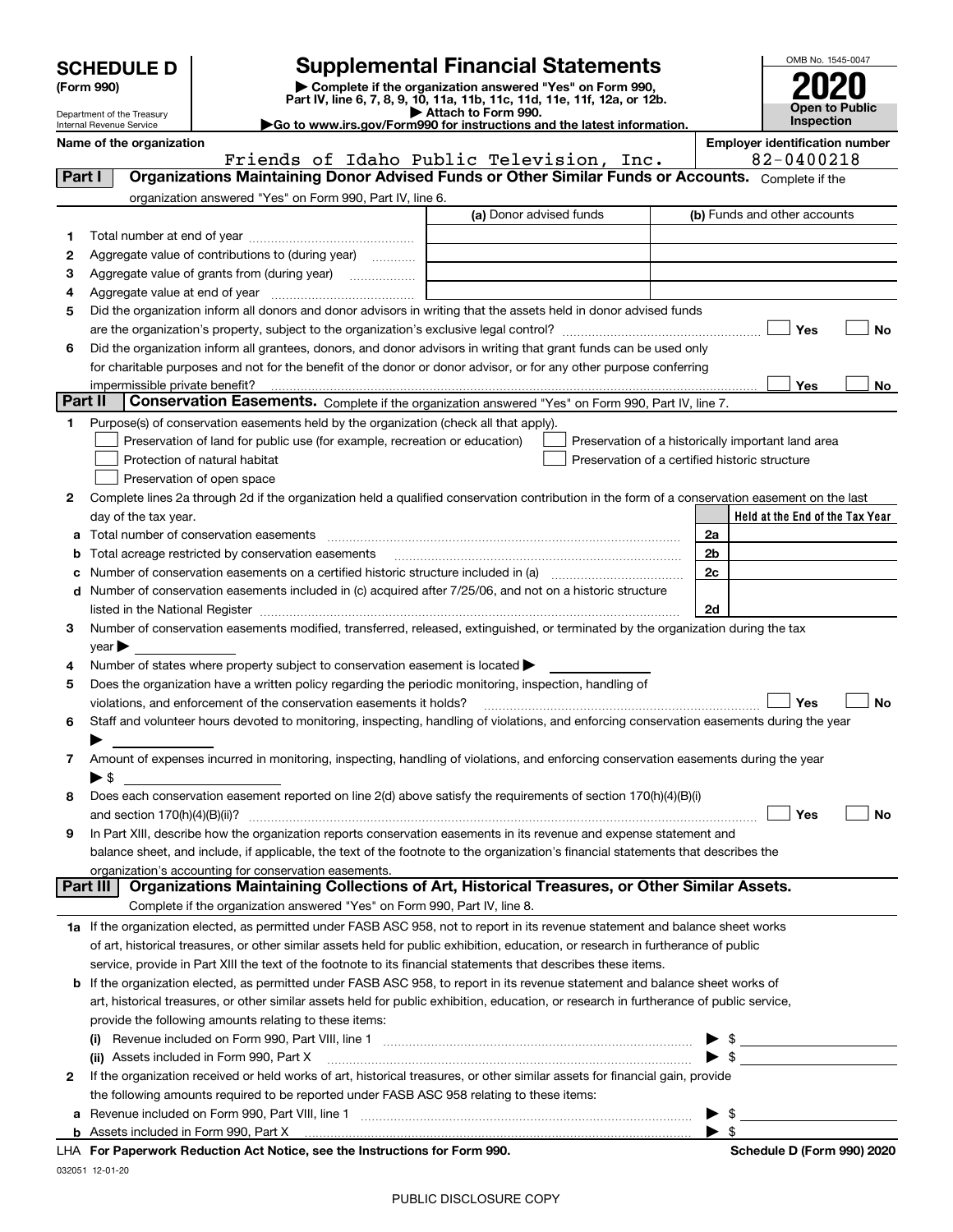|               | Schedule D (Form 990) 2020                                                                                                                                                                                                     | Friends of Idaho Public Television, Inc. |                |                                                                                                                                                                                                                                |                                 | 82-0400218                 |                     |     | Page 2     |  |  |  |  |
|---------------|--------------------------------------------------------------------------------------------------------------------------------------------------------------------------------------------------------------------------------|------------------------------------------|----------------|--------------------------------------------------------------------------------------------------------------------------------------------------------------------------------------------------------------------------------|---------------------------------|----------------------------|---------------------|-----|------------|--|--|--|--|
|               | Part III<br>Organizations Maintaining Collections of Art, Historical Treasures, or Other Similar Assets (continued)                                                                                                            |                                          |                |                                                                                                                                                                                                                                |                                 |                            |                     |     |            |  |  |  |  |
| 3             | Using the organization's acquisition, accession, and other records, check any of the following that make significant use of its                                                                                                |                                          |                |                                                                                                                                                                                                                                |                                 |                            |                     |     |            |  |  |  |  |
|               | collection items (check all that apply):                                                                                                                                                                                       |                                          |                |                                                                                                                                                                                                                                |                                 |                            |                     |     |            |  |  |  |  |
| a             | Public exhibition                                                                                                                                                                                                              | d                                        |                | Loan or exchange program                                                                                                                                                                                                       |                                 |                            |                     |     |            |  |  |  |  |
| b             | Scholarly research                                                                                                                                                                                                             | e                                        |                | Other and the control of the control of the control of the control of the control of the control of the control of the control of the control of the control of the control of the control of the control of the control of th |                                 |                            |                     |     |            |  |  |  |  |
| c             | Preservation for future generations                                                                                                                                                                                            |                                          |                |                                                                                                                                                                                                                                |                                 |                            |                     |     |            |  |  |  |  |
| 4             | Provide a description of the organization's collections and explain how they further the organization's exempt purpose in Part XIII.                                                                                           |                                          |                |                                                                                                                                                                                                                                |                                 |                            |                     |     |            |  |  |  |  |
| 5             | During the year, did the organization solicit or receive donations of art, historical treasures, or other similar assets                                                                                                       |                                          |                |                                                                                                                                                                                                                                |                                 |                            |                     |     |            |  |  |  |  |
|               | Yes<br>No                                                                                                                                                                                                                      |                                          |                |                                                                                                                                                                                                                                |                                 |                            |                     |     |            |  |  |  |  |
|               | Part IV<br>Escrow and Custodial Arrangements. Complete if the organization answered "Yes" on Form 990, Part IV, line 9, or<br>reported an amount on Form 990, Part X, line 21.                                                 |                                          |                |                                                                                                                                                                                                                                |                                 |                            |                     |     |            |  |  |  |  |
|               | 1a Is the organization an agent, trustee, custodian or other intermediary for contributions or other assets not included                                                                                                       |                                          |                |                                                                                                                                                                                                                                |                                 |                            |                     |     |            |  |  |  |  |
|               | on Form 990, Part X? [11] matter contracts and contracts and contracts are contracted as a function of the set of the set of the set of the set of the set of the set of the set of the set of the set of the set of the set o |                                          |                |                                                                                                                                                                                                                                |                                 |                            | Yes                 |     | No         |  |  |  |  |
|               | <b>b</b> If "Yes," explain the arrangement in Part XIII and complete the following table:                                                                                                                                      |                                          |                |                                                                                                                                                                                                                                |                                 |                            |                     |     |            |  |  |  |  |
|               |                                                                                                                                                                                                                                |                                          |                |                                                                                                                                                                                                                                |                                 |                            | Amount              |     |            |  |  |  |  |
|               | c Beginning balance measurements and the contract of the contract of the contract of the contract of the contract of the contract of the contract of the contract of the contract of the contract of the contract of the contr |                                          |                |                                                                                                                                                                                                                                | 1c                              |                            |                     |     |            |  |  |  |  |
|               | d Additions during the year manufactured and an account of the year manufactured and account of the year manufactured and account of the year manufactured and account of the year manufactured and account of the year manufa |                                          |                |                                                                                                                                                                                                                                | 1d                              |                            |                     |     |            |  |  |  |  |
|               | e Distributions during the year manufactured and an account of the year manufactured and account of the year manufactured and account of the US and the US and the US and the US and the US and the US and the US and the US a |                                          |                |                                                                                                                                                                                                                                | 1e                              |                            |                     |     |            |  |  |  |  |
| f             |                                                                                                                                                                                                                                |                                          |                |                                                                                                                                                                                                                                | 1f                              |                            |                     |     |            |  |  |  |  |
|               | 2a Did the organization include an amount on Form 990, Part X, line 21, for escrow or custodial account liability?                                                                                                             |                                          |                |                                                                                                                                                                                                                                |                                 |                            | Yes                 |     | No         |  |  |  |  |
|               | <b>b</b> If "Yes," explain the arrangement in Part XIII. Check here if the explanation has been provided on Part XIII                                                                                                          |                                          |                |                                                                                                                                                                                                                                |                                 |                            |                     |     |            |  |  |  |  |
| <b>Part V</b> | Endowment Funds. Complete if the organization answered "Yes" on Form 990, Part IV, line 10.                                                                                                                                    |                                          |                |                                                                                                                                                                                                                                |                                 |                            |                     |     |            |  |  |  |  |
|               |                                                                                                                                                                                                                                | (a) Current year                         | (b) Prior year | (c) Two years back                                                                                                                                                                                                             |                                 | (d) Three years back       | (e) Four years back |     |            |  |  |  |  |
|               | <b>1a</b> Beginning of year balance <i>manumumum</i>                                                                                                                                                                           | 6,077,413.                               | 5,768,382.     | 5,716,972.                                                                                                                                                                                                                     |                                 | 5,447,679.                 |                     |     | 5,076,514. |  |  |  |  |
|               |                                                                                                                                                                                                                                | 1,075,552.                               | 579,606.       | 10,256.                                                                                                                                                                                                                        |                                 | 120,147.                   |                     |     | 71,286.    |  |  |  |  |
|               | 1,660,903.<br>32,316.<br>339,459.<br>430,493.<br>567,044.<br>c Net investment earnings, gains, and losses                                                                                                                      |                                          |                |                                                                                                                                                                                                                                |                                 |                            |                     |     |            |  |  |  |  |
|               |                                                                                                                                                                                                                                |                                          | 0.             | 0.                                                                                                                                                                                                                             |                                 | 0.                         |                     |     | 0.         |  |  |  |  |
|               | e Other expenditures for facilities                                                                                                                                                                                            |                                          |                |                                                                                                                                                                                                                                |                                 |                            |                     |     |            |  |  |  |  |
|               | and programs                                                                                                                                                                                                                   | 276, 700.                                | 302,890.       | 298,305.                                                                                                                                                                                                                       |                                 | 281,347.                   |                     |     | 267,166.   |  |  |  |  |
|               | f Administrative expenses                                                                                                                                                                                                      | 45,459.                                  | 0.             | 0.                                                                                                                                                                                                                             |                                 | 0.                         |                     |     | 0.         |  |  |  |  |
| g             | End of year balance                                                                                                                                                                                                            | 8,491,709.                               | 6,077,414.     | 5,768,382.                                                                                                                                                                                                                     |                                 | 5,716,972.                 |                     |     | 5,447,678. |  |  |  |  |
| 2             | Provide the estimated percentage of the current year end balance (line 1g, column (a)) held as:                                                                                                                                |                                          |                |                                                                                                                                                                                                                                |                                 |                            |                     |     |            |  |  |  |  |
|               | a Board designated or quasi-endowment >                                                                                                                                                                                        | 59.4200                                  | %              |                                                                                                                                                                                                                                |                                 |                            |                     |     |            |  |  |  |  |
|               | <b>b</b> Permanent endowment $\blacktriangleright$ 40.5800                                                                                                                                                                     | %                                        |                |                                                                                                                                                                                                                                |                                 |                            |                     |     |            |  |  |  |  |
|               | .0000<br>$\mathbf c$ Term endowment $\blacktriangleright$<br>$\%$                                                                                                                                                              |                                          |                |                                                                                                                                                                                                                                |                                 |                            |                     |     |            |  |  |  |  |
|               | The percentages on lines 2a, 2b, and 2c should equal 100%.                                                                                                                                                                     |                                          |                |                                                                                                                                                                                                                                |                                 |                            |                     |     |            |  |  |  |  |
|               | 3a Are there endowment funds not in the possession of the organization that are held and administered for the organization                                                                                                     |                                          |                |                                                                                                                                                                                                                                |                                 |                            |                     |     |            |  |  |  |  |
|               | by:                                                                                                                                                                                                                            |                                          |                |                                                                                                                                                                                                                                |                                 |                            |                     | Yes | No         |  |  |  |  |
|               | (i)                                                                                                                                                                                                                            |                                          |                |                                                                                                                                                                                                                                |                                 |                            | 3a(i)               |     | X          |  |  |  |  |
|               |                                                                                                                                                                                                                                |                                          |                |                                                                                                                                                                                                                                |                                 |                            | 3a(ii)              |     | X          |  |  |  |  |
|               |                                                                                                                                                                                                                                |                                          |                |                                                                                                                                                                                                                                |                                 |                            | 3b                  |     |            |  |  |  |  |
| 4             | Describe in Part XIII the intended uses of the organization's endowment funds.                                                                                                                                                 |                                          |                |                                                                                                                                                                                                                                |                                 |                            |                     |     |            |  |  |  |  |
|               | Land, Buildings, and Equipment.<br><b>Part VI</b>                                                                                                                                                                              |                                          |                |                                                                                                                                                                                                                                |                                 |                            |                     |     |            |  |  |  |  |
|               | Complete if the organization answered "Yes" on Form 990, Part IV, line 11a. See Form 990, Part X, line 10.                                                                                                                     |                                          |                |                                                                                                                                                                                                                                |                                 |                            |                     |     |            |  |  |  |  |
|               | Description of property                                                                                                                                                                                                        | (a) Cost or other<br>basis (investment)  |                | (b) Cost or other<br>basis (other)                                                                                                                                                                                             | (c) Accumulated<br>depreciation |                            | (d) Book value      |     |            |  |  |  |  |
|               |                                                                                                                                                                                                                                |                                          |                |                                                                                                                                                                                                                                |                                 |                            |                     |     |            |  |  |  |  |
|               |                                                                                                                                                                                                                                |                                          |                |                                                                                                                                                                                                                                |                                 |                            |                     |     |            |  |  |  |  |
|               |                                                                                                                                                                                                                                |                                          |                |                                                                                                                                                                                                                                |                                 |                            |                     |     |            |  |  |  |  |
|               |                                                                                                                                                                                                                                |                                          |                |                                                                                                                                                                                                                                |                                 |                            |                     |     |            |  |  |  |  |
|               |                                                                                                                                                                                                                                |                                          |                |                                                                                                                                                                                                                                |                                 |                            |                     |     |            |  |  |  |  |
|               |                                                                                                                                                                                                                                |                                          |                |                                                                                                                                                                                                                                |                                 |                            |                     |     | 0.         |  |  |  |  |
|               |                                                                                                                                                                                                                                |                                          |                |                                                                                                                                                                                                                                |                                 | Schedule D (Form 990) 2020 |                     |     |            |  |  |  |  |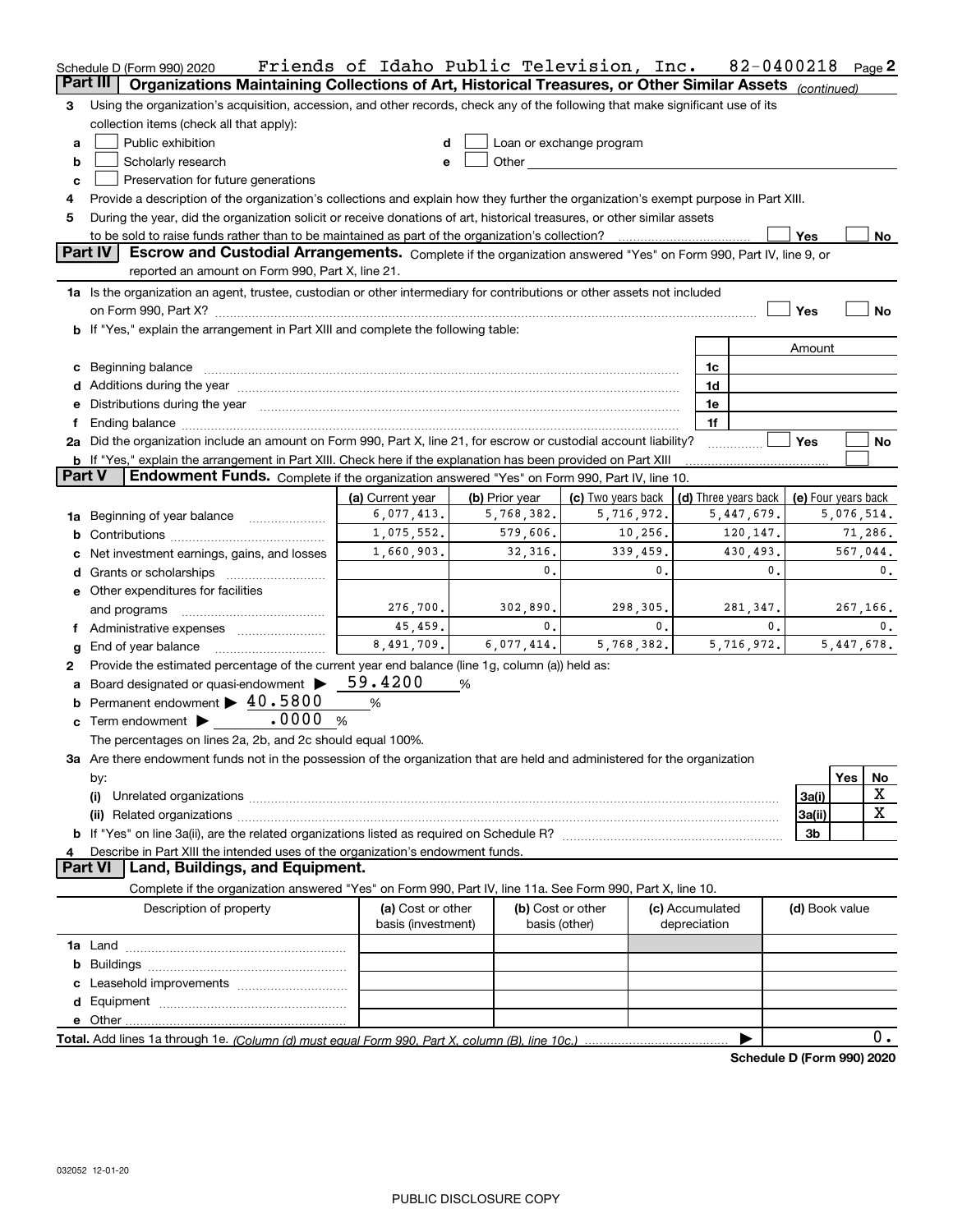| Schedule D (Form 990) 2020               |  |  | Friends of Idaho Public Television, Inc.                                                                   | $82 - 0400218$ Page 3 |  |
|------------------------------------------|--|--|------------------------------------------------------------------------------------------------------------|-----------------------|--|
| Part VII Investments - Other Securities. |  |  |                                                                                                            |                       |  |
|                                          |  |  | Complete if the organization answered "Yes" on Form 990, Part IV, line 11b. See Form 990, Part X, line 12. |                       |  |

| (a) Description of security or category (including name of security)                   | (b) Book value | (c) Method of valuation: Cost or end-of-year market value |
|----------------------------------------------------------------------------------------|----------------|-----------------------------------------------------------|
| (1) Financial derivatives                                                              |                |                                                           |
| (2) Closely held equity interests                                                      |                |                                                           |
| $(3)$ Other                                                                            |                |                                                           |
| (A)                                                                                    |                |                                                           |
| (B)                                                                                    |                |                                                           |
| (C)                                                                                    |                |                                                           |
| (D)                                                                                    |                |                                                           |
| (E)                                                                                    |                |                                                           |
| (F)                                                                                    |                |                                                           |
| (G)                                                                                    |                |                                                           |
| (H)                                                                                    |                |                                                           |
| Total. (Col. (b) must equal Form 990, Part X, col. (B) line 12.) $\blacktriangleright$ |                |                                                           |

### **Part VIII Investments - Program Related.**

Complete if the organization answered "Yes" on Form 990, Part IV, line 11c. See Form 990, Part X, line 13.

| (a) Description of investment                                                          | (b) Book value | (c) Method of valuation: Cost or end-of-year market value |
|----------------------------------------------------------------------------------------|----------------|-----------------------------------------------------------|
| (1)                                                                                    |                |                                                           |
| (2)                                                                                    |                |                                                           |
| $\frac{1}{2}$                                                                          |                |                                                           |
| (4)                                                                                    |                |                                                           |
| $\frac{1}{2}$                                                                          |                |                                                           |
| (6)                                                                                    |                |                                                           |
| (7)                                                                                    |                |                                                           |
| (8)                                                                                    |                |                                                           |
| (9)                                                                                    |                |                                                           |
| Total. (Col. (b) must equal Form 990, Part X, col. (B) line 13.) $\blacktriangleright$ |                |                                                           |

### **Part IX Other Assets.**

Complete if the organization answered "Yes" on Form 990, Part IV, line 11d. See Form 990, Part X, line 15.

| (a) Description                                                                                                   | (b) Book value |
|-------------------------------------------------------------------------------------------------------------------|----------------|
| (1)                                                                                                               |                |
| (2)                                                                                                               |                |
| (3)                                                                                                               |                |
| (4)                                                                                                               |                |
| (5)                                                                                                               |                |
| (6)                                                                                                               |                |
| (7)                                                                                                               |                |
| (8)                                                                                                               |                |
| (9)                                                                                                               |                |
|                                                                                                                   |                |
|                                                                                                                   |                |
| Complete if the organization answered "Yes" on Form 990, Part IV, line 11e or 11f. See Form 990, Part X, line 25. |                |
| (a) Description of liability<br>1.                                                                                | (b) Book value |
| Federal income taxes<br>(1)                                                                                       |                |
| (2)                                                                                                               |                |
| (3)                                                                                                               |                |
| (4)                                                                                                               |                |
| (5)                                                                                                               |                |

**Total.**  *(Column (b) must equal Form 990, Part X, col. (B) line 25.)*

**2.**| Liability for uncertain tax positions. In Part XIII, provide the text of the footnote to the organization's financial statements that reports the

organization's liability for uncertain tax positions under FASB ASC 740. Check here if the text of the footnote has been provided in Part XIII

 $\mathcal{L}^{\text{max}}$ 

(6)(7)(8)(9)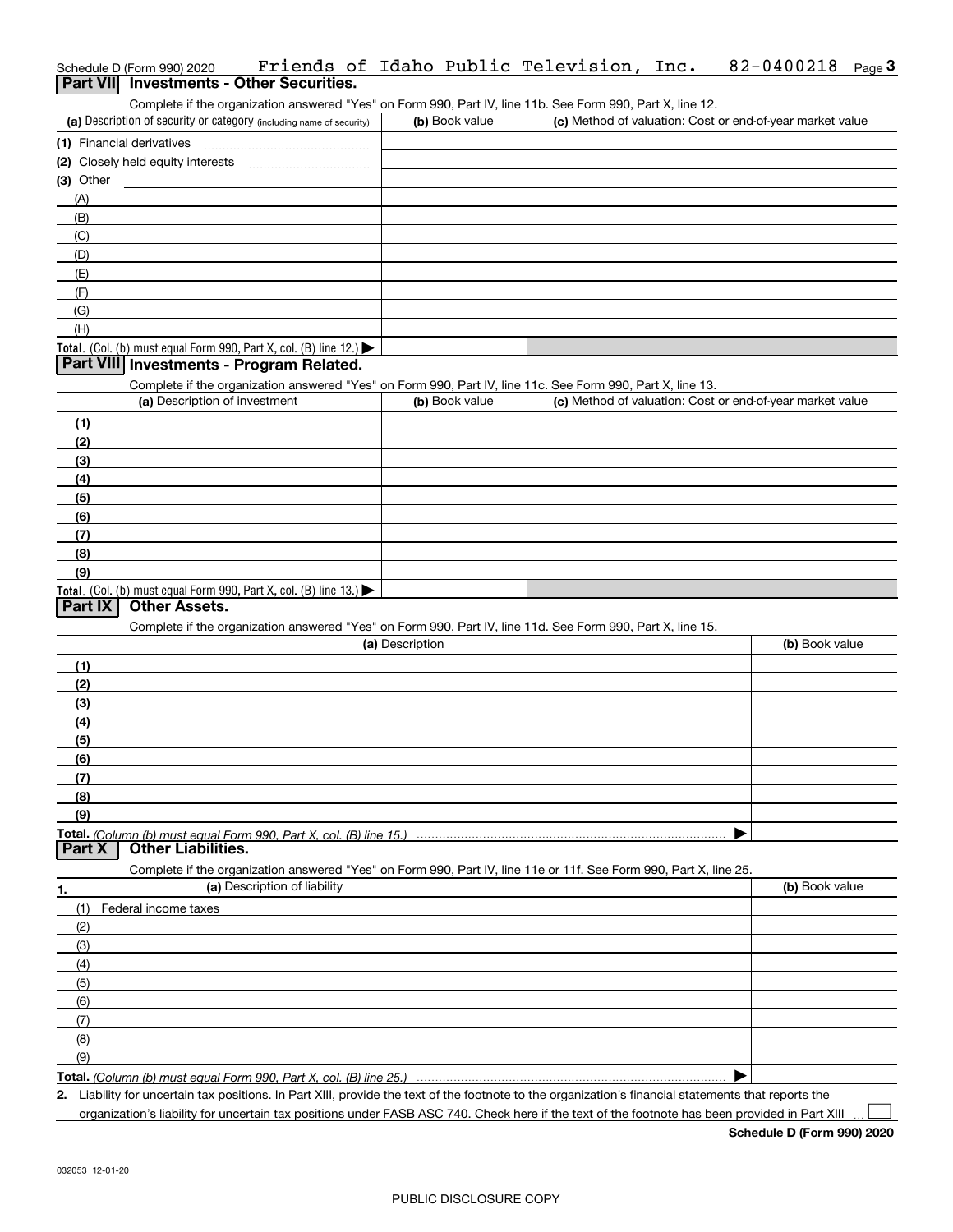|                | Friends of Idaho Public Television, Inc.<br>Schedule D (Form 990) 2020                                                                                                                                                               |                |  |            |                | $82 - 0400218$             | Page $4$ |
|----------------|--------------------------------------------------------------------------------------------------------------------------------------------------------------------------------------------------------------------------------------|----------------|--|------------|----------------|----------------------------|----------|
| <b>Part XI</b> | Reconciliation of Revenue per Audited Financial Statements With Revenue per Return.                                                                                                                                                  |                |  |            |                |                            |          |
|                | Complete if the organization answered "Yes" on Form 990, Part IV, line 12a.                                                                                                                                                          |                |  |            |                |                            |          |
| 1              | Total revenue, gains, and other support per audited financial statements                                                                                                                                                             |                |  |            | $\blacksquare$ | 9,606,500.                 |          |
| 2              | Amounts included on line 1 but not on Form 990, Part VIII, line 12:                                                                                                                                                                  |                |  |            |                |                            |          |
| a              | Net unrealized gains (losses) on investments [11] [11] Net unrealized gains (losses) on investments                                                                                                                                  | 2a             |  | 1,548,789. |                |                            |          |
| b              |                                                                                                                                                                                                                                      | 2 <sub>b</sub> |  |            |                |                            |          |
| c              | Recoveries of prior year grants [11,111] [11] Recoveries of prior year grants [11] [11] Recoveries (11] [11] R                                                                                                                       | 2c             |  |            |                |                            |          |
| d              | Other (Describe in Part XIII.) <b>Construction Contract Construction</b> [                                                                                                                                                           | 2d             |  |            |                |                            |          |
| e              | Add lines 2a through 2d                                                                                                                                                                                                              |                |  |            | 2e             | 1,548,789.                 |          |
| 3              |                                                                                                                                                                                                                                      |                |  |            | 3              | 8,057,711.                 |          |
| 4              | Amounts included on Form 990, Part VIII, line 12, but not on line 1:                                                                                                                                                                 |                |  |            |                |                            |          |
| a              |                                                                                                                                                                                                                                      | 4a             |  |            |                |                            |          |
| b              |                                                                                                                                                                                                                                      | 4b             |  |            |                |                            |          |
| c.             | Add lines 4a and 4b                                                                                                                                                                                                                  |                |  |            | 4с             |                            | υ.       |
| 5              |                                                                                                                                                                                                                                      |                |  |            | 5              | 8,057,711.                 |          |
|                | Part XII   Reconciliation of Expenses per Audited Financial Statements With Expenses per Return.                                                                                                                                     |                |  |            |                |                            |          |
|                | Complete if the organization answered "Yes" on Form 990, Part IV, line 12a.                                                                                                                                                          |                |  |            |                |                            |          |
| 1              | Total expenses and losses per audited financial statements [11, 11] manuscription control expenses and losses per audited financial statements                                                                                       |                |  |            | $\blacksquare$ | $\overline{5, 463, 289}$ . |          |
| 2              | Amounts included on line 1 but not on Form 990. Part IX. line 25:                                                                                                                                                                    |                |  |            |                |                            |          |
| a              |                                                                                                                                                                                                                                      | 2a             |  |            |                |                            |          |
| b              | Prior year adjustments expressional contracts and prior year adjustments experience and the prior of the state of the state of the state of the state of the state of the state of the state of the state of the state of the        | 2 <sub>b</sub> |  |            |                |                            |          |
|                |                                                                                                                                                                                                                                      | 2c             |  |            |                |                            |          |
| d              |                                                                                                                                                                                                                                      | 2d             |  |            |                |                            |          |
| e              | Add lines 2a through 2d <b>continuum contract and all contract and all contract and all contract and all contract and all contract and all contract and all contract and all contract and all contract and all contract and all </b> |                |  |            | 2e             |                            | 0.       |
| З              |                                                                                                                                                                                                                                      |                |  |            | 3              | 5,463,289.                 |          |
| 4              | Amounts included on Form 990, Part IX, line 25, but not on line 1:                                                                                                                                                                   |                |  |            |                |                            |          |
| a              |                                                                                                                                                                                                                                      | 4a             |  |            |                |                            |          |
| b              |                                                                                                                                                                                                                                      | 4 <sub>h</sub> |  |            |                |                            |          |
|                | Add lines 4a and 4b                                                                                                                                                                                                                  |                |  |            | 4c             |                            | 0.       |
| 5.             |                                                                                                                                                                                                                                      |                |  |            | 5              | 5,463,289.                 |          |
|                | Part XIII Supplemental Information.                                                                                                                                                                                                  |                |  |            |                |                            |          |
|                | Provide the descriptions required for Part II, lines 3, 5, and 9; Part III, lines 1a and 4; Part IV, lines 1b and 2b; Part V, line 4; Part X, line 2; Part XI,                                                                       |                |  |            |                |                            |          |

lines 2d and 4b; and Part XII, lines 2d and 4b. Also complete this part to provide any additional information.

<u> 1989 - Johann Barbara, martxa amerikan per</u>

### Part V, line 4:

|  |  |  |  |  |  |  |  |  | The purpose of the Endowment is to support local productions, programming |  |
|--|--|--|--|--|--|--|--|--|---------------------------------------------------------------------------|--|
|--|--|--|--|--|--|--|--|--|---------------------------------------------------------------------------|--|

and capital needs.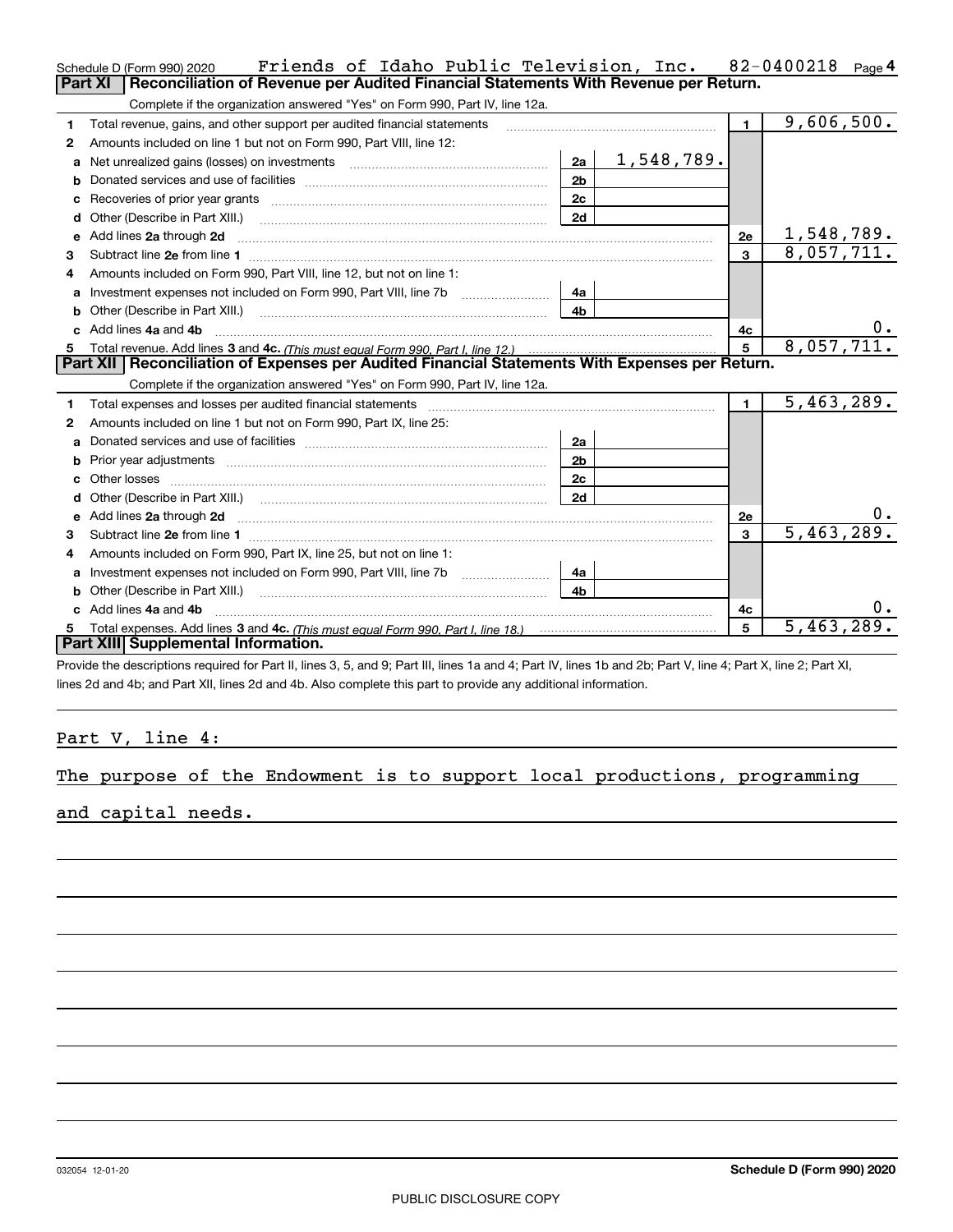| <b>SCHEDULE I</b><br>(Form 990)<br>Department of the Treasury<br>Internal Revenue Service                                                                                                                                                                                                                                | <b>Grants and Other Assistance to Organizations,</b><br>Governments, and Individuals in the United States<br>Complete if the organization answered "Yes" on Form 990, Part IV, line 21 or 22.<br>Attach to Form 990.<br>Go to www.irs.gov/Form990 for the latest information. |                                          |                             |                                         |                                                                |                                          |                                                           |  |  |  |  |  |
|--------------------------------------------------------------------------------------------------------------------------------------------------------------------------------------------------------------------------------------------------------------------------------------------------------------------------|-------------------------------------------------------------------------------------------------------------------------------------------------------------------------------------------------------------------------------------------------------------------------------|------------------------------------------|-----------------------------|-----------------------------------------|----------------------------------------------------------------|------------------------------------------|-----------------------------------------------------------|--|--|--|--|--|
| <b>Employer identification number</b><br>Name of the organization                                                                                                                                                                                                                                                        |                                                                                                                                                                                                                                                                               |                                          |                             |                                         |                                                                |                                          |                                                           |  |  |  |  |  |
| Part I<br><b>General Information on Grants and Assistance</b>                                                                                                                                                                                                                                                            |                                                                                                                                                                                                                                                                               | Friends of Idaho Public Television, Inc. |                             |                                         |                                                                |                                          | 82-0400218                                                |  |  |  |  |  |
| Does the organization maintain records to substantiate the amount of the grants or assistance, the grantees' eligibility for the grants or assistance, and the selection<br>$\mathbf 1$<br>Describe in Part IV the organization's procedures for monitoring the use of grant funds in the United States.<br>$\mathbf{2}$ |                                                                                                                                                                                                                                                                               |                                          |                             |                                         |                                                                |                                          | $\boxed{\text{X}}$ Yes<br>l No                            |  |  |  |  |  |
| Part II<br>Grants and Other Assistance to Domestic Organizations and Domestic Governments. Complete if the organization answered "Yes" on Form 990, Part IV, line 21, for any                                                                                                                                            |                                                                                                                                                                                                                                                                               |                                          |                             |                                         |                                                                |                                          |                                                           |  |  |  |  |  |
| recipient that received more than \$5,000. Part II can be duplicated if additional space is needed.<br><b>1 (a)</b> Name and address of organization<br>or government                                                                                                                                                    | $(b)$ EIN                                                                                                                                                                                                                                                                     | (c) IRC section<br>(if applicable)       | (d) Amount of<br>cash grant | (e) Amount of<br>non-cash<br>assistance | (f) Method of<br>valuation (book,<br>FMV, appraisal,<br>other) | (g) Description of<br>noncash assistance | (h) Purpose of grant<br>or assistance                     |  |  |  |  |  |
| Idaho Public Television<br>1455 N Orchard St<br>Boise, ID 83706                                                                                                                                                                                                                                                          |                                                                                                                                                                                                                                                                               | 82-6000952 Idaho Public TV               | 5,294,000.                  | 0.                                      |                                                                |                                          | Funding Personnel.<br>Operations and Capital<br>Purchases |  |  |  |  |  |
|                                                                                                                                                                                                                                                                                                                          |                                                                                                                                                                                                                                                                               |                                          |                             |                                         |                                                                |                                          |                                                           |  |  |  |  |  |
|                                                                                                                                                                                                                                                                                                                          |                                                                                                                                                                                                                                                                               |                                          |                             |                                         |                                                                |                                          |                                                           |  |  |  |  |  |
|                                                                                                                                                                                                                                                                                                                          |                                                                                                                                                                                                                                                                               |                                          |                             |                                         |                                                                |                                          |                                                           |  |  |  |  |  |
|                                                                                                                                                                                                                                                                                                                          |                                                                                                                                                                                                                                                                               |                                          |                             |                                         |                                                                |                                          |                                                           |  |  |  |  |  |
|                                                                                                                                                                                                                                                                                                                          |                                                                                                                                                                                                                                                                               |                                          |                             |                                         |                                                                |                                          |                                                           |  |  |  |  |  |
| Enter total number of section $501(c)(3)$ and government organizations listed in the line 1 table<br>$\mathbf{2}$                                                                                                                                                                                                        |                                                                                                                                                                                                                                                                               |                                          |                             |                                         |                                                                |                                          | 1.                                                        |  |  |  |  |  |
| Enter total number of other organizations listed in the line 1 table<br>3<br>LHA For Paperwork Reduction Act Notice, see the Instructions for Form 990.                                                                                                                                                                  |                                                                                                                                                                                                                                                                               |                                          |                             |                                         |                                                                |                                          | 0.<br>Schedule I (Form 990) 2020                          |  |  |  |  |  |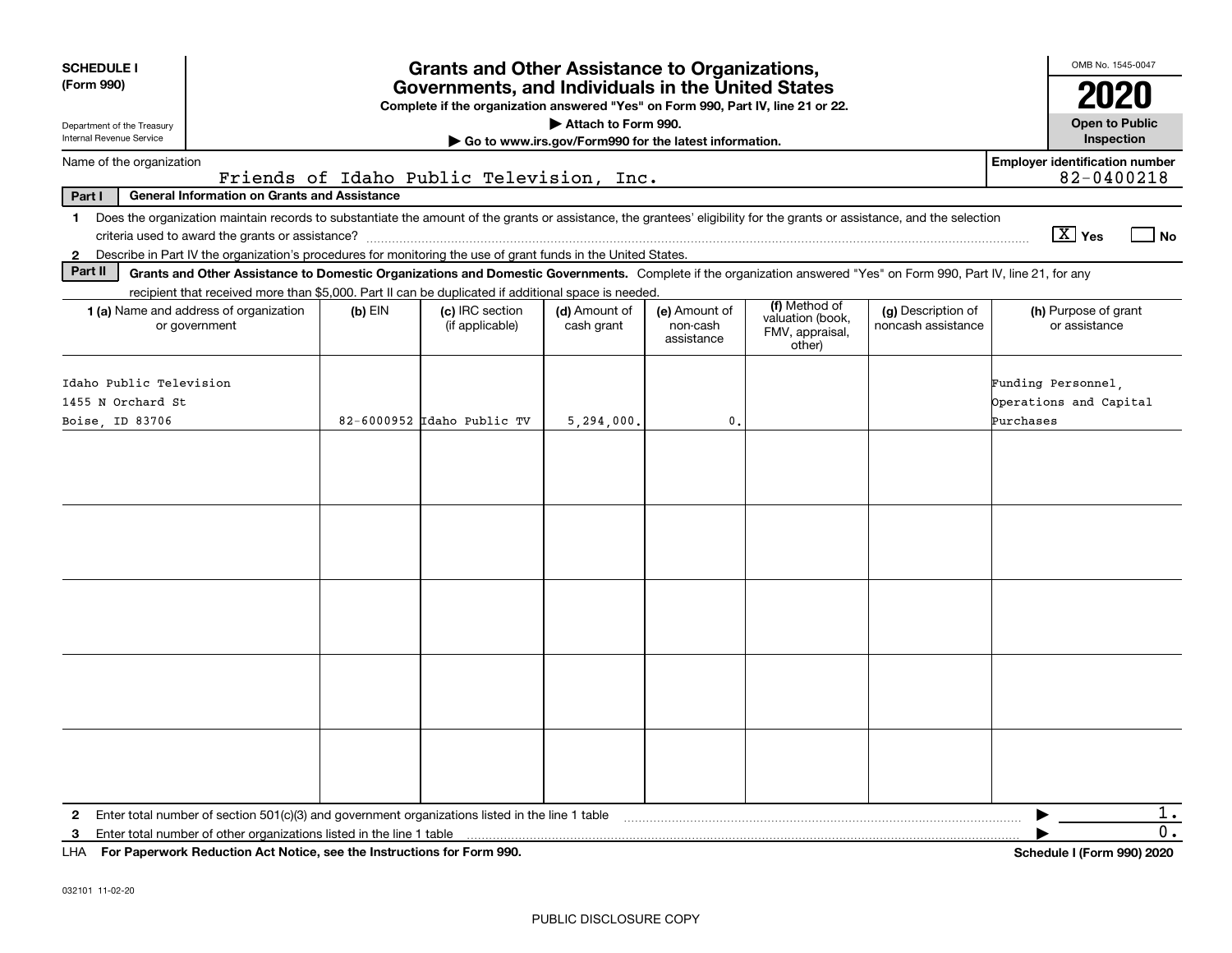**2**

**Part III | Grants and Other Assistance to Domestic Individuals. Complete if the organization answered "Yes" on Form 990, Part IV, line 22.** Part III can be duplicated if additional space is needed.

| (a) Type of grant or assistance                                                                                                                                                                                                     | (b) Number of<br>recipients                                               | (c) Amount of<br>cash grant | (d) Amount of non-<br>cash assistance | (e) Method of valuation<br>(book, FMV, appraisal, other) | (f) Description of noncash assistance |  |  |  |  |
|-------------------------------------------------------------------------------------------------------------------------------------------------------------------------------------------------------------------------------------|---------------------------------------------------------------------------|-----------------------------|---------------------------------------|----------------------------------------------------------|---------------------------------------|--|--|--|--|
|                                                                                                                                                                                                                                     |                                                                           |                             |                                       |                                                          |                                       |  |  |  |  |
|                                                                                                                                                                                                                                     |                                                                           |                             |                                       |                                                          |                                       |  |  |  |  |
|                                                                                                                                                                                                                                     |                                                                           |                             |                                       |                                                          |                                       |  |  |  |  |
|                                                                                                                                                                                                                                     |                                                                           |                             |                                       |                                                          |                                       |  |  |  |  |
|                                                                                                                                                                                                                                     |                                                                           |                             |                                       |                                                          |                                       |  |  |  |  |
|                                                                                                                                                                                                                                     |                                                                           |                             |                                       |                                                          |                                       |  |  |  |  |
|                                                                                                                                                                                                                                     |                                                                           |                             |                                       |                                                          |                                       |  |  |  |  |
|                                                                                                                                                                                                                                     |                                                                           |                             |                                       |                                                          |                                       |  |  |  |  |
|                                                                                                                                                                                                                                     |                                                                           |                             |                                       |                                                          |                                       |  |  |  |  |
|                                                                                                                                                                                                                                     |                                                                           |                             |                                       |                                                          |                                       |  |  |  |  |
| Part IV<br>Supplemental Information. Provide the information required in Part I, line 2; Part III, column (b); and any other additional information.                                                                                |                                                                           |                             |                                       |                                                          |                                       |  |  |  |  |
| Part I, Line 2:                                                                                                                                                                                                                     |                                                                           |                             |                                       |                                                          |                                       |  |  |  |  |
| The Friends of Idaho Public Television board is updated in person and via                                                                                                                                                           |                                                                           |                             |                                       |                                                          |                                       |  |  |  |  |
| written reports during their quarterly meetings. In addition, updates occur                                                                                                                                                         |                                                                           |                             |                                       |                                                          |                                       |  |  |  |  |
| during some of the board's standing committee meetings. Idaho Public                                                                                                                                                                |                                                                           |                             |                                       |                                                          |                                       |  |  |  |  |
|                                                                                                                                                                                                                                     | Television (IdahoPTV) is audited on an annual basis. This audit report is |                             |                                       |                                                          |                                       |  |  |  |  |
| presented to the Friends of Idaho Public Television board. All                                                                                                                                                                      |                                                                           |                             |                                       |                                                          |                                       |  |  |  |  |
| <u> 1989 - Andre Stern Stern Stern Stern Stern Stern Stern Stern Stern Stern Stern Stern Stern Stern Stern Stern Stern Stern Stern Stern Stern Stern Stern Stern Stern Stern Stern Stern Stern Stern Stern Stern Stern Stern St</u> |                                                                           | .                           |                                       |                                                          |                                       |  |  |  |  |

transactions related to IdahoPTV are also available for review on the

following website: https://transparent.idaho.gov.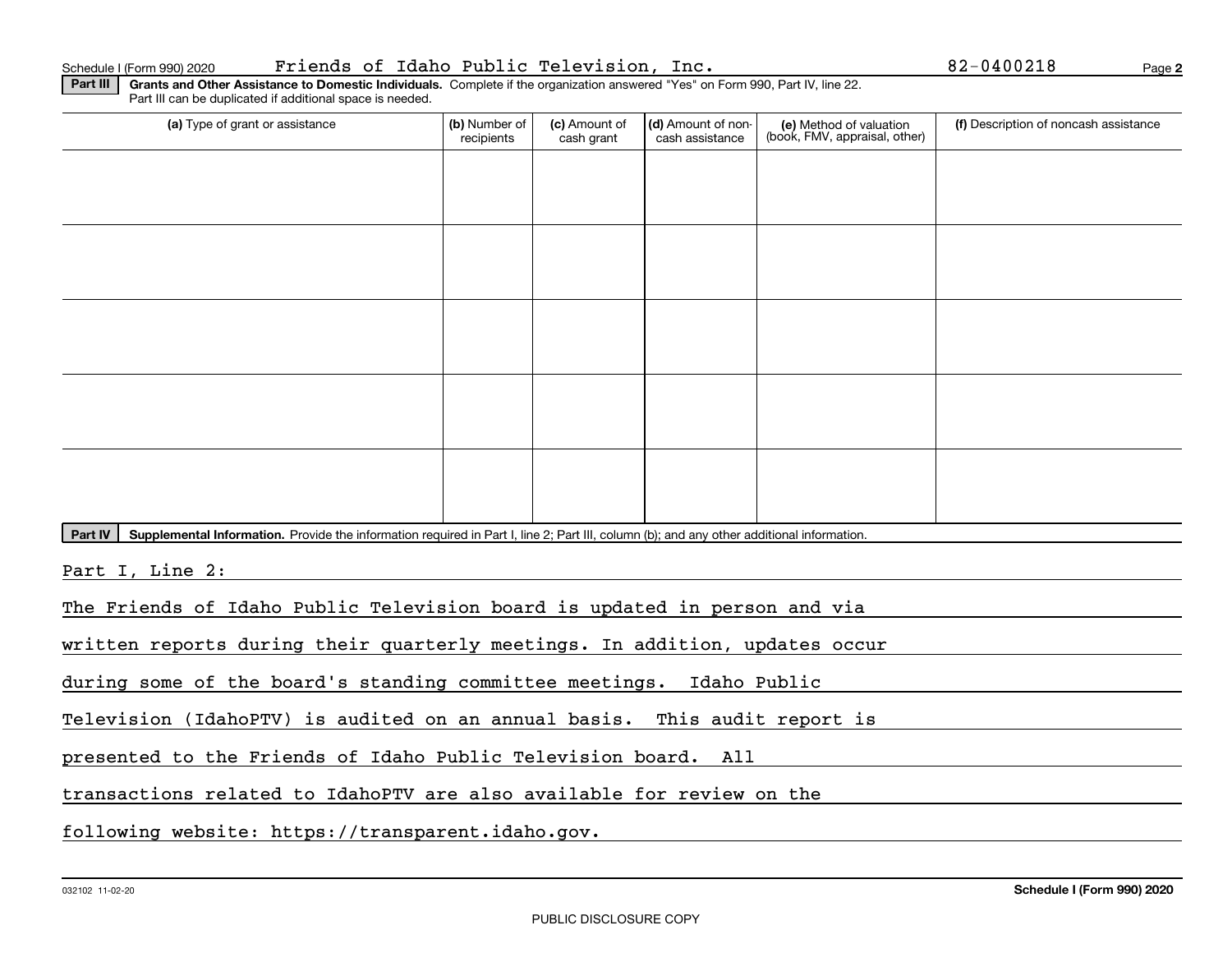| <b>SCHEDULE M</b> |  |
|-------------------|--|
| (Form 990)        |  |

## **Noncash Contributions**

OMB No. 1545-0047

| Department of the Treasury |  |
|----------------------------|--|
| Internal Revenue Service   |  |

**Complete if the organizations answered "Yes" on Form 990, Part IV, lines 29 or 30.** <sup>J</sup>**2020 Attach to Form 990.** J

**Open to Public Inspection**

|  | Name of the organization |
|--|--------------------------|

 **Go to www.irs.gov/Form990 for instructions and the latest information.** J Friends of Idaho Public Television, Inc.

| Employer identification number |  |
|--------------------------------|--|
| 82-0400218                     |  |

| Part I | <b>Types of Property</b>                                                                                                       |                               |                                      |                                                                                                      |            |                                                              |     |    |
|--------|--------------------------------------------------------------------------------------------------------------------------------|-------------------------------|--------------------------------------|------------------------------------------------------------------------------------------------------|------------|--------------------------------------------------------------|-----|----|
|        |                                                                                                                                | (a)<br>Check if<br>applicable | (b)<br>Number of<br>contributions or | (c)<br>Noncash contribution<br>amounts reported on<br>items contributed Form 990, Part VIII, line 1g |            | (d)<br>Method of determining<br>noncash contribution amounts |     |    |
| 1      |                                                                                                                                |                               |                                      |                                                                                                      |            |                                                              |     |    |
| 2      |                                                                                                                                |                               |                                      |                                                                                                      |            |                                                              |     |    |
| з      | Art - Fractional interests                                                                                                     |                               |                                      |                                                                                                      |            |                                                              |     |    |
| 4      | Books and publications                                                                                                         |                               |                                      |                                                                                                      |            |                                                              |     |    |
| 5      |                                                                                                                                |                               |                                      |                                                                                                      |            |                                                              |     |    |
|        | Clothing and household goods                                                                                                   |                               |                                      |                                                                                                      |            |                                                              |     |    |
| 6      |                                                                                                                                |                               |                                      |                                                                                                      |            |                                                              |     |    |
| 7      |                                                                                                                                |                               |                                      |                                                                                                      |            |                                                              |     |    |
| 8      | Intellectual property                                                                                                          |                               |                                      |                                                                                                      |            |                                                              |     |    |
| 9      | Securities - Publicly traded                                                                                                   |                               |                                      |                                                                                                      |            |                                                              |     |    |
| 10     | Securities - Closely held stock                                                                                                | $\mathbf X$                   | 13                                   |                                                                                                      | 70,497.FMV |                                                              |     |    |
| 11     | Securities - Partnership, LLC, or                                                                                              |                               |                                      |                                                                                                      |            |                                                              |     |    |
|        | trust interests                                                                                                                |                               |                                      |                                                                                                      |            |                                                              |     |    |
| 12     | Securities - Miscellaneous                                                                                                     |                               |                                      |                                                                                                      |            |                                                              |     |    |
| 13     | Qualified conservation contribution -                                                                                          |                               |                                      |                                                                                                      |            |                                                              |     |    |
|        | Historic structures                                                                                                            |                               |                                      |                                                                                                      |            |                                                              |     |    |
| 14     | Qualified conservation contribution - Other                                                                                    |                               |                                      |                                                                                                      |            |                                                              |     |    |
| 15     |                                                                                                                                |                               |                                      |                                                                                                      |            |                                                              |     |    |
| 16     | Real estate - Commercial                                                                                                       |                               |                                      |                                                                                                      |            |                                                              |     |    |
| 17     |                                                                                                                                |                               |                                      |                                                                                                      |            |                                                              |     |    |
| 18     |                                                                                                                                |                               |                                      |                                                                                                      |            |                                                              |     |    |
| 19     |                                                                                                                                |                               |                                      |                                                                                                      |            |                                                              |     |    |
| 20     | Drugs and medical supplies                                                                                                     |                               |                                      |                                                                                                      |            |                                                              |     |    |
| 21     |                                                                                                                                |                               |                                      |                                                                                                      |            |                                                              |     |    |
| 22     |                                                                                                                                |                               |                                      |                                                                                                      |            |                                                              |     |    |
| 23     |                                                                                                                                |                               |                                      |                                                                                                      |            |                                                              |     |    |
| 24     |                                                                                                                                |                               |                                      |                                                                                                      |            |                                                              |     |    |
| 25     | Other                                                                                                                          |                               |                                      |                                                                                                      |            |                                                              |     |    |
|        |                                                                                                                                |                               |                                      |                                                                                                      |            |                                                              |     |    |
| 26     | Other                                                                                                                          |                               |                                      |                                                                                                      |            |                                                              |     |    |
| 27     | Other                                                                                                                          |                               |                                      |                                                                                                      |            |                                                              |     |    |
| 28     | Other                                                                                                                          |                               |                                      |                                                                                                      |            |                                                              |     |    |
| 29     | Number of Forms 8283 received by the organization during the tax year for contributions                                        |                               |                                      |                                                                                                      |            |                                                              | 0   |    |
|        | for which the organization completed Form 8283, Part V, Donee Acknowledgement                                                  |                               |                                      | 29<br>.                                                                                              |            |                                                              |     |    |
|        |                                                                                                                                |                               |                                      |                                                                                                      |            |                                                              | Yes | No |
|        | 30a During the year, did the organization receive by contribution any property reported in Part I, lines 1 through 28, that it |                               |                                      |                                                                                                      |            |                                                              |     |    |
|        | must hold for at least three years from the date of the initial contribution, and which isn't required to be used for          |                               |                                      |                                                                                                      |            |                                                              |     |    |
|        | exempt purposes for the entire holding period?                                                                                 |                               |                                      |                                                                                                      |            | 30a                                                          |     | х  |
|        | <b>b</b> If "Yes," describe the arrangement in Part II.                                                                        |                               |                                      |                                                                                                      |            |                                                              |     |    |
| 31     | Does the organization have a gift acceptance policy that requires the review of any nonstandard contributions?                 |                               |                                      |                                                                                                      |            | 31                                                           | х   |    |
|        | 32a Does the organization hire or use third parties or related organizations to solicit, process, or sell noncash              |                               |                                      |                                                                                                      |            |                                                              |     |    |
|        | contributions?                                                                                                                 |                               |                                      |                                                                                                      |            | 32a                                                          | х   |    |
|        | <b>b</b> If "Yes," describe in Part II.                                                                                        |                               |                                      |                                                                                                      |            |                                                              |     |    |
| 33     | If the organization didn't report an amount in column (c) for a type of property for which column (a) is checked,              |                               |                                      |                                                                                                      |            |                                                              |     |    |
|        | describe in Part II.                                                                                                           |                               |                                      |                                                                                                      |            |                                                              |     |    |
| LHA    | For Paperwork Reduction Act Notice, see the Instructions for Form 990.                                                         |                               |                                      |                                                                                                      |            | Schedule M (Form 990) 2020                                   |     |    |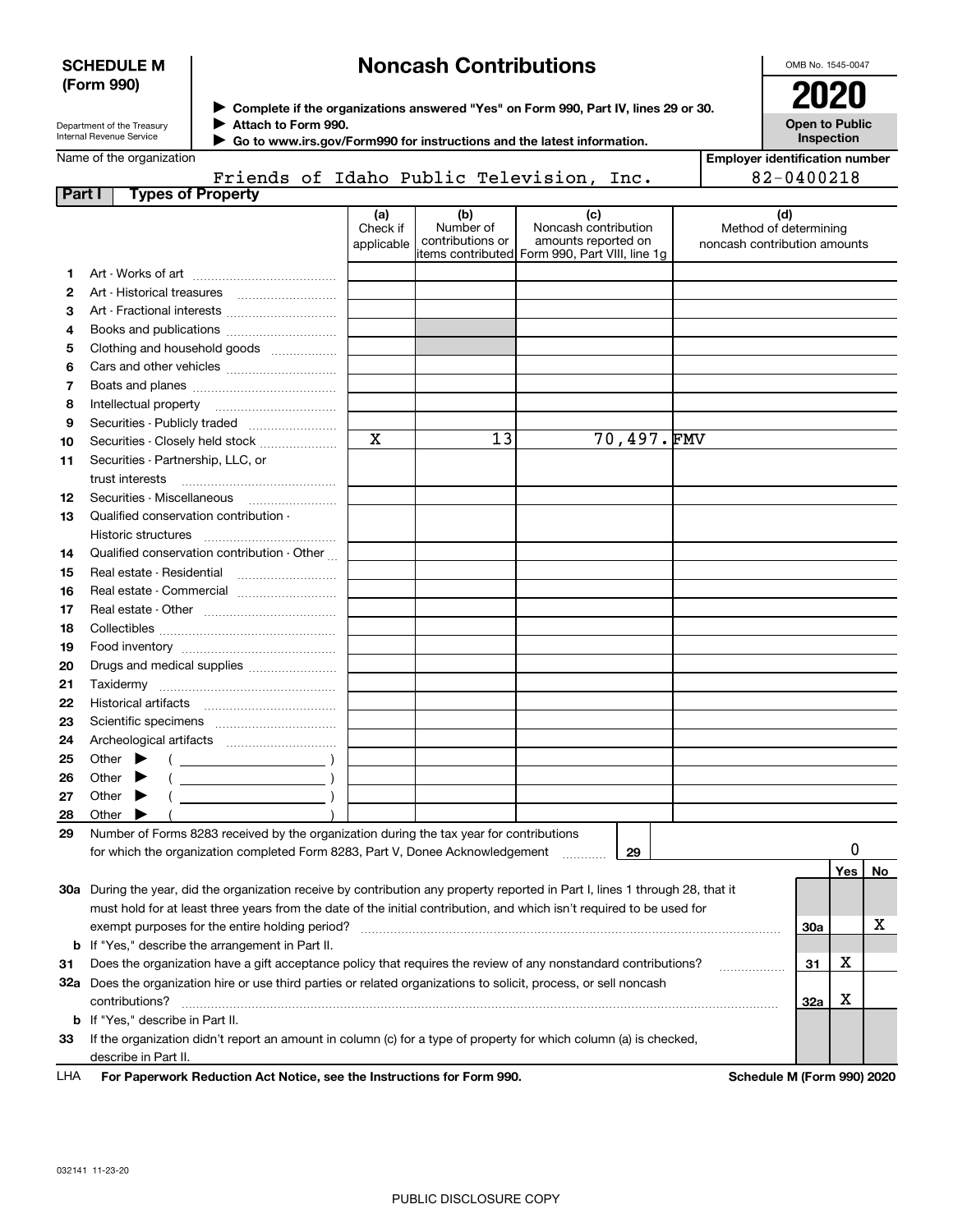| Friends of Idaho Public Television, Inc.<br>82-0400218<br>Schedule M (Form 990) 2020<br>Page 2                                                                                      |
|-------------------------------------------------------------------------------------------------------------------------------------------------------------------------------------|
| Part II<br>Supplemental Information. Provide the information required by Part I, lines 30b, 32b, and 33, and whether the organization                                               |
| is reporting in Part I, column (b), the number of contributions, the number of items received, or a combination of both. Also complete<br>this part for any additional information. |
|                                                                                                                                                                                     |
| Schedule M, Line 32b:                                                                                                                                                               |
|                                                                                                                                                                                     |
| The organization uses a broker to process and sell certain non-cash                                                                                                                 |
|                                                                                                                                                                                     |
| donations, such as securities, vehicles and real estate.                                                                                                                            |
|                                                                                                                                                                                     |
|                                                                                                                                                                                     |
| Schedule M, Part I:                                                                                                                                                                 |
|                                                                                                                                                                                     |
| Column (b) represents the number of contributions received during the                                                                                                               |
|                                                                                                                                                                                     |
| year.                                                                                                                                                                               |
|                                                                                                                                                                                     |
|                                                                                                                                                                                     |
|                                                                                                                                                                                     |
|                                                                                                                                                                                     |
|                                                                                                                                                                                     |
|                                                                                                                                                                                     |
|                                                                                                                                                                                     |
|                                                                                                                                                                                     |
|                                                                                                                                                                                     |
|                                                                                                                                                                                     |
|                                                                                                                                                                                     |
|                                                                                                                                                                                     |
|                                                                                                                                                                                     |
|                                                                                                                                                                                     |
|                                                                                                                                                                                     |
|                                                                                                                                                                                     |
|                                                                                                                                                                                     |
|                                                                                                                                                                                     |
|                                                                                                                                                                                     |
|                                                                                                                                                                                     |
|                                                                                                                                                                                     |
|                                                                                                                                                                                     |
|                                                                                                                                                                                     |
|                                                                                                                                                                                     |
|                                                                                                                                                                                     |
|                                                                                                                                                                                     |
|                                                                                                                                                                                     |
|                                                                                                                                                                                     |
|                                                                                                                                                                                     |
|                                                                                                                                                                                     |
|                                                                                                                                                                                     |
|                                                                                                                                                                                     |
|                                                                                                                                                                                     |
|                                                                                                                                                                                     |
| Schedule M (Form 990) 2020<br>032142 11-23-20                                                                                                                                       |
|                                                                                                                                                                                     |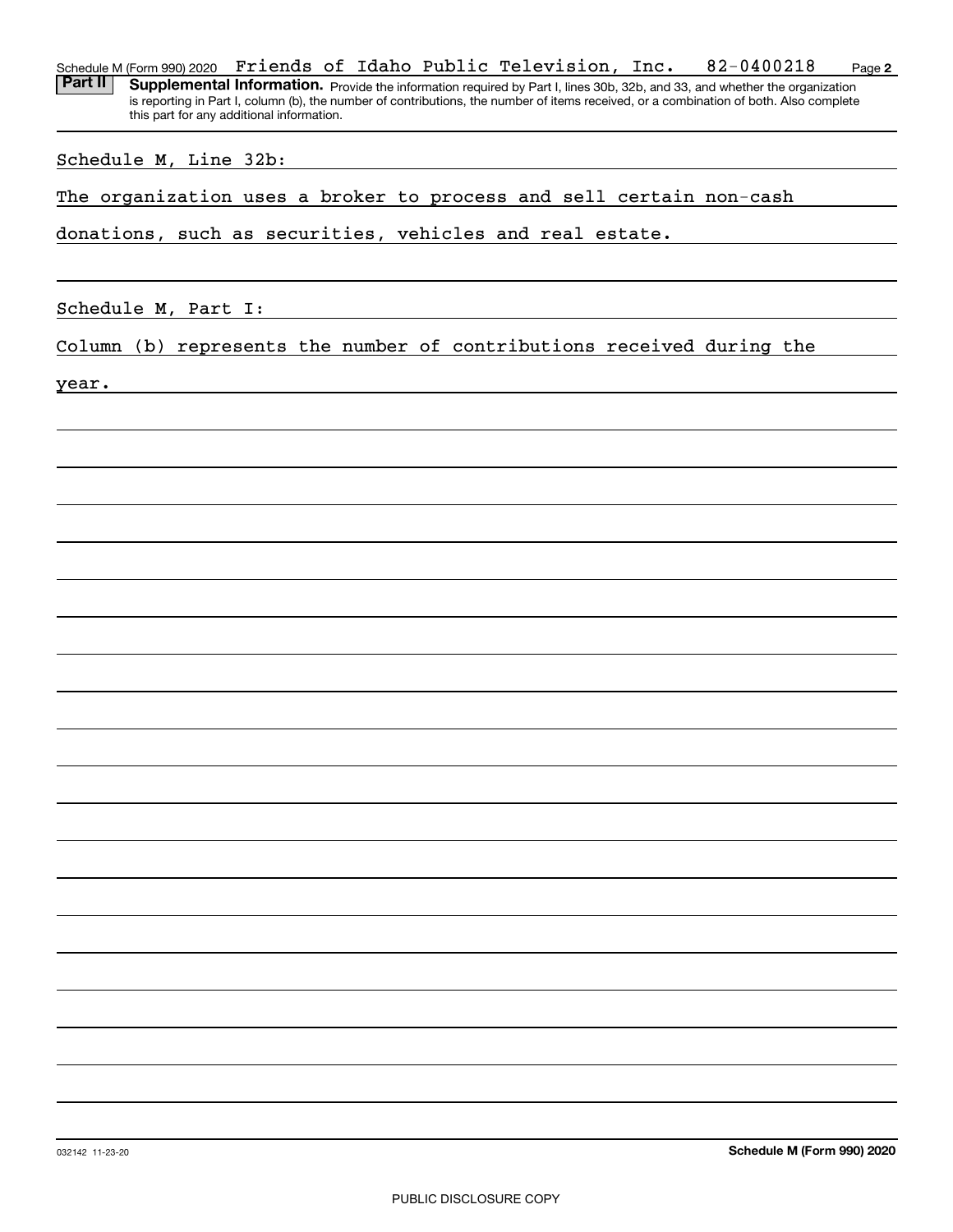| <b>SCHEDULE O</b> |  |
|-------------------|--|
|-------------------|--|

**(Form 990 or 990-EZ)**



**Employer identification number** Friends of Idaho Public Television, Inc.  $\vert$  82-0400218

Form 990, Part III, Line 1, Description of Organization Mission:

state college or university; and (3) solicit, receive and expend funds

and property to carry out any or all purposed of the corporation.

Form 990, Part III, Line 4a, Program Service Accomplishments:

\* Local programming including Outdoor Idaho, Idaho Reports, Idaho

Experience, Science Trek, The Idaho Debates, and The 180 with Marcia

Franklin.

\* 733,613 PBS KIDS audience streaming views.

\* 120,905 children watched IdahoPTV's broadcasts each week.

\* 98,541 users utilized online Learning Media local and national

resources.

\* 11 online program screenings with panel discussions were attended by

a total of 992 participants throughout the state.

13 technology training events attended by a total of 108 teachers and

54 students throughout the state.

\* 9 presentations attended by a total of 259 teachers, parents and

general public throughout the state regarding educational resources

available through IdahoPTV and PBS.

36 literacy and STEM presentations attended by a total of 1,701

participants throughout the state.

Form 990, Part VI, Section A, line 1:

This organization has an Executive Committee, composed of the officers,

which has the powers of the Board of Directors between meetings. Any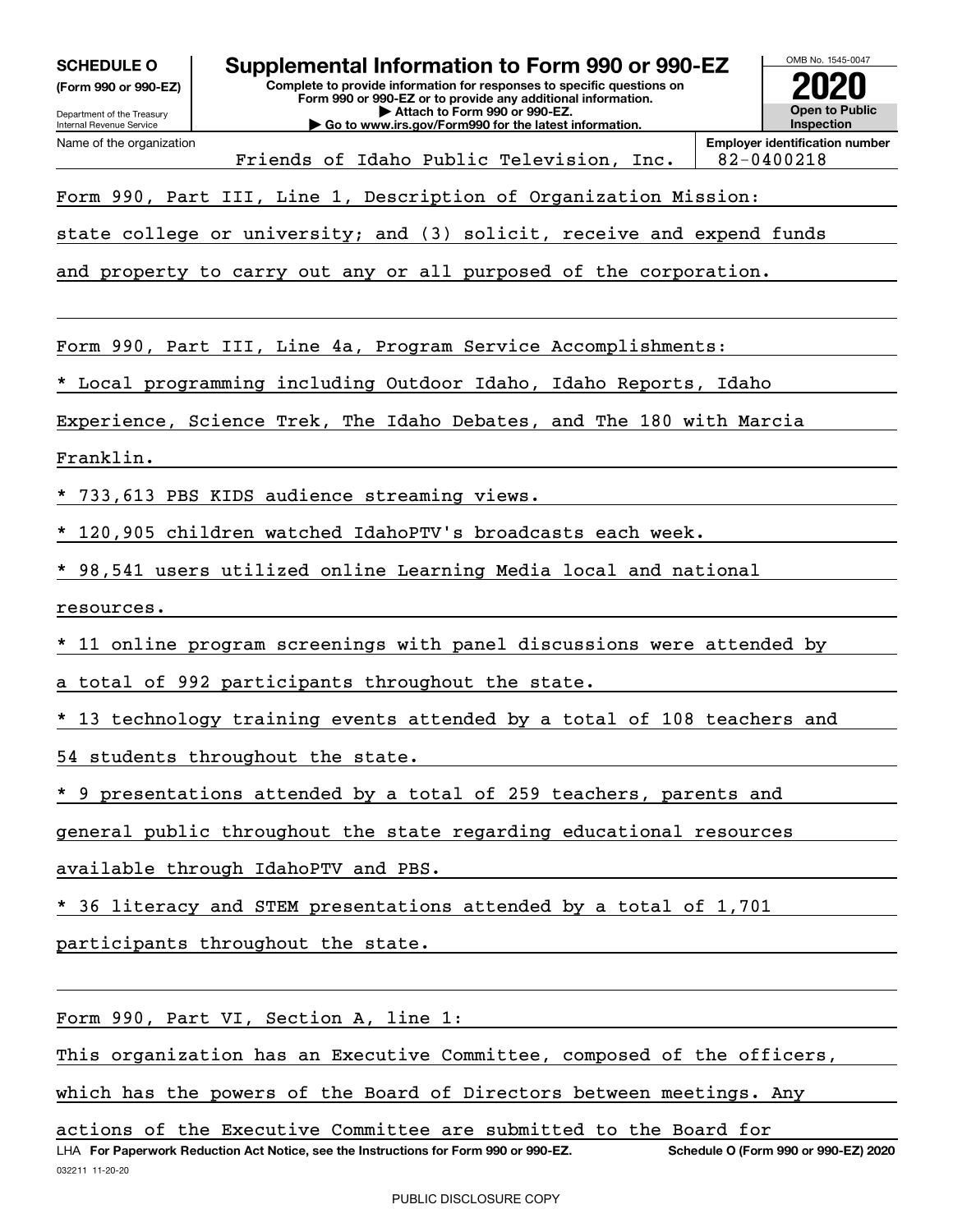| Schedule O (Form 990 or 990-EZ) 2020                                     | Page 2                                                  |
|--------------------------------------------------------------------------|---------------------------------------------------------|
| Name of the organization<br>Friends of Idaho Public Television, Inc.     | <b>Employer identification number</b><br>$82 - 0400218$ |
| ratification at its next meeting. There are no committee members who are |                                                         |
| not members of the Board of Directors.                                   |                                                         |
|                                                                          |                                                         |
| Form 990, Part VI, Section B, line 11b:                                  |                                                         |
| The Form 990 is provided to the Board of Directors prior to filing.      |                                                         |
|                                                                          |                                                         |
| Form 990, Part VI, Section B, Line 12c:                                  |                                                         |

Board members are required to complete a conflict of interest form when elected to the board. The board is asked for changes or updates on an annual basis. If a conflict is found to exist, the interested person will be recused from related discussions and abstain from voting on the issue.

Form 990, Part VI, Section B, Line 15:

This Organization does not have employees. However, through an operating agreement with Idaho Public Television, the General Manager is hired by and reports to the Idaho State Board of Education (ISBE), an Unrelated Organization. The ISBE conducts a national search and makes all hiring decisions including compensation, which conform to state laws and policies of the Idaho Division of Human Resources. Compensation of the General Manager is reviewed for reasonableness on an annual basis by the ISBE.

Form 990, Part VI, Section C, Line 19:

All documents are available upon request. In addition, certain information

or links to important information, such as public meeting information and

financial information (Form 990 & annual audit reports) are available at

https://www.idahoptv.org/about/friendsofidptv/.

Form 990, Part VII, Section A, Line 1a: